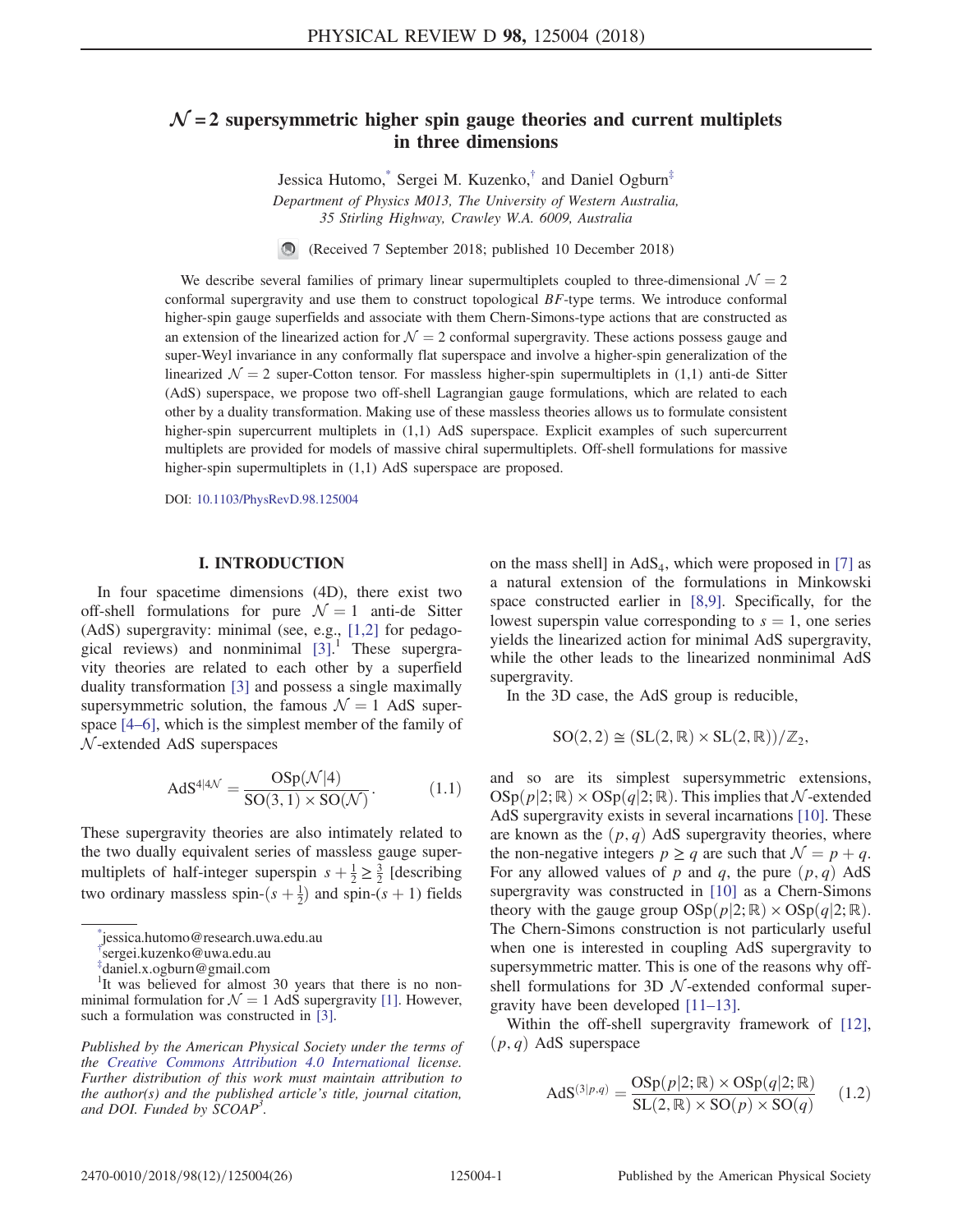originates as a maximally symmetric conformally flat supergeometry with covariantly constant torsion and curvature generated by a tensor  $S^{IJ} = S^{JI}$  [\[14\]](#page-24-8), with the  $SO(N)$  indices *I*, *J* taking values from 1 to *N*. It turns out that the symmetric matrix  $S = (S^{IJ})$  is nonsingular, and the parameters p and  $q = \mathcal{N} - p$  determine its signature. The ordinary AdS space

$$
AdS_3 = \frac{SL(2,\mathbb{R}) \times SL(2,\mathbb{R})}{SL(2,\mathbb{R})}
$$
(1.3)

is the bosonic body of  $AdS^{(3|p,q)}$ . The curvature of  $AdS_3$ is proportional to  $tr(S^2)$ . The Killing vector fields of  $AdS<sup>(3|p,q)</sup>$  can be shown to generate the isometry group  $\text{OSp}(p|2;\mathbb{R}) \times \text{OSp}(q|2;\mathbb{R})$ ; see [\[14\]](#page-24-8) for the technical details.

The 3D  $\mathcal{N} = 2$  supersymmetry is a natural cousin of the 4D  $\mathcal{N} = 1$  one. This is the lowest value of  $\mathcal N$  for which there are at least two inequivalent AdS superspaces,  $AdS^{(3|1,1)}$  and  $AdS^{(3|2,0)}$ , which were thoroughly studied in [\[15\]](#page-24-9). The former is the 3D counterpart of the 4D  $\mathcal{N} = 1$ AdS superspace, while the latter has no 4D analog. The superspaces  $AdS^{(3|1,1)}$  and  $AdS^{(3|2,0)}$  are maximally symmetric solutions of the known off-shell  $\mathcal{N} = 2$  AdS super-gravity theories presented in [\[15\].](#page-24-9) AdS $(3|1,1)$  is the unique maximally symmetric solution of the two dually equivalent (1,1) AdS supergravity theories, minimal and nonminimal ones.  $AdS^{(3|2,0)}$  is the unique maximally symmetric solution of the (2,0) AdS supergravity, which was originally formulated in [\[11\]](#page-24-6) in the component setting. The early superspace descriptions of the minimal  $(1,1)$  supergravity were given in [\[16,17\]](#page-24-10).

Since there are three off-shell  $\mathcal{N} = 2$  AdS supergravity theories [\[15\],](#page-24-9) one might expect existence of three series of massless higher-spin gauge supermultiplets. In this paper we present two series of massless higher-spin actions, which are associated with the minimal and the nonminimal (1,1) AdS supergravity theories, respectively, and which generalize similar constructions in the super-Poincaré case [\[18\]](#page-24-11). Off-shell higher-spin actions with (2,0) AdS super-symmetry will be described in a separate work [\[19\]](#page-25-0).

Similar to the pure gravity and simple supergravity theories in three dimensions, pure  $\mathcal{N} = 2$  supergravity (massless superspin- $3/2$  multiplet) and its higher-spin extensions have no propagating degrees of freedom. Nevertheless, there are at least two nontrivial applications of the massless higher-spin gauge supermultiplets. Firstly, one can follow the pattern of topologically massive (super) gravity [\[20](#page-25-1)–23] and construct massive higher-spin supermultiplets by combining a massless action with a higherspin extension of the action for linearized conformal supergravity. This has been achieved in [\[18\]](#page-24-11) in the  $\mathcal{N} = 2$  super-Poincaré case, and similar ideas have been implemented in the frameworks of  $\mathcal{N} = 1$  Poincaré and AdS supersymmetry [\[24,25\]](#page-25-2). Secondly, making use of the off-shell formulations for massless higher-spin supermultiplets in  $AdS<sub>3</sub>$ , one can define consistent higher-spin supercurrent multiplets in AdS superspace (i.e., higherspin extensions of the supercurrent) that contain ordinary bosonic and fermionic conserved currents in  $AdS<sub>3</sub>$ . One can then look for explicit realizations of such higher-spin supercurrents in concrete supersymmetric theories in  $AdS<sub>3</sub>$ . Such a program in the 4D  $\mathcal{N} = 1$  Poincaré and AdS supersymmetric cases has been described in a series of papers [26–[29\].](#page-25-3) Alternatively, one can develop a 3D extension of the approach advocated in [\[30](#page-25-4)–32] and based on the use of superfield Noether procedures [\[33,34\].](#page-25-5)

In principle, all massless higher-spin supermultiplets in 3D (1,1) AdS superspace may be obtained from their counterparts in 4D  $\mathcal{N} = 1$  AdS superspace [\[7\]](#page-24-3) by dimensional reduction. In practice, however, carrying out such a reduction proves to be a nontrivial technical task. To explain this, it suffices to consider the longitudinal formulation for massless superspin- $(s + \frac{1}{2})$  multiplets, with  $\frac{1}{2}$ ) multiplets, with  $s = 1, 2, ...,$  in four and three dimensions.<sup>2</sup> In the 4D  $\mathcal{N} =$ <br>1. AdS, case, [7], the massless superspin  $(s + 1)$  multiplet 1 AdS case [\[7\],](#page-24-3) the massless superspin- $(s + \frac{1}{2})$  multiplet<br>is described by a real unconstrained gauge superfield is described by a real unconstrained gauge superfield  $H_{\alpha_1...\alpha_s\dot{\alpha}_1...\dot{\alpha}_s} = H_{(\alpha_1...\alpha_s)(\dot{\alpha}_1...\dot{\alpha}_s)}$ , a complex longitudinal linear compensator  $G_{\alpha_1...\alpha_{s-1}\dot{\alpha}_1...\dot{\alpha}_{s-1}} = G_{(\alpha_1...\alpha_{s-1})(\dot{\alpha}_1...\dot{\alpha}_{s-1})}$  and its conjugate. The dimensional reduction of  $H_{\alpha_1...\alpha_s\dot{\alpha}_1...\dot{\alpha}_s}$ leads to a family of real unconstrained symmetric superfields  $H_{\alpha_1...\alpha_2}$ ,  $H_{\alpha_1...\alpha_{2s-2}}$ ,  $\cdots$ ,  $H$ . Next, the dimensional reduction of  $G$ reduction of  $G_{\alpha_1...\alpha_{s-1}\dot{\alpha}_1...\dot{\alpha}_{s-1}}$  leads to a family of constrained 3D superfields, which include a complex longitudinal linear compensator  $G_{\alpha_1...\alpha_{2s-2}}$  and some lower-spin supermultiplets. As will be demonstrated in Sec. [IV B,](#page-9-0) in three dimensions the massless superspin- $(s + \frac{1}{2})$  multiplet in<br>(1.1) AdS superspace is described by the gauge superfield (1,1) AdS superspace is described by the gauge superfield  $H_{\alpha_1...\alpha_2}$ , the compensator  $G_{\alpha_1...\alpha_2}$  and its conjugate. The above consideration makes it clear that the naive  $4D \rightarrow 3D$  dimensional reduction leads to the massless superspin- $(s + \frac{1}{2})$  multiplet intertwined with lower-<br>superspin multiplets. The nontrivial technical task is to superspin multiplets. The nontrivial technical task is to disentangle the pure superspin- $(s + \frac{1}{2})$  multiplet from the rest. This was explicitly done in [15] for linearized super rest. This was explicitly done in [\[15\]](#page-24-9) for linearized supergravity,  $s = 1$ , for which dimensional reduction leads to two supermultiplets in (1,1) AdS superspace, which are a massless superspin- $\frac{3}{2}$  multiplet and a massless vector supermultiplet. Instead of carrying out dimensional reduction, it proves more efficient to recast the 4D gauge principle of [\[7\]](#page-24-3) in a 3D form and use it to construct gauge-invariant actions. This is our approach in the present paper. Of course, our topologically massive higher-spin supermultiplets described by the actions [\(9.1\)](#page-19-0) cannot be derived from 4D by dimensional reduction.

<sup>&</sup>lt;sup>2</sup>The  $s = 1$  case corresponds to linearized supergravity.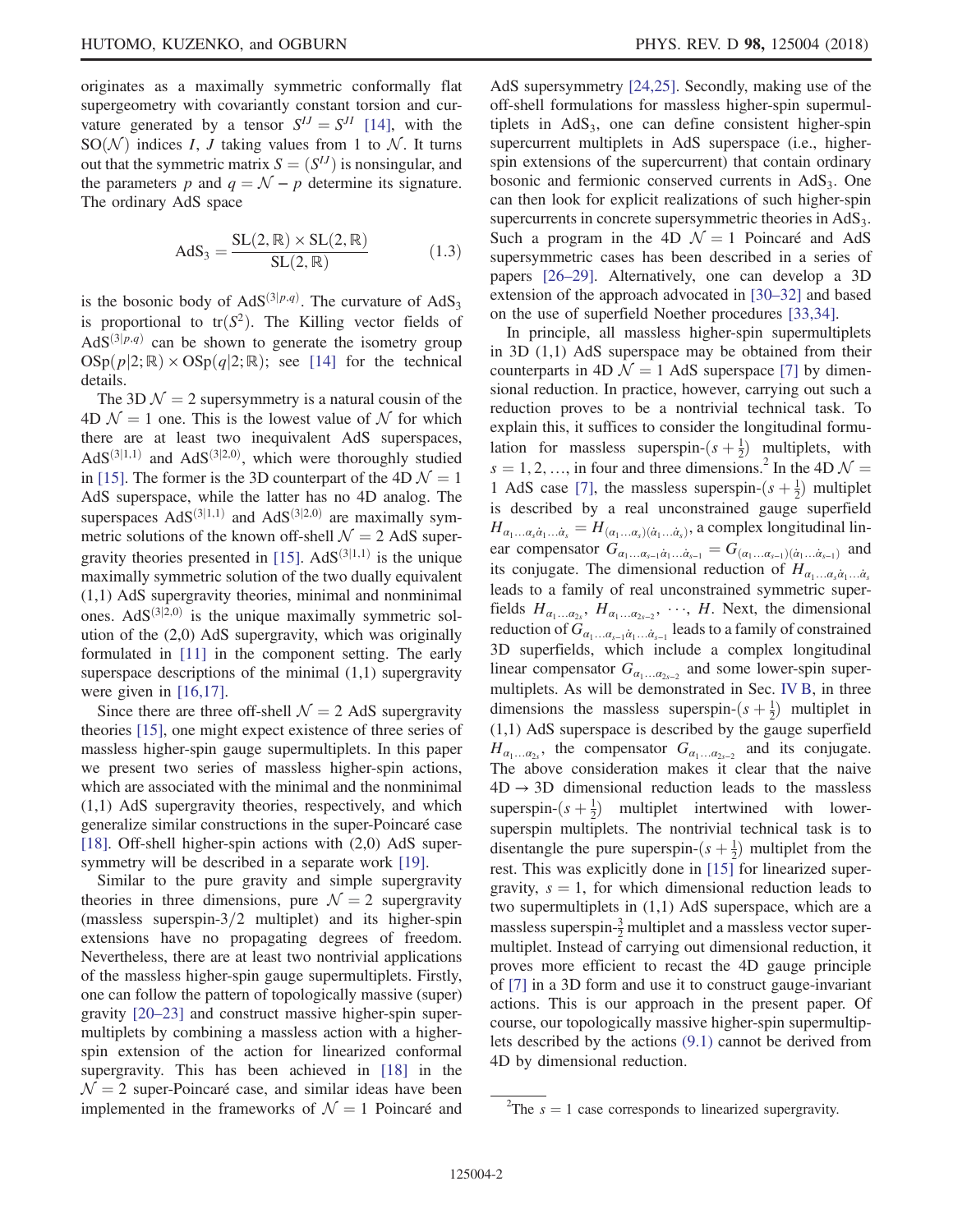Before we turn to the main body of this work, a few comments are in order about maximally supersymmetric backgrounds in the off-shell  $\mathcal{N} = 2$  supergravity theories, since the superspaces  $AdS^{(3|1,1)}$  and  $AdS^{(3|2,0)}$  are special examples of such supermanifolds. The most general maximally supersymmetric backgrounds are characterized by several conditions [\[35,36\]](#page-25-6) on the torsion superfields  $\mathcal{R}, \mathcal{S}$ and  $C_a$ , which determine the superspace geometry of  $\mathcal{N} = 2$  conformal supergravity (see Sec. [II](#page-2-0) for the technical details). These requirements are as follows:

$$
\mathcal{RS} = 0, \qquad \mathcal{RC}_a = 0, \tag{1.4a}
$$

$$
\mathcal{D}_A \mathcal{R} = 0, \qquad \mathcal{D}_A \mathcal{S} = 0,
$$
  

$$
\mathcal{D}_a \mathcal{C}_b = 0 \Rightarrow \mathcal{D}_a \mathcal{C}_b = 2 \varepsilon_{abc} \mathcal{C}^c \mathcal{S}.
$$
 (1.4b)

The  $(1,1)$  AdS superspace is singled out by the conditions  $S = 0$  and  $C_a = 0$ , with R and its conjugate R having nonzero constant values. The  $(1,1)$  AdS superspace is characterized by the following algebra of covariant derivatives [\[15\]:](#page-24-9)

<span id="page-2-1"></span>
$$
\begin{aligned} \{\mathcal{D}_{\alpha}, \mathcal{D}_{\beta}\} &= -2\bar{\mathcal{R}}(\gamma_{a})_{\alpha\beta} \varepsilon^{abc} M_{bc}, \\ \{\bar{\mathcal{D}}_{\alpha}, \bar{\mathcal{D}}_{\beta}\} &= 2\mathcal{R}(\gamma_{a})_{\alpha\beta} \varepsilon^{abc} M_{bc}, \end{aligned} \tag{1.5a}
$$

$$
\{\mathcal{D}_{\alpha}, \bar{\mathcal{D}}_{\beta}\} = -2i(\gamma^c)_{\alpha\beta} \mathcal{D}_c, \tag{1.5b}
$$

$$
[\mathcal{D}_a, \mathcal{D}_\beta] = \mathrm{i} (\gamma_a)_\beta{}^\gamma \bar{\mathcal{R}} \bar{\mathcal{D}}_\gamma,\tag{1.5c}
$$

$$
[\mathcal{D}_a, \bar{\mathcal{D}}_\beta] = -i(\gamma_a)_\beta{}^\gamma \mathcal{R} \mathcal{D}_\gamma,\tag{1.5d}
$$

$$
[\mathcal{D}_a, \mathcal{D}_b] = -4\bar{\mathcal{R}}\mathcal{R}M_{ab},\tag{1.5e}
$$

where  $M_{ab}$  denotes the Lorentz generator. The (2,0) AdS superspace belongs to the family of all maximally supersymmetric backgrounds with  $R = 0$ . These backgrounds are characterized by the following algebra of covariant derivatives [\[35,36\]:](#page-25-6)

$$
\{\mathcal{D}_{\alpha}, \mathcal{D}_{\beta}\} = 0, \qquad \{\bar{\mathcal{D}}_{\alpha}, \bar{\mathcal{D}}_{\beta}\} = 0, \tag{1.6a}
$$

$$
\begin{aligned} \{\mathcal{D}_{\alpha}, \bar{\mathcal{D}}_{\beta}\} &= -2\mathrm{i}(\gamma^c)_{\alpha\beta}(\mathcal{D}_c - 2\mathcal{S}M_c - \mathrm{i}\mathcal{C}_cJ) \\ &+ 4\varepsilon_{\alpha\beta}(\mathcal{C}^cM_c - \mathrm{i}\mathcal{S}J), \end{aligned} \tag{1.6b}
$$

$$
[\mathcal{D}_a, \mathcal{D}_\beta] = i\varepsilon_{abc} (\gamma^b)_\beta{}^{\gamma} \mathcal{C}^c \mathcal{D}_\gamma + (\gamma_a)_\beta{}^{\gamma} \mathcal{S} \mathcal{D}_\gamma,\tag{1.6c}
$$

$$
[\mathcal{D}_a, \bar{\mathcal{D}}_\beta] = -i\varepsilon_{abc} (\gamma^b)_\beta{}^{\gamma} \mathcal{C}^c \bar{\mathcal{D}}_\gamma + (\gamma_a)_\beta{}^{\gamma} \mathcal{S} \bar{\mathcal{D}}_\gamma, \qquad (1.6d)
$$

$$
[\mathcal{D}_a, \mathcal{D}_b] = 4\varepsilon_{abc} (\mathcal{C}^c \mathcal{C}_d + \delta^c{}_d S^2) M^d. \tag{1.6e}
$$

Here *J* is the generator of the  $\mathcal{N} = 2$  *R*-symmetry group,  $U(1)_R$ , and  $M^a := \frac{1}{2} \epsilon^{abc} M_{bc}$ . The solution with  $C_a = 0$  and  $S \neq 0$  corresponds to (2.0) AdS superspace [15]. It may be  $S \neq 0$  corresponds to (2,0) AdS superspace [\[15\]](#page-24-9). It may be shown that the  $U(1)<sub>R</sub>$  connection is flat if and only if  $S = 0$  [\[12\]](#page-24-7). The nonvanishing U(1)<sub>R</sub> curvature is the main reason why the structure of massless higher-spin gauge supermultiplets in (2,0) AdS superspace [\[19\]](#page-25-0) considerably differs from their counterparts with (1,1) AdS supersymmetry.

This paper is organized as follows. In Sec. [II,](#page-2-0) primary linear supermultiplets coupled to  $\mathcal{N} = 2$  conformal supergravity are described and then used to construct topological BF-type terms. Given a positive integer  $n > 0$ , we introduce a conformal gauge superfield  $\mathfrak{H}_{\alpha(n)}$  and show that, for every conformally flat superspace, there exists a unique primary gauge-invariant descendant  $\mathfrak{W}_{\alpha(n)}(\mathfrak{H})$  of  $\mathfrak{H}_{\alpha(n)}$ with the properties [\(2.25\).](#page-5-0) In terms of  $\mathfrak{H}_{\alpha(n)}$  and  $\mathfrak{W}_{\alpha(n)}(\mathfrak{H})$ we construct a higher-spin extension of the linearized action for  $\mathcal{N} = 2$  conformal supergravity. Section [III](#page-7-0) provides a brief summary of the key results concerning the (1,1) AdS superspace and superfield representations of the corresponding isometry group. In Secs. [IV](#page-8-0) and [V,](#page-10-0) we present two dually equivalent off-shell Lagrangian formulations for every massless higher-spin supermultiplet in (1,1) AdS superspace. Making use of these massless theories allows us to formulate, in Sec. [VI](#page-14-0), consistent higher-spin supercurrent multiplets. Explicit examples of such supercurrents are provided in Secs. [VII](#page-16-0) and [VIII](#page-18-0) for models described by chiral supermultiplets. In Sec. [IX](#page-19-1) we discuss several extensions of the constructions obtained. The paper is concluded with two appendices. Appendix [A](#page-21-0) describes our notation, conventions and several important identities involving the spinor covariant derivatives of  $(1,1)$ AdS superspace. Appendix [B](#page-21-1) describes the  $\mathcal{N} = 2 \rightarrow \mathcal{N} = 1$ superspace reduction of the massless integer superspin model [\(5.6\)](#page-11-0) in Minkowski superspace.

### <span id="page-2-0"></span>II. SUPERCONFORMAL HIGHER-SPIN MULTIPLETS

Before presenting superconformal higher-spin multiplets, we give a succinct review of 3D  $\mathcal{N} = 2$  conformal supergravity following [\[11,12\]](#page-24-6). There exists more general formulation for conformal supergravity [\[13\]](#page-24-12) known as the  $\mathcal{N} = 2$  conformal superspace. For our purposes it suffices to use the formulation of [\[12\]](#page-24-7), which is obtained from the  $\mathcal{N} = 2$  conformal superspace by partially fixing the gauge freedom.

#### A. Conformal supergravity

All known off-shell formulations for 3D  $\mathcal{N} = 2$  super-gravity [\[12,15\]](#page-24-7) can be realized in curved superspace  $\mathcal{M}^{3|4}$ with structure group  $SL(2, \mathbb{R}) \times U(1)_R$ , where  $SL(2, \mathbb{R})$ and  $U(1)<sub>R</sub>$  stand for the spin group and the R-symmetry group, respectively. The superspace is parametrized by local bosonic  $(x^m)$  and fermionic  $(\theta^{\mu}, \bar{\theta}_{\mu})$  coordinates  $z^M = (x^m, \theta^{\mu}, \bar{\theta}_{\mu})$ , where the variables  $\theta^{\mu}$  and  $\bar{\theta}_{\mu}$  are related to each other by complex conjugation;  $\overline{\theta^{\mu}} = \bar{\theta}^{\mu}$ to each other by complex conjugation:  $\overline{\theta^{\mu}} = \overline{\theta^{\mu}}$ .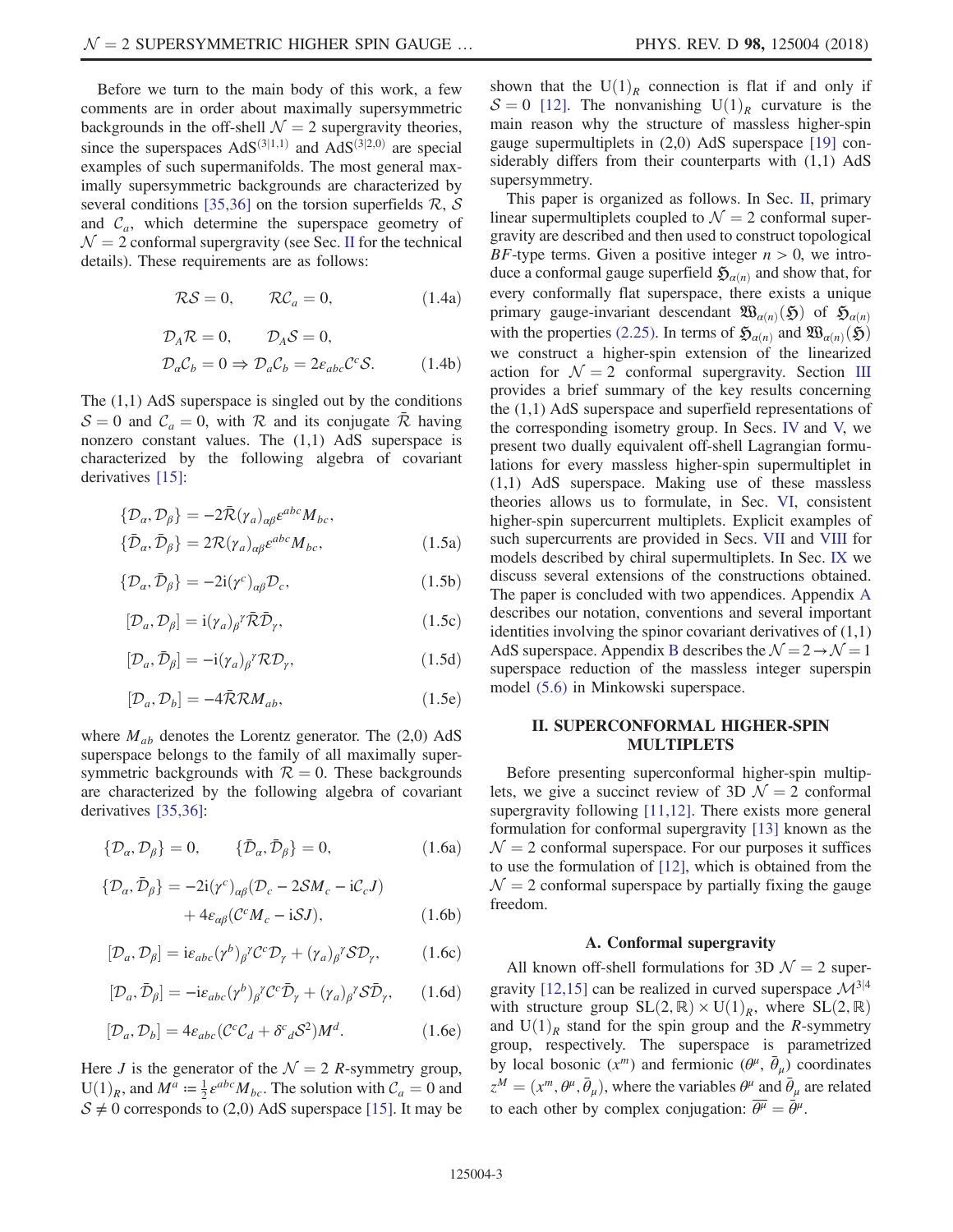<span id="page-3-0"></span>The superspace covariant derivatives have the form

$$
\mathcal{D}_A = (\mathcal{D}_a, \mathcal{D}_a, \bar{\mathcal{D}}^a) = E_A + \Omega_A + i\Phi_A J. \tag{2.1}
$$

Here  $E_A$  and  $\Omega_A$  denote the inverse supervielbein and the Lorentz connection, respectively,

$$
E_A = E_A{}^M \frac{\partial}{\partial z^M},
$$
  
\n
$$
\Omega_A = \frac{1}{2} \Omega_A{}^{bc} M_{bc} = -\Omega_A{}^b M_b = \frac{1}{2} \Omega_A{}^{\beta \gamma} M_{\beta \gamma}.
$$
 (2.2)

The Lorentz generators with two vector indices ( $M_{ab}$  =  $-M_{ba}$ ), with one vector index ( $M_a$ ) and with two spinor indices ( $M_{\alpha\beta} = M_{\beta\alpha}$ ) are defined in Appendix [A.](#page-21-0) The  $U(1)_R$  generator J in [\(2.1\)](#page-3-0) is defined to act on the covariant derivatives as follows:

$$
[J, \mathcal{D}_\alpha] = \mathcal{D}_\alpha, \quad [J, \bar{\mathcal{D}}^\alpha] = -\bar{\mathcal{D}}^\alpha, \quad [J, \mathcal{D}_\alpha] = 0. \tag{2.3}
$$

<span id="page-3-1"></span>In order to describe  $\mathcal{N} = 2$  conformal supergravity, the torsion has to obey the covariant constraints proposed in [\[11\]](#page-24-6). Solving the constraints leads to the following algebra of covariant derivatives [\[12,15\]](#page-24-7)

<span id="page-3-4"></span>
$$
\{\mathcal{D}_{\alpha}, \mathcal{D}_{\beta}\} = -4\bar{\mathcal{R}}M_{\alpha\beta},\tag{2.4a}
$$

$$
\begin{aligned} \{\mathcal{D}_{\alpha}, \bar{\mathcal{D}}_{\beta}\} &= -2\mathrm{i}(\gamma^c)_{\alpha\beta}\mathcal{D}_c - 2\mathcal{C}_{\alpha\beta}J - 4\mathrm{i}\varepsilon_{\alpha\beta}\mathcal{S}J \\ &+ 4\mathrm{i}\mathcal{S}M_{\alpha\beta} - 2\varepsilon_{\alpha\beta}\mathcal{C}^{\gamma\delta}M_{\gamma\delta}, \end{aligned} \tag{2.4b}
$$

$$
[\mathcal{D}_a, \mathcal{D}_\beta] = i \varepsilon_{abc} (\gamma^b)_\beta{}^{\gamma} C^c \mathcal{D}_\gamma + (\gamma_a)_\beta{}^{\gamma} \mathcal{S} \mathcal{D}_\gamma - i (\gamma_a)_{\beta \gamma} \bar{\mathcal{R}} \bar{\mathcal{D}}^{\gamma} + i (\gamma_a)_\beta{}^{\gamma} \mathcal{D}_{(\gamma} C_{\delta \rho)} M^{\delta \rho} - \frac{1}{3} (2 \mathcal{D}_\beta \mathcal{S} + i \bar{\mathcal{D}}_\beta \bar{\mathcal{R}}) M_a - \frac{2}{3} \varepsilon_{abc} (\gamma^b)_\beta{}^{\alpha} (2 \mathcal{D}_a \mathcal{S} + i \bar{\mathcal{D}}_a \bar{\mathcal{R}}) M^c + \frac{i}{2} \left( (\gamma_a)^{\alpha \gamma} \mathcal{D}_{(\alpha} C_{\beta \gamma)} + \frac{1}{3} (\gamma_a)_\beta{}^{\gamma} (8i \mathcal{D}_\gamma \mathcal{S} - \bar{\mathcal{D}}_\gamma \bar{\mathcal{R}}) \right) J, \tag{2.4c}
$$

where the U(1)<sub>R</sub> charges of the torsion superfields  $\mathcal{R}, \bar{\mathcal{R}}$ and  $C_{\alpha\beta}$  are  $-2$ ,  $+2$  and 0, respectively. They also satisfy the Bianchi identities

$$
\mathcal{D}_{\alpha}\bar{\mathcal{R}} = 0, \qquad (\bar{\mathcal{D}}^2 - 4\mathcal{R})\mathcal{S} = 0
$$
  

$$
\mathcal{D}^{\beta}\mathcal{C}_{\alpha\beta} = -\frac{1}{2}(\bar{\mathcal{D}}_{\alpha}\bar{\mathcal{R}} + 4i\mathcal{D}_{\alpha}\mathcal{S}), \qquad (2.5)
$$

<span id="page-3-2"></span>Throughout this paper, we make use of the definitions  $\mathcal{D}^2 \coloneqq \mathcal{D}^{\alpha} \mathcal{D}_{\alpha}$  and  $\bar{\mathcal{D}}^2 \coloneqq \bar{\mathcal{D}}_{\alpha} \bar{\mathcal{D}}^{\alpha}$ .

The algebra of covariant derivatives given by [\(2.4\)](#page-3-1) does not change under the super-Weyl transformation [\[12,15\]](#page-24-7)

$$
\mathcal{D}'_{\alpha} = e^{\frac{1}{2}\sigma} (\mathcal{D}_{\alpha} + \mathcal{D}^{\gamma} \sigma M_{\gamma\alpha} - \mathcal{D}_{\alpha} \sigma J), \qquad (2.6a)
$$

$$
\bar{\mathcal{D}}'_{\alpha} = e^{\frac{1}{2}\sigma} (\bar{\mathcal{D}}_{\alpha} + \bar{\mathcal{D}}^{\gamma} \sigma M_{\gamma\alpha} + \bar{\mathcal{D}}_{\alpha} \sigma J), \qquad (2.6b)
$$

$$
\mathcal{D}'_a = e^{\sigma} \left( \mathcal{D}_a - \frac{i}{2} (\gamma_a)^{\gamma \delta} \mathcal{D}_\gamma \sigma \bar{\mathcal{D}}_\delta - \frac{i}{2} (\gamma_a)^{\gamma \delta} \bar{\mathcal{D}}_\gamma \sigma \mathcal{D}_\delta \right. \n+ \varepsilon_{abc} \mathcal{D}^b \sigma M^c - \frac{i}{2} (\mathcal{D}^\gamma \sigma) \bar{\mathcal{D}}_\gamma \sigma M_a \n- \frac{i}{24} (\gamma_a)^{\gamma \delta} e^{-3\sigma} [\mathcal{D}_\gamma, \bar{\mathcal{D}}_\delta] e^{3\sigma} J \right),
$$
\n(2.6c)

<span id="page-3-6"></span>which induces the following transformation of the torsion tensors:

$$
S' = e^{\sigma} \left( S + \frac{i}{4} \mathcal{D}' \bar{\mathcal{D}}_{\gamma} \sigma \right), \tag{2.6d}
$$

$$
\mathcal{C}'_a = \left( \mathcal{C}_a + \frac{1}{8} (\gamma_a)^{\gamma \delta} [\mathcal{D}_\gamma, \bar{\mathcal{D}}_\delta] \right) e^{\sigma}, \tag{2.6e}
$$

$$
\mathcal{R}' = -\frac{1}{4}e^{2\sigma}(\bar{\mathcal{D}}^2 - 4\mathcal{R})e^{-\sigma},\qquad(2.6f)
$$

where the parameter  $\sigma$  is an arbitrary real scalar superfield. The super-Weyl invariance [\(2.6\)](#page-3-2) is intrinsic to conformal supergravity. For every supergravity-matter system, its action is required to be a super-Weyl invariant functional of the supergravity multiplet coupled to certain conformal compensators; see [\[12,15\]](#page-24-7) for more details.

<span id="page-3-5"></span>The  $\mathcal{N} = 2$  supersymmetric extension of the Cotton tensor [\[37\]](#page-25-7) is given by

$$
\mathcal{W}_{\alpha\beta} = -\frac{i}{4} [\mathcal{D}^{\gamma}, \bar{\mathcal{D}}_{\gamma}] \mathcal{C}_{\alpha\beta} + \frac{1}{2} [\mathcal{D}_{(\alpha}, \bar{\mathcal{D}}_{\beta)}] \mathcal{S} + 2\mathcal{S} \mathcal{C}_{\alpha\beta}.
$$
 (2.7)

<span id="page-3-3"></span>It may be checked that  $W_{\alpha\beta}$  transforms homogeneously,

$$
\mathcal{W}'_{\alpha\beta} = e^{2\sigma} \mathcal{W}_{\alpha\beta},\tag{2.8}
$$

under [\(2.6\)](#page-3-2). The super-Cotton tensor obeys the Bianchi identities [\[13\]](#page-24-12)

$$
\bar{\mathcal{D}}^{\beta} \mathcal{W}_{\alpha\beta} = \mathcal{D}^{\beta} \mathcal{W}_{\alpha\beta} = 0. \tag{2.9}
$$

The curved superspace is conformally flat if and only if  $W_{\alpha\beta} = 0$  [\[13\]](#page-24-12).

# B. Primary superfields

<span id="page-3-7"></span>Let  $T_{\alpha(n)} \coloneqq T_{\alpha_1 \dots \alpha_n} = T_{(\alpha_1 \dots \alpha_n)}$  be a symmetric rank-n spinor superfield of  $U(1)<sub>R</sub>$  charge q,

$$
JT_{\alpha(n)} = qT_{\alpha(n)}.\tag{2.10}
$$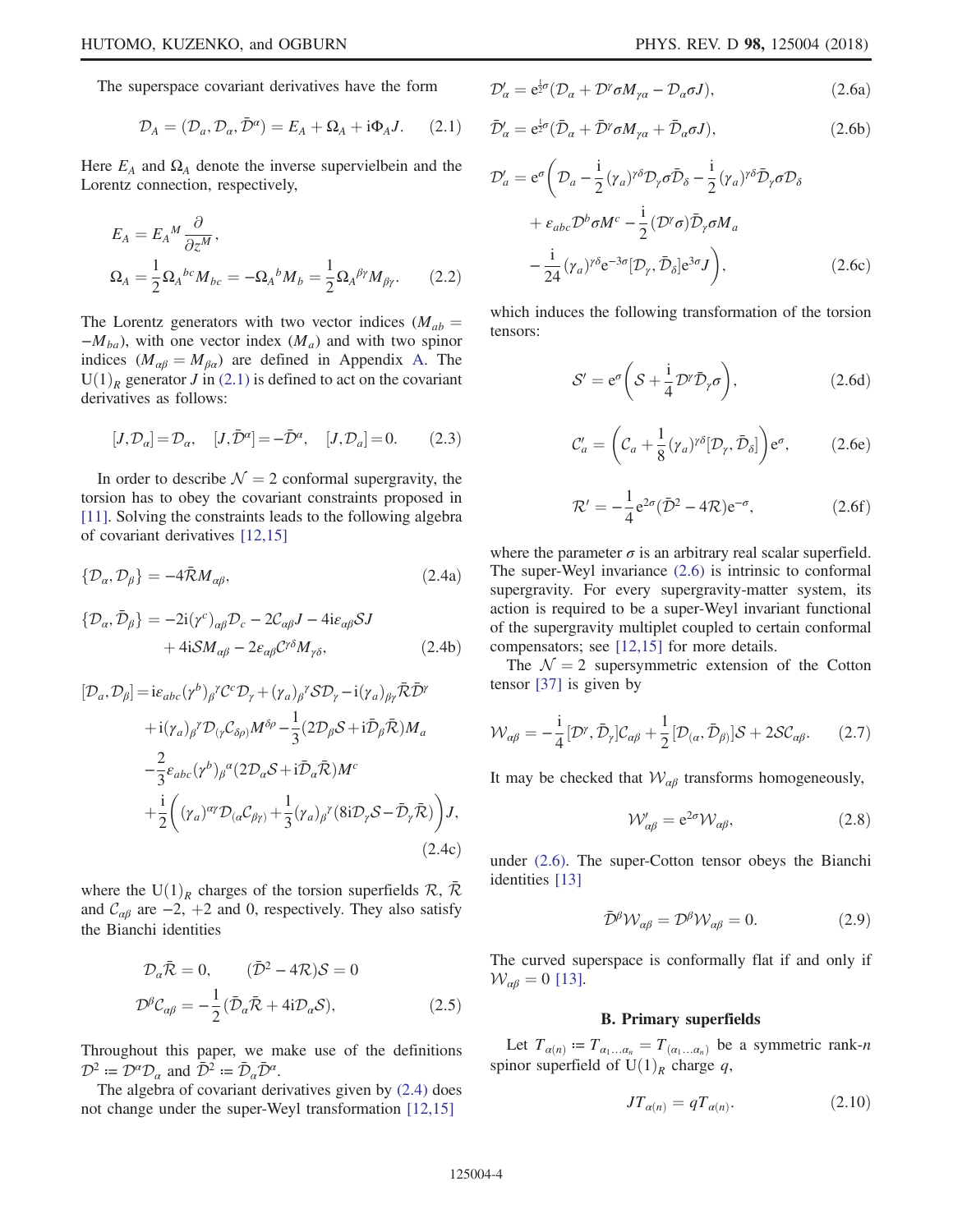The  $T_{\alpha(n)}$  is said to be super-Weyl primary of dimension d if its infinitesimal super-Weyl transformation law is

$$
\delta_{\sigma} T_{\alpha(n)} = d\sigma T_{\alpha(n)}.
$$
\n(2.11)

As follows from [\(2.8\),](#page-3-3) the super-Cotton tensor is super-Weyl primary of dimension  $+2$ . We now introduce several types of primary superfields that will be important for our subsequent consideration.

<span id="page-4-0"></span>A symmetric rank-n spinor superfield  $G_{\alpha(n)}$  is called longitudinal linear if it obeys the following first-order constraint:

$$
\bar{\mathcal{D}}_{(\alpha_1} G_{\alpha_2...\alpha_{n+1})} = 0, \tag{2.12}
$$

which implies

$$
(\bar{\mathcal{D}}^2 + 2n\mathcal{R})G_{\alpha(n)} = 0. \tag{2.13}
$$

<span id="page-4-6"></span>If  $G_{\alpha(n)}$  is super-Weyl primary, then the constraint [\(2.12\)](#page-4-0) is consistent provided the dimension  $d_{G(n)}$  and  $U(1)_R$  charge  $q_{G(n)}$  of  $G_{\alpha(n)}$  are related to each other as follows:

$$
d_{G_{(n)}} = -\frac{n}{2} - q_{G_{(n)}}.\t(2.14)
$$

In the scalar case,  $n = 0$ , the constraint [\(2.12\)](#page-4-0) becomes the condition of covariant chirality,  $\bar{\mathcal{D}}_{\alpha}G = 0$ . The dimension  $d_G$  and  $U(1)_R$  charge  $q_G$  of any primary chiral scalar superfield G are related as  $d_G + q_G = 0$ , in accordance with [\[12\]](#page-24-7).

The longitudinal linear superfields form a ring. Given two such superfields  $G_{\alpha(n)}$  and  $\tilde{G}_{\alpha(m)}$ , their product  $G_{\alpha(n+m)} \coloneqq G_{(\alpha_1...\alpha_n} \tilde{G}_{\alpha_{n+1}...\alpha_{n+m}})$  is longitudinal linear. If  $G_{\alpha(n)}$  and  $\tilde{G}_{\alpha(m)}$  are super-Weyl primary superfields, their product  $G_{\alpha(n+m)}$  is also super-Weyl primary.

<span id="page-4-1"></span>Given a positive integer  $n$ , a symmetric rank- $n$  spinor superfield  $\Gamma_{\alpha(n)}$  is called transverse linear if it obeys the first-order constraint

$$
\bar{\mathcal{D}}^{\beta}\Gamma_{\beta\alpha_1...\alpha_{n-1}} = 0, \qquad n \neq 0, \qquad (2.15)
$$

<span id="page-4-2"></span>which implies

$$
(\bar{\mathcal{D}}^2 - 2(n+2)\mathcal{R})\Gamma_{\alpha(n)} = 0.
$$
 (2.16)

<span id="page-4-5"></span>If  $\Gamma_{\alpha(n)}$  is super-Weyl primary, then the constraint [\(2.15\)](#page-4-1) is consistent provided the dimension  $d_{\Gamma(n)}$  and  $U(1)_R$  charge  $q_{\Gamma(n)}$  of  $\Gamma_{\alpha(n)}$  are related to each other as follows:

$$
d_{\Gamma_{(n)}} = 1 + \frac{n}{2} - q_{\Gamma_{(n)}}.\t(2.17)
$$

<span id="page-4-4"></span>In the  $n = 0$  case, the constraint [\(2.15\)](#page-4-1) is not defined. However its corollary [\(2.16\)](#page-4-2) is perfectly consistent,

$$
(\bar{\mathcal{D}}^2 - 4\mathcal{R})\Gamma = 0,\t(2.18)
$$

and defines a covariantly linear scalar superfield Γ. The dimension  $d_{\Gamma}$  and  $U(1)<sub>R</sub>$  charge  $q_{\Gamma}$  of any primary linear scalar  $\Gamma$  are related as  $d_{\Gamma} + q_{\Gamma} = 1$ , in accordance with [\[12\]](#page-24-7).

In the case of 4D  $\mathcal{N} = 1$  AdS supersymmetry, longitudinal linear and transverse linear superfields were pioneered by Ivanov and Sorin [\[6\]](#page-24-13) who studied the superfield representations of the AdS isometry group  $OSp(1|4)$ . In the framework of 4D  $\mathcal{N} = 1$  conformal supergravity, primary longitudinal linear and transverse linear supermultiplets were introduced for the first time by Kugo and Uehara [\[38\]](#page-25-8). Such superfields were used in [7–[9,18,29\]](#page-24-3) for the description of off-shell massless gauge theories in four and three dimensions.

<span id="page-4-7"></span>The constraints [\(2.12\)](#page-4-0) and [\(2.15\)](#page-4-1) are solved in terms of prepotentials  $\Psi_{\alpha(n-1)}$  and  $\Phi_{\alpha(n+1)}$  as follows:

$$
G_{\alpha(n)} = \bar{\mathcal{D}}_{(\alpha_1} \Psi_{\alpha_2 \dots \alpha_n)}, \tag{2.19a}
$$

$$
\Gamma_{\alpha(n)} = \bar{\mathcal{D}}^{\beta} \Phi_{(\beta \alpha_1 \dots \alpha_n)}.
$$
\n(2.19b)

<span id="page-4-3"></span>Provided the constraints [\(2.12\)](#page-4-0) and [\(2.15\)](#page-4-1) are the only conditions imposed on  $G_{\alpha(n)}$  and  $\Gamma_{\alpha(n)}$  respectively, the prepotentials  $\Psi_{\alpha(n-1)}$  and  $\Phi_{\alpha(n+1)}$  can be chosen to be unconstrained complex, and are defined modulo gauge transformations of the form

$$
\delta_{\zeta} \Psi_{\alpha(n-1)} = \bar{\mathcal{D}}_{(\alpha_1} \zeta_{\alpha_2 \dots \alpha_{n-1})}, \tag{2.20a}
$$

$$
\delta_{\xi} \Phi_{\alpha(n+1)} = \bar{\mathcal{D}}^{\gamma} \xi_{(\gamma \alpha_1 \dots \alpha_{n+1})}, \tag{2.20b}
$$

with the gauge parameters  $\zeta_{\alpha(n-2)}$  and  $\xi_{\alpha(n+2)}$  being unconstrained. If the linear superfields  $G_{\alpha(n)}$  and  $\Gamma_{\alpha(n)}$  are super-Weyl primary, then their prepotentials  $\Psi_{\alpha(n-1)}$  and  $\Phi_{\alpha(n+1)}$ can also be chosen to be super-Weyl primary.

Given two linear superfields  $G_{\alpha(n+1)}$  and  $\Gamma_{\alpha(n)}$  such that their U(1)<sub>R</sub> charges are constrained by  $q_{G_{(n+1)}} + q_{\Gamma_{(n)}} = -1$ , we can define a gauge-invariant and super-Weyl-invariant BF term

$$
I_{BF}^{(n)} = \int d^{3|4}z E \Psi^{\alpha(n)} \Gamma_{\alpha(n)}
$$
  
= -(-1)^n \int d^{3|4}z E \Phi^{\alpha(n+1)} G\_{\alpha(n+1)}, \qquad (2.21)

where the superspace integration measure is  $d^{3/4}z =$  $d^3x d^2\theta d^2\bar{\theta}$  and  $E^{-1} := \text{Ber}(E_A^M)$ .<br>In the  $n = 0$  case, the prepate

In the  $n = 0$  case, the prepotential solution [\(2.19b\)](#page-4-3) is still valid. The prepotential  $\Phi_{\alpha}$  can be chosen to be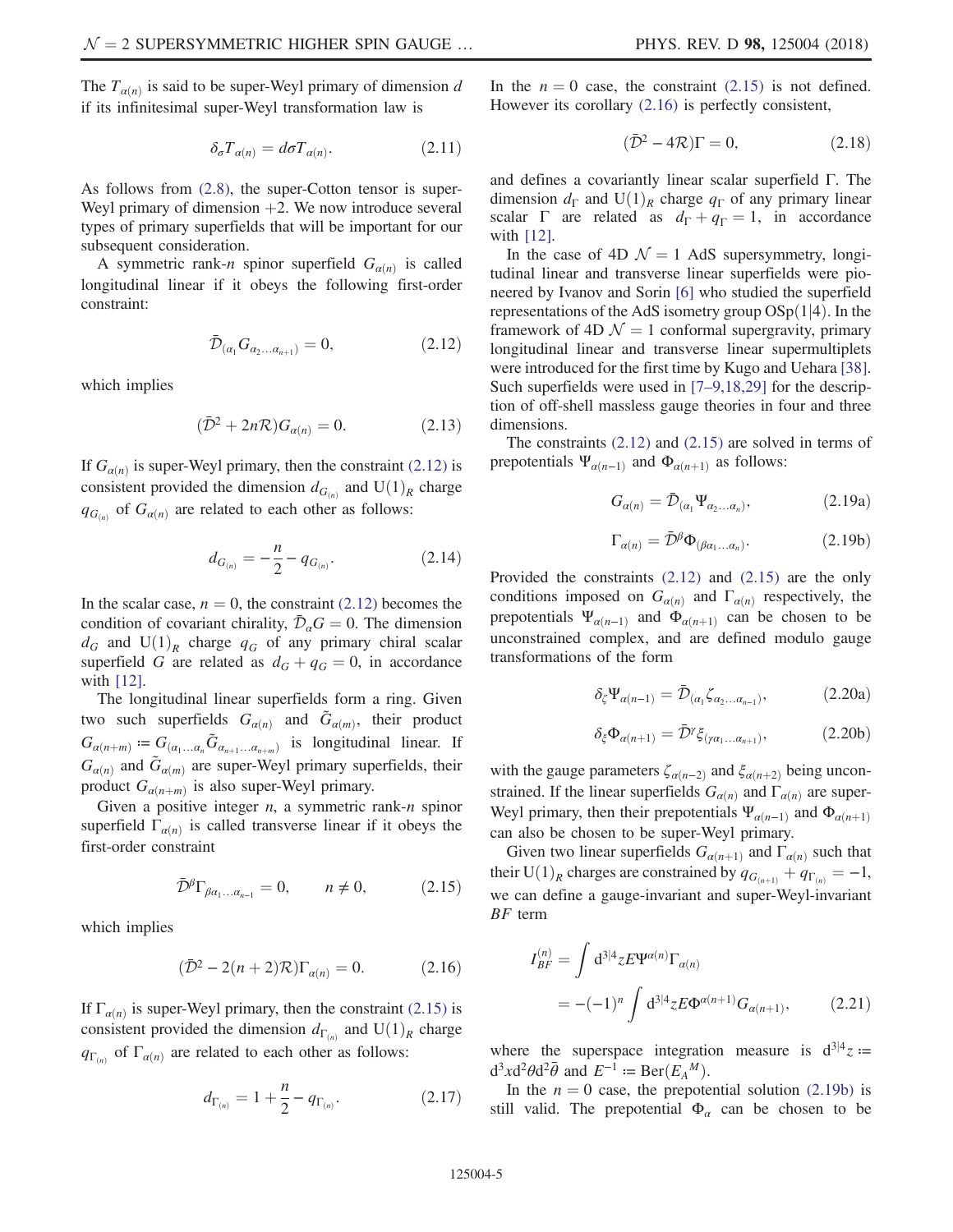<span id="page-5-7"></span>unconstrained complex provided the constraint [\(2.18\)](#page-4-4) is the only condition imposed on Γ. However, if we are dealing with a real linear superfield,

$$
(\bar{\mathcal{D}}^2 - 4\mathcal{R})L = 0, \qquad \bar{L} = L,
$$
 (2.22)

then the constraints are solved [\[12\]](#page-24-7) in terms of an unconstrained real prepotential V,

$$
L = i\bar{\mathcal{D}}^{\alpha} \mathcal{D}_{\alpha} V, \qquad \bar{V} = V, \tag{2.23}
$$

which is defined modulo gauge transformations of the form

$$
\delta V = \lambda + \bar{\lambda}, \qquad \mathcal{J}\lambda = 0, \qquad \bar{\mathcal{D}}_{\alpha}\lambda = 0. \tag{2.24}
$$

If  $L$  is super-Weyl primary, then Eq.  $(2.17)$  tells us that the dimension of L is  $+1$ . In this case it is consistent to consider the gauge prepotential  $V$  to be inert under the super-Weyl transformations [\[12\],](#page-24-7)  $\delta_{\sigma} V = 0$ .

<span id="page-5-0"></span>Let us assume that the background curved superspace allows the existence of a real transverse linear superfield  $\mathfrak{W}_{\alpha(n)}=\bar{\mathfrak{W}}_{\alpha(n)},$ 

$$
\bar{\mathcal{D}}^{\beta} \mathfrak{W}_{\beta \alpha_1 \dots \alpha_{n-1}} = 0, \qquad \mathcal{D}^{\beta} \mathfrak{W}_{\beta \alpha_1 \dots \alpha_{n-1}} = 0. \qquad (2.25)
$$

Then it is automatically conserved,

$$
\mathcal{D}^{\beta\gamma}\mathfrak{W}_{\beta\gamma\alpha_1...\alpha_{n-2}}=0.\tag{2.26}
$$

in accordance with [\(2.4b\).](#page-3-4) The super-Cotton tensor  $W_{\alpha\beta}$  is an example of such supermultiplets. If  $\mathfrak{W}_{\alpha(n)}$  is super-Weyl primary, then its dimension is equal to  $(1 + n/2)$ , in accordance with [\(2.17\).](#page-4-5) As will be shown in the next subsection, a solution to [\(2.25\)](#page-5-0) in terms of an unconstrained prepotential exists for every conformally flat superspace.

#### C. Conformal gauge superfields

<span id="page-5-6"></span><span id="page-5-1"></span>Let  $n$  be a positive integer. A real symmetric rank- $n$ spinor superfield  $\mathfrak{H}_{\alpha(n)}$  is said to be a conformal gauge supermultiplet if (i) it is super-Weyl primary of dimension  $(-n/2),$ 

$$
\delta_{\sigma} \mathfrak{H}_{\alpha(n)} = -\frac{n}{2} \sigma \mathfrak{H}_{\alpha(n)}; \qquad (2.27)
$$

<span id="page-5-2"></span>and (ii) it is defined modulo gauge transformations of the form

$$
\delta_{\lambda} \mathfrak{H}_{\alpha(n)} = \bar{\mathcal{D}}_{(\alpha_1} \lambda_{\alpha_2 \dots \alpha_n)} - (-1)^n \mathcal{D}_{(\alpha_1} \bar{\lambda}_{\alpha_2 \dots \alpha_n)}, \qquad (2.28)
$$

with the gauge parameter  $\lambda_{\alpha(n-1)}$  being unconstrained complex. The dimension of  $\mathfrak{H}_{\alpha(n)}$  in [\(2.27\)](#page-5-1) is uniquely fixed by requiring the longitudinal linear superfield  $g_{\alpha(n)} =$  $\mathcal{D}_{(\alpha_1} \lambda_{\alpha_2 \ldots \alpha_n)}$  in the right-hand side of [\(2.28\)](#page-5-2) to be super-Weyl primary. Indeed, the gauge parameter  $g_{\alpha(n)}$  must be

Starting with  $\mathfrak{H}_{\alpha(n)}$  one can construct its real descendant  $\mathfrak{W}_{\alpha(n)}(\mathfrak{H})=\mathcal{A}\mathfrak{H}_{\alpha(n)},$  where  $\mathcal A$  is a linear differential operator involving  $\mathcal{D}_A$ , the torsion superfields and their covariant derivatives, with the following properties:

 $(-n/2)$ , in accordance with [\(2.14\).](#page-4-6)

<span id="page-5-3"></span>(1)  $\mathfrak{W}_{\alpha(n)}$  is super-Weyl primary of dimension  $(1 + n/2),$ 

$$
\delta_{\sigma} \mathfrak{W}_{\alpha(n)} = \left(1 + \frac{n}{2}\right) \sigma \mathfrak{W}_{\alpha(n)}.
$$
 (2.29)

(2) The gauge variation of  $\mathfrak{W}_{\alpha(n)}$  vanishes if the superspace is conformally flat,

$$
\delta_{\lambda} \mathfrak{W}_{\alpha(n)} = O(\mathcal{W}_{(2)}), \tag{2.30}
$$

where  $W_{(2)}$  is the super-Cotton tensor [\(2.7\).](#page-3-5)

(3)  $\mathfrak{W}_{\alpha(n)}$  is divergenceless if the superspace is conformally flat,

$$
\bar{\mathcal{D}}^{\beta} \mathfrak{W}_{\beta\alpha(n-1)} = O(\mathcal{W}_{(2)}),
$$
  

$$
\mathcal{D}^{\beta} \mathfrak{W}_{\beta\alpha(n-1)} = O(\mathcal{W}_{(2)}).
$$
 (2.31)

Here  $O(W_{(2)})$  stands for contributions containing

the super-Cotton tensor and its covariant derivatives. In general,  $\mathfrak{W}_{\alpha(n)}(\mathfrak{H})$  is uniquely defined modulo a normalization and contributions involving the super-Cotton tensor [\(2.7\)](#page-3-5). The primary superfields  $\mathfrak{W}_{\alpha(n)}(\mathfrak{H})$ may be interpreted as linearized higher-spin super-Cotton tensors in supergravity; see also the next subsection.

# <span id="page-5-8"></span>D. Linearized conformal higher-spin supergravity in conformally flat backgrounds

<span id="page-5-4"></span>So far the supergravity background has been completely arbitrary. In the remainder of this section we assume that the background curved superspace  $\mathcal{M}^{3|4}$  is conformally flat,

$$
W_{\alpha\beta} = 0. \tag{2.32}
$$

Then each primary superfield  $\mathfrak{W}_{\alpha(n)}(\mathfrak{H})$ , with  $n = 1, 2, ...,$ is gauge invariant,

$$
\delta_{\lambda} \mathfrak{W}_{\alpha(n)} = 0, \tag{2.33}
$$

<span id="page-5-5"></span>and obeys the conservation equations [\(2.25\)](#page-5-0). These properties and the super-Weyl transformation laws [\(2.27\)](#page-5-1) and  $(2.29)$  imply that the action<sup>3</sup>

<sup>&</sup>lt;sup>3</sup>The super-Weyl transformation of the superspace density is  $\delta_{\sigma}E = -\sigma E.$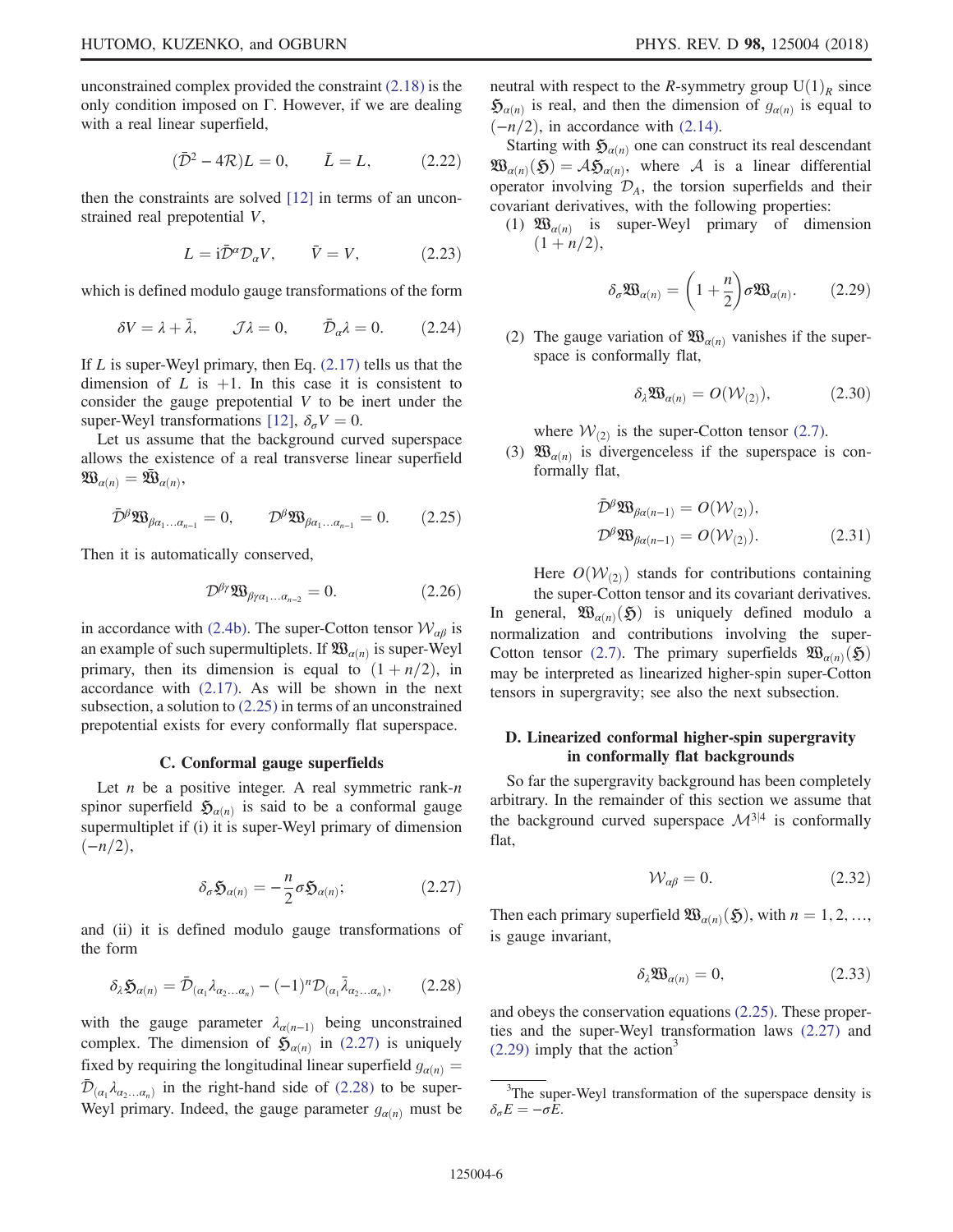$$
S_{\text{SCS}}[\mathfrak{H}_{(n)}] = -\frac{i^n}{2^{\lfloor n/2 \rfloor + 1}} \int d^{3\lfloor n/2 \rfloor} \mathfrak{L} \mathfrak{H}^{\alpha(n)} \mathfrak{W}_{\alpha(n)}(\mathfrak{H}) \qquad (2.34)
$$

is gauge and super-Weyl invariant,

$$
\delta_{\lambda} S_{\text{SCS}}[\mathfrak{H}_{(n)}] = 0, \qquad \delta_{\sigma} S_{\text{SCS}}[\mathfrak{H}_{(n)}] = 0. \tag{2.35}
$$

<span id="page-6-0"></span>In accordance with the results of [\[37,39\],](#page-25-7) it is natural to think of  $\mathfrak{H}_{\alpha\beta}$  and  $\mathfrak{W}_{\alpha\beta}(\mathfrak{H})$  as the linearized prepotential for  $\mathcal{N} = 2$  conformal supergravity and the linearized super-Cotton tensor respectively. It is worth recalling that [\(2.32\)](#page-5-4) is the equation of motion for conformal supergravity. For  $n = 2$  the functional [\(2.34\)](#page-5-5) is proportional to the linearized action for conformal supergravity, which is obtained by linearising the nonlinear action for  $\mathcal{N} = 2$ conformal supergravity [\[40,41\]](#page-25-9) around a stationary point defined by [\(2.32\)](#page-5-4). We can interpret  $\mathfrak{W}_{\alpha(n)}$  to be a linearized higher-spin super-Cotton tensor. We now turn to constructing  $\mathfrak{W}_{\alpha(n)}$  on a conformally flat superspace.

In Minkowski superspace, the linearized higher-spin super-Cotton tensors were constructed in [\[18\]](#page-24-11), and here we reproduce these results. Associated with a real prepotential  $H_{\alpha(n)} = H_{\alpha_1...\alpha_n}$  is the following real symmetric rank-n spinor descendant

$$
W_{\alpha(n)}(H) = \frac{1}{2^{n-1}} \sum_{j=0}^{\lfloor n/2 \rfloor} \left\{ \binom{n}{2j} \Delta \Box^j \partial_{(\alpha_1}^{\beta_1} \dots \partial_{\alpha_{n-2j}}^{\beta_{n-2j}} H_{\alpha_{n-2j+1} \dots \alpha_n) \beta_1 \dots \beta_{n-2j}} + \binom{n}{2j+1} \Delta^2 \Box^j \partial_{(\alpha_1}^{\beta_1} \dots \partial_{\alpha_{n-2j-1}}^{\beta_{n-2j-1}} H_{\alpha_{n-2j} \dots \alpha_n) \beta_1 \dots \beta_{n-2j-1}} \right\},
$$
\n(2.36)

where

$$
\mathcal{D}_{\alpha} = e^{\frac{1}{2}\sigma} (D_{\alpha} + D^{\gamma} \sigma M_{\gamma\alpha} - D_{\alpha} \sigma J), \qquad (2.42a)
$$

$$
\bar{\mathcal{D}}_{\alpha} = e^{\frac{1}{2}\sigma} (\bar{D}_{\alpha} + \bar{D}^{\gamma} \sigma M_{\gamma\alpha} + \bar{D}_{\alpha} \sigma J), \qquad (2.42b)
$$

<span id="page-6-4"></span>and  $D_A = (\partial_a, D_\alpha, \bar{D}^\alpha)$  are the covariant derivatives for Minkowski superspace,

$$
\partial_a = \frac{\partial}{\partial x^a}, \qquad D_\alpha = \frac{\partial}{\partial \theta^\alpha} + i \bar{\theta}^\beta (\gamma^a)_{\alpha\beta} \partial_a,
$$

$$
\bar{D}_\alpha = -\frac{\partial}{\partial \bar{\theta}^\alpha} - i \theta^\beta (\gamma^a)_{\alpha\beta} \partial_a.
$$
(2.38)

The field strength [\(2.36\)](#page-6-0) is invariant,

$$
\delta_{\lambda} W_{\alpha(n)} = 0, \qquad (2.39)
$$

 $\Delta = \frac{1}{2} D^{\alpha} \bar{D}_{\alpha},$ (2.37)

under the gauge transformations

$$
\delta_{\lambda}H_{\alpha(n)}=\bar{D}_{(\alpha_1}\lambda_{\alpha_2...\alpha_n)}-(-1)^nD_{(\alpha_1}\bar{\lambda}_{\alpha_2...\alpha_n)},\qquad(2.40)
$$

where the gauge parameter  $\lambda_{\alpha(n-1)}$  is unconstrained complex. The field strength [\(2.36\)](#page-6-0) is conserved,

$$
D^{\beta}W_{\beta\alpha_1...\alpha_{n-1}} = \bar{D}^{\beta}W_{\beta\alpha_1...\alpha_{n-1}} = 0. \qquad (2.41)
$$

Making use of  $W_{\alpha(n)}$  allows us to construct the higher-spin super-Cotton tensor  $\mathfrak{W}_{\alpha(n)}$  in any conformally flat superspace  $\mathcal{M}^{3|4}$ .

<span id="page-6-1"></span>In accordance with  $(2.6)$ , for a conformally flat superspace  $\mathcal{M}^{3|4}$  we can choose a local frame in which the covariant derivatives have the form

$$
\mathcal{D}_a = e^{\sigma} (\partial_a - \frac{i}{2} (\gamma_a)^{\gamma \delta} D_{(\gamma} \sigma \bar{D}_{\delta)} - \frac{i}{2} (\gamma_a)^{\gamma \delta} \bar{D}_{(\gamma} \sigma D_{\delta)}
$$

$$
+ \varepsilon_{abc} \partial^b \sigma M^c + \frac{i}{2} (D_{\gamma} \sigma) \bar{D}^{\gamma} \sigma M_a
$$

$$
- \frac{i}{24} (\gamma_a)^{\gamma \delta} e^{-3\sigma} [D_{\gamma}, \bar{D}_{\delta}] e^{3\sigma} J), \qquad (2.42c)
$$

<span id="page-6-3"></span>for some real scale factor  $\sigma$ . Then, in accordance with [\(2.29\)](#page-5-3), the higher-spin super-Cotton tensor  $\mathfrak{W}_{\alpha(n)}$  in  $\mathcal{M}^{3|4}$ is related to the flat-space one, Eq. [\(2.36\)](#page-6-0), by the rule

$$
\mathfrak{W}_{\alpha(n)} = e^{(1+\frac{n}{2})\sigma} W_{\alpha(n)}.
$$
\n(2.43)

Similarly, Eq. [\(2.27\)](#page-5-1) tells us that the prepotentials  $\mathfrak{H}_{\alpha(n)}$  and  $H_{\alpha(n)}$  can be chosen to be related to each other by

$$
\mathfrak{H}_{\alpha(n)} = e^{-\frac{n}{2}\sigma} H_{\alpha(n)}.
$$
\n(2.44)

In general, it is a difficult technical problem to express  $\mathfrak{W}_{\alpha(n)}$  in terms of the covariant derivatives  $\mathcal{D}_A$  and the gauge prepotential  $\mathfrak{H}_{\alpha(n)}$ , for arbitrary *n*.

<span id="page-6-2"></span>There exists a refined version of the representation [\(2.42\)](#page-6-1) for those conformally flat superspaces which are characterized by the condition

$$
S = 0.\t(2.45)
$$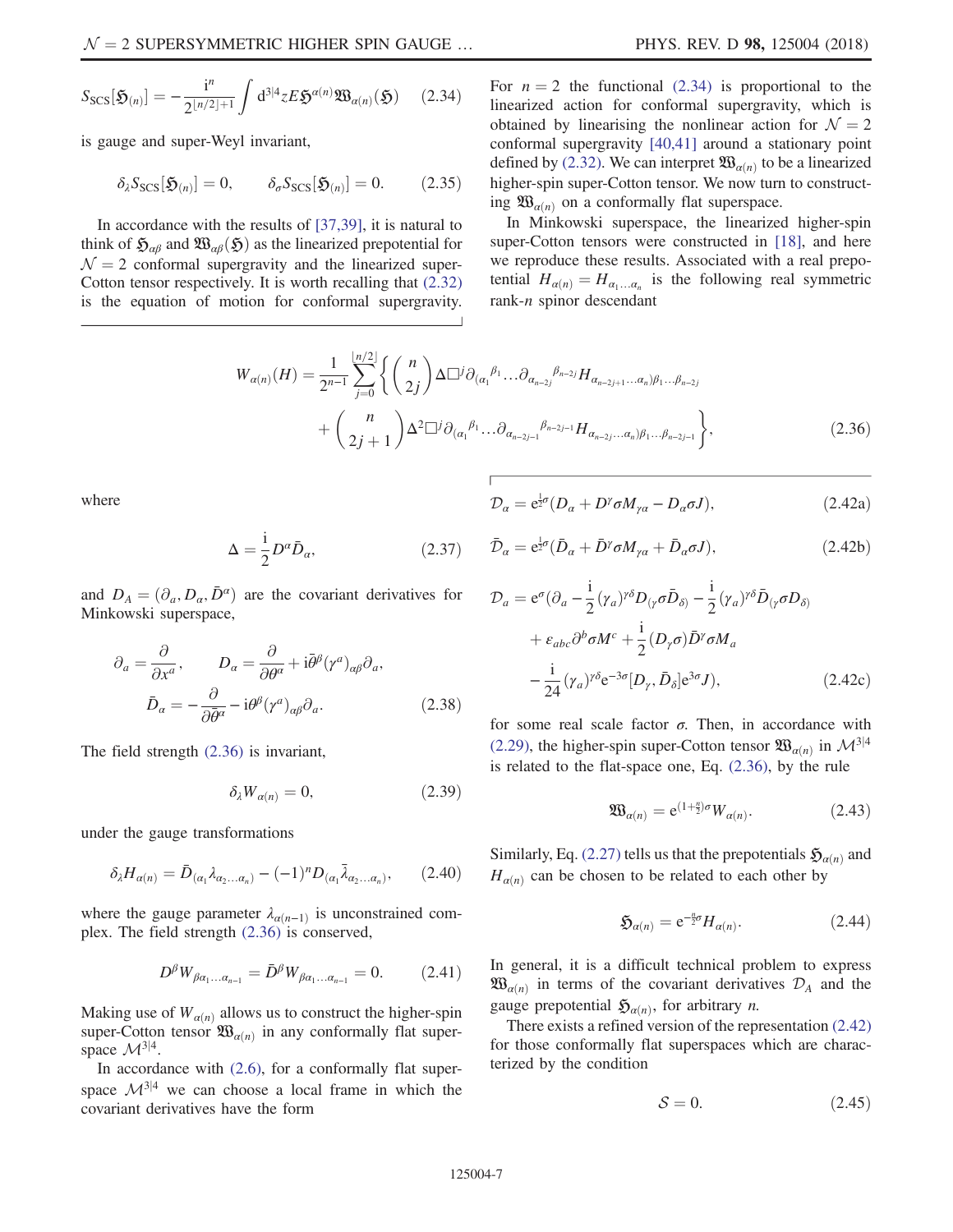This family includes the  $(1,1)$  AdS superspace defined by the (anti)commutation relations  $(1.5)$ . If  $(2.45)$  holds, then Eq. [\(2.6d\)](#page-3-6) tells that the scale factor in [\(2.42\)](#page-6-1) is constrained,

$$
D^{\gamma}\bar{D}_{\gamma}\sigma = 0 \Rightarrow \sigma = \eta + \bar{\eta}, \qquad \bar{D}_{\alpha}\eta = 0, \qquad (2.46)
$$

with the chiral scalar  $\eta$  being, in principle, arbitrary. Now, applying a local R-symmetry transformation

$$
\mathcal{D}_A \to \mathcal{D}_A = e^{-(\eta - \bar{\eta})J} \mathcal{D}_A e^{(\eta - \bar{\eta})J} \tag{2.47}
$$

leads to covariant derivatives without  $U(1)<sub>R</sub>$  connection. The resulting covariant derivatives are

$$
\mathcal{D}_{\alpha} = e^{\frac{1}{2}(3\bar{\eta}-\eta)}(D_{\alpha} + D^{\gamma}\eta M_{\gamma\alpha}), \qquad (2.48a)
$$

$$
\bar{\mathcal{D}}_{\alpha} = e^{\frac{1}{2}(3\eta - \bar{\eta})} (\bar{D}_{\alpha} + \bar{D}^{\gamma} \bar{\eta} M_{\gamma\alpha}), \qquad (2.48b)
$$

$$
\mathcal{D}_{a} = e^{\eta + \bar{\eta}} \left( \partial_{a} - \frac{i}{2} (\gamma_{a})^{\alpha \beta} D_{\alpha} \eta \bar{D}_{\beta} - \frac{i}{2} (\gamma_{a})^{\alpha \beta} \bar{D}_{\alpha} \bar{\eta} D_{\beta} \right. \n+ \varepsilon_{abc} \partial^{b} (\eta + \bar{\eta}) M^{c} + \frac{i}{2} (D_{\gamma} \eta) (\bar{D}^{\gamma} \bar{\eta}) M_{a} \right). \quad (2.48c)
$$

<span id="page-7-0"></span>In the case of (1,1) AdS superspace, the scale factor  $\eta$  was computed in [\[15\].](#page-24-9)

#### III. (1,1) ADS SUPERSPACE

<span id="page-7-3"></span>In this section we give a brief summary of the key results concerning the  $(1,1)$  AdS superspace [\[15\],](#page-24-9) as well as elaborate on superfield representations of the (1,1) AdS isometry group. The covariant derivatives of  $AdS^{(3|1,1)}$ satisfy the following algebra [\[15\]](#page-24-9):

$$
\{\mathcal{D}_{\alpha}, \bar{\mathcal{D}}_{\beta}\} = -2i\mathcal{D}_{\alpha\beta},\tag{3.1a}
$$

$$
\{\mathcal{D}_{\alpha}, \mathcal{D}_{\beta}\} = -4\bar{\mu}M_{\alpha\beta}, \qquad \{\bar{\mathcal{D}}_{\alpha}, \bar{\mathcal{D}}_{\beta}\} = 4\mu M_{\alpha\beta}, \qquad (3.1b)
$$

$$
[\mathcal{D}_{\alpha\beta}, \mathcal{D}_{\gamma}] = -2i\bar{\mu}\varepsilon_{\gamma(\alpha}\bar{\mathcal{D}}_{\beta)}, \qquad [\mathcal{D}_{\alpha\beta}, \bar{\mathcal{D}}_{\gamma}] = 2i\mu\varepsilon_{\gamma(\alpha}\mathcal{D}_{\beta)},
$$
\n(3.1c)

$$
[\mathcal{D}_{\alpha\beta}, \mathcal{D}_{\gamma\delta}] = 4\bar{\mu}\mu(\varepsilon_{\gamma(\alpha}M_{\beta)\delta} + \varepsilon_{\delta(\alpha}M_{\beta)\gamma}), \tag{3.1d}
$$

with  $\mu \neq 0$  being a complex parameter. As compared with [\(1.5\),](#page-2-1) we have denoted  $\mathcal{R} = \mu$ . This notation will be used in the remainder of this paper.

The covariantly transverse linear and longitudinal linear superfields on an arbitrary supergravity background were described in the previous section. In the case of  $(1,1)$  AdS superspace, such superfields play an important role. One can define projectors  $P_n^{\perp}$  and  $P_n^{\parallel}$  on the spaces of transverse linear and longitudinal linear superfields, respectively. The projectors are

$$
P_n^{\perp} = \frac{1}{4(n+1)\mu} (\bar{\mathcal{D}}^2 + 2n\mu),
$$
 (3.2a)

$$
P_n^{\parallel} = -\frac{1}{4(n+1)\mu} (\bar{\mathcal{D}}^2 - 2(n+2)\mu), \qquad (3.2b)
$$

with the properties

$$
(P_n^{\perp})^2 = P_n^{\perp}, \qquad (P_n^{\parallel})^2 = P_n^{\parallel}, \qquad P_n^{\perp} P_n^{\parallel} = P_n^{\parallel} P_n^{\perp} = 0,
$$
  

$$
P_n^{\perp} + P_n^{\parallel} = \mathbb{1}.
$$
 (3.3)

Given a complex tensor superfield  $V_{\alpha(n)}$  with  $n \neq 0$ , it can be represented as a sum of transverse linear and longitudinal linear multiplets,

$$
V_{\alpha(n)} = -\frac{1}{2\mu(n+2)} \bar{\mathcal{D}}^{\gamma} \bar{\mathcal{D}}_{(\gamma} V_{\alpha_1...\alpha_n)} - \frac{1}{2\mu(n+1)} \bar{\mathcal{D}}_{(\alpha_1} \bar{\mathcal{D}}^{|\gamma|} V_{\alpha_2...\alpha_n)\gamma}.
$$
 (3.4)

Choosing  $V_{\alpha(n)}$  to be longitudinal linear  $(G_{\alpha(n)})$  or transverse linear ( $\Gamma_{\alpha(n)}$ ), the above identity gives the relations [\(2.19a\)](#page-4-7) and [\(2.19b\)](#page-4-3) for some prepotentials  $\Psi_{\alpha(n-1)}$  and  $\Phi_{\alpha(n+1)}$ , respectively.

In accordance with the general formalism of [\[2\],](#page-24-14) the isometries of  $AdS^{(3|1,1)}$  are generated by those real supervector fields  $\lambda^A E_A$  which obey the Killing equation

$$
\left[\Lambda + \frac{1}{2} l^{ab} M_{ab}, \mathcal{D}_C\right] = 0, \tag{3.5}
$$

where

$$
\Lambda = \lambda^A \mathcal{D}_A = \lambda^a \mathcal{D}_a + \lambda^a \mathcal{D}_a + \bar{\lambda}_a \bar{\mathcal{D}}^a, \qquad \bar{\lambda}^a = \lambda^a \qquad (3.6)
$$

<span id="page-7-1"></span>and  $l^{ab}$  is some local Lorentz parameter. As demonstrated in [\[15\],](#page-24-9) this equation implies that the parameters  $\lambda^{\alpha}$  and  $l^{ab}$ are uniquely expressed in terms of the vector  $\lambda^a$ ,

$$
\lambda_{\alpha} = \frac{i}{6} \bar{\mathcal{D}}^{\beta} \lambda_{\alpha\beta}, \qquad l_{\alpha\beta} = 2 \mathcal{D}_{(\alpha} \lambda_{\beta)}, \tag{3.7}
$$

and the vector parameter obeys the equation

$$
\mathcal{D}_{(\alpha}\lambda_{\beta\gamma)} = 0 \Leftrightarrow \bar{\mathcal{D}}_{(\alpha}\lambda_{\beta\gamma)} = 0. \tag{3.8}
$$

<span id="page-7-2"></span>In comparison with the 3D  $\mathcal{N} = 2$  Minkowski superspace, the specific feature of  $AdS^{(3|1,1)}$  is that any two of the three parameters  $\{\lambda_{\alpha\beta}, \lambda_{\alpha}, l_{\alpha\beta}\}\$ are expressed in terms of the third parameter, in particular

$$
\lambda_{\alpha\beta} = \frac{1}{\mu} \bar{\mathcal{D}}_{(\alpha} \lambda_{\beta)}, \qquad \lambda_{\alpha} = -\frac{1}{12\bar{\mu}} \mathcal{D}^{\beta} l_{\alpha\beta}.
$$
 (3.9)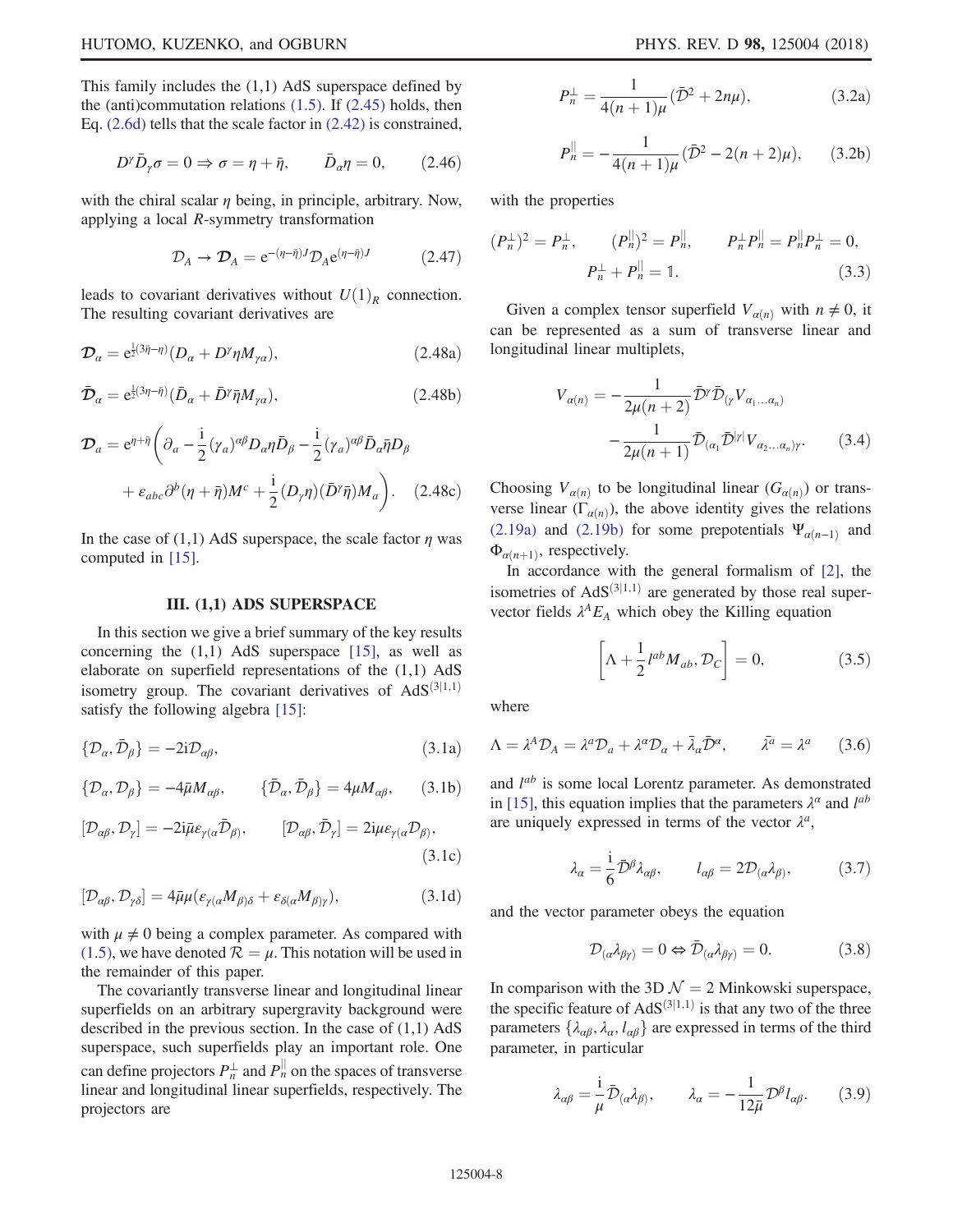From  $(3.7)$  and  $(3.9)$  we deduce

$$
\bar{\mathcal{D}}^{\alpha} \lambda_{\alpha} = \mathcal{D}_{\alpha} \lambda^{\alpha} = 0. \tag{3.10}
$$

Every solution  $\lambda^A$  of the above relations is called a Killing supervector field of  $AdS^{(3|1,1)}$ . These supervector fields can be shown to generate the isometry group of AdS<sup>(3|1,1)</sup>, OSp(1|2; R) × OSp(1|2; R).<br>In Minkowski superpace  $\mathbb{M}^{3|4}$  that

In Minkowski superspace  $M^{3/4}$ , there are two ways to generate supersymmetric invariants, one of which corresponds to the integration over the full superspace and the other over its chiral subspace. In (1,1) AdS superspace, every chiral integral can always be recast as a full superspace integral. Associated with a scalar superfield  $\mathcal L$  is the following supersymmetric invariant:

<span id="page-8-1"></span>
$$
\int d^3x d^2\theta d^2\bar{\theta} E \mathcal{L} = -\frac{1}{4} \int d^3x d^2\theta \mathcal{E} (\bar{\mathcal{D}}^2 - 4\mu) \mathcal{L},
$$
  

$$
E^{-1} = \text{Ber}(E_A^M), \qquad (3.11)
$$

where  $\mathcal E$  denotes the chiral integration measure. Let  $\mathcal L_c$  be a covariantly chiral scalar Lagrangian,  $\bar{\mathcal{D}}_{\alpha} \mathcal{L}_{c} = 0$ . It generates a supersymmetric invariant of the form  $\int d^3x d^2\theta \mathcal{E} \mathcal{L}_c$ . The specific feature of  $(1,1)$  AdS superspace is that the chiral action can be equivalently written as an integral over the full superspace [\[15\]](#page-24-9)

$$
\int d^3x d^2\theta \mathcal{EL}_c = \frac{1}{\mu} \int d^3x d^2\theta d^2\bar{\theta} E \mathcal{L}_c.
$$
 (3.12)

Unlike the flat superspace case, the integral on the right does not vanish in AdS.

Supersymmetric invariant [\(3.11\)](#page-8-1) can be reduced to component fields by the rule [\[35\]](#page-25-6)

$$
\int d^3x d^2\theta d^2\bar{\theta} E \mathcal{L} = \frac{1}{16} \int d^3x e(\mathcal{D}^2 - 16\bar{\mu})(\bar{\mathcal{D}}^2 - 4\mu)\mathcal{L}|,
$$
\n(3.13)

with  $e^{-1}$  = det $(e_{a}^{m})$ . Here  $e_{a}^{m}$  is the inverse vielbein,<br>which determines the torsion-free covariant derivative of which determines the torsion-free covariant derivative of AdS space

$$
\nabla_a = e_a + \frac{1}{2} \omega_a{}^{bc}(e) M_{bc}, \qquad e_a := e_a{}^m \partial_m. \tag{3.14}
$$

In general, the  $\theta$ ,  $\bar{\theta}$ -independent component,  $T|_{\theta = \bar{\theta}=0}$ , of a superfield  $T(x | \theta, \bar{\theta})$  is denoted  $T|$ . To complete the superfield  $T(x, \theta, \bar{\theta})$  is denoted T. To complete the<br>formalism of component reduction, we only need the formalism of component reduction, we only need the following relation:

$$
(\mathcal{D}_a T)| = \nabla_a T|.
$$
 (3.15)

In what follows, we will work with full superspace integrals only and make use of the notation  $d^{3|4}z := d^3x d^2\theta d^2\bar{\theta}.$ 

# <span id="page-8-0"></span>IV. MASSLESS HALF-INTEGER SUPERSPIN GAUGE THEORIES IN (1,1) ADS SUPERSPACE

The superconformal higher-spin action [\(2.34\)](#page-5-5) in a conformally flat superspace is formulated in terms of the conformal gauge superfields  $\mathfrak{H}_{\alpha(n)}$ . The same gauge superfield, at least for  $n = 2s$ , with  $s = 1, 2, \dots$ , can be used to construct massless actions in two of the three  $\mathcal{N} = 2$ maximally symmetric backgrounds, which are Minkowski superspace and  $(1,1)$  AdS superspace. Such actions, however, involve not only  $\mathfrak{H}_{\alpha(n)}$  but also some compensators.

In Minkowski space, there are two off-shell formulations for the massless  $\mathcal{N} = 2$  multiplet of half-integer superspin  $(s + 1/2)$ , with  $s = 2, 3, \dots$ , which are dual to each other [\[18\]](#page-24-11). They are referred to as transverse and longitudinal. Here we extend these gauge theories to  $(1,1)$  AdS superspace.

### A. Transverse formulation

<span id="page-8-6"></span><span id="page-8-4"></span>The transverse formulation for the massless superspin- $(s + \frac{1}{2})$  multiplet is realized in terms of the following<br>dynamical variables: dynamical variables:

$$
\mathcal{V}^{\perp}_{(s+\frac{1}{2})} = \{ \mathfrak{H}_{\alpha(2s)}, \Gamma_{\alpha(2s-2)}, \bar{\Gamma}_{\alpha(2s-2)} \}.
$$
 (4.1)

<span id="page-8-2"></span>Here  $\mathfrak{H}_{\alpha(2s)} = \mathfrak{H}_{(\alpha_1...\alpha_{2s})}$  is an unconstrained real superfield, and the complex superfield  $\Gamma_{\alpha(2s-2)} = \Gamma_{(\alpha_1...\alpha_{s-2})}$  is transverse linear, Eq. [\(2.15\)](#page-4-1). In accordance with [\(2.19b\)](#page-4-3), the constraint on  $\Gamma_{\alpha(2s-2)}$  is solved in terms of an unconstrained prepotential  $\Phi_{\alpha(2s-1)},$ 

$$
\Gamma_{\alpha(2s-2)} = \bar{\mathcal{D}}^{\beta} \Phi_{(\beta\alpha_1...\alpha_{2s-2})},\tag{4.2}
$$

<span id="page-8-7"></span>which is defined modulo gauge transformations of the form

$$
\delta_{\xi} \Phi_{\alpha(2s-1)} = \bar{\mathcal{D}}^{\beta} \xi_{(\beta\alpha_1 \dots \alpha_{2s-1})}, \tag{4.3}
$$

with the gauge parameter  $\xi_{\alpha(2s)}$  being unconstrained.

<span id="page-8-3"></span>The dynamical superfields  $\mathfrak{H}_{\alpha(2s)}$  and  $\Gamma_{\alpha(2s-2)}$  are postulated to be defined modulo gauge transformations of the form

$$
\delta_{\lambda}\mathfrak{H}_{\alpha(2s)} = \bar{\mathcal{D}}_{(\alpha_1}\lambda_{\alpha_2...\alpha_{2s})} - \mathcal{D}_{(\alpha_1}\bar{\lambda}_{\alpha_2...\alpha_{2s})} \equiv g_{\alpha(2s)} + \bar{g}_{\alpha(2s)},
$$
\n(4.4a)

<span id="page-8-5"></span>
$$
\delta_{\lambda} \Gamma_{\alpha(2s-2)} = -\frac{1}{4} \bar{\mathcal{D}}^{\beta} (\mathcal{D}^2 + 2(2s - 1)\bar{\mu}) \bar{\lambda}_{\beta\alpha(2s-2)} \n= \frac{s}{2s+1} \bar{\mathcal{D}}^{\beta} \mathcal{D}^{\gamma} \bar{g}_{(\beta\gamma\alpha_1...\alpha_{2s-2})},
$$
\n(4.4b)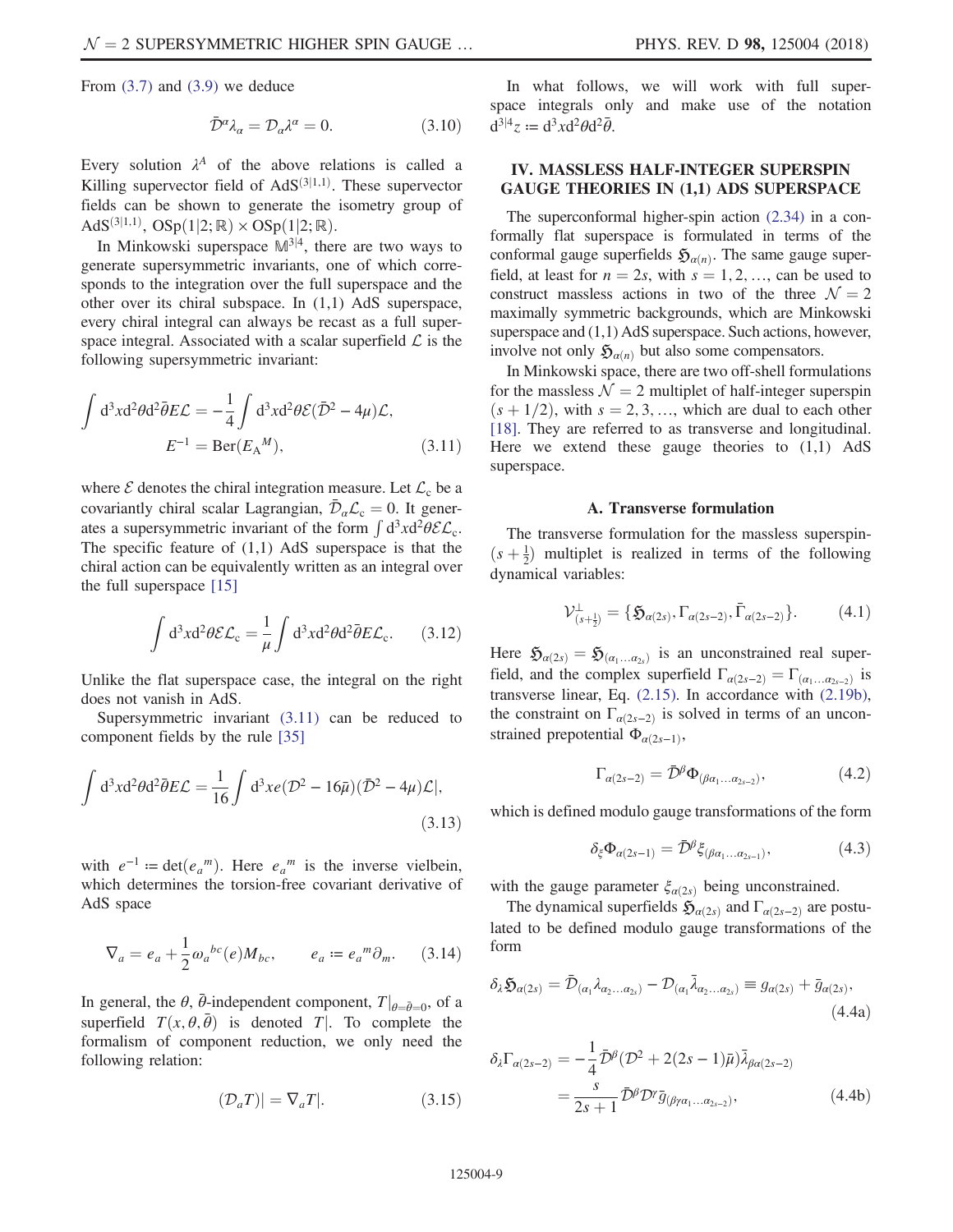<span id="page-9-6"></span>where the complex gauge parameter  $\lambda_{\alpha(2s-1)}$  is unconstrained. The gauge transformation of  $\mathfrak{H}_{\alpha(2s)}$  coincides with [\(2.28\)](#page-5-2) for  $n = 2s$ . From  $\delta_{\lambda} \Gamma_{\alpha(2s-2)}$  we read off the gauge transformation of the prepotential  $\Phi_{\alpha(2s-1)}$  defined by Eq. [\(4.2\),](#page-8-2) which is

$$
\delta_{\lambda} \Phi_{\alpha(2s-1)} = -\frac{1}{4} (\mathcal{D}^2 + 2(2s-1)\bar{\mu}) \bar{\lambda}_{\alpha(2s-1)}.
$$
\n(4.5)

Modulo an overall normalization factor, there is a unique quadratic action which is invariant under the gauge transformations [\(4.4\)](#page-8-3). It is given by

<span id="page-9-2"></span>
$$
S_{(s+\frac{1}{2})}^{\perp} = \left(-\frac{1}{2}\right)^s \int d^{3|4}z E\left\{\frac{1}{8}\mathfrak{H}^{a(2s)}\mathcal{D}^{\beta}(\bar{\mathcal{D}}^2 - 6\mu)\mathcal{D}_{\beta}\mathfrak{H}_{a(2s)} + 2s(s-1)\bar{\mu}\mu\mathfrak{H}^{a(2s)}\mathfrak{H}_{a(2s)}\right.+ \mathfrak{H}^{a(2s)}(\mathcal{D}_{\alpha_1}\bar{\mathcal{D}}_{\alpha_2}\Gamma_{\alpha_3...\alpha_{2s}} - \bar{\mathcal{D}}_{\alpha_1}\mathcal{D}_{\alpha_2}\bar{\Gamma}_{\alpha_3...\alpha_{2s}}) + \frac{2s-1}{s}\bar{\Gamma}^{a(2s-2)}\Gamma_{a(2s-2)} + \frac{2s+1}{2s}(\Gamma^{a(2s-2)}\Gamma_{a(2s-2)} + \bar{\Gamma}^{a(2s-2)}\bar{\Gamma}_{a(2s-2)})\right\}.
$$
\n
$$
(4.6)
$$

In the flat superspace limit, this action reduces to the one derived in [\[18\]](#page-24-11).

<span id="page-9-1"></span>The  $s = 1$  choice was excluded from the above consid-eration, since the constraint [\(2.15\)](#page-4-1) is not defined for  $n = 0$ . However, as discussed in Sec. [II,](#page-2-0) the corollary [\(2.16\)](#page-4-2) of [\(2.15\)](#page-4-1) is perfectly consistent for  $n = 0$  and defines a covariantly transverse linear scalar superfield [\(2.18\)](#page-4-4),

$$
(\bar{\mathcal{D}}^2 - \mu)\Gamma = 0. \tag{4.7}
$$

We therefore postulate  $\Gamma$  and its conjugate  $\bar{\Gamma}$  to be the compensators in the  $s = 1$  case. Choosing  $s = 1$  in the gauge transformation law [\(4.4\)](#page-8-3) gives

$$
\delta_{\lambda} \mathfrak{H}_{\alpha\beta} = \bar{\mathcal{D}}_{(\alpha} \lambda_{\beta)} - \mathcal{D}_{(\alpha} \bar{\lambda}_{\beta)}, \tag{4.8a}
$$

$$
\delta_{\lambda}\Gamma = -\frac{1}{4}\bar{\mathcal{D}}^{\beta}(\mathcal{D}^2 + 2\bar{\mu})\bar{\lambda}_{\beta}.
$$
 (4.8b)

The variation  $\delta_{\lambda} \Gamma$  is compatible with the constraint [\(4.7\)](#page-9-1), that is  $(\bar{\mathcal{D}}^2 - \mu)\delta_\lambda \Gamma = 0$ . Finally, choosing  $s = 1$  in [\(4.6\)](#page-9-2) gives the linearized action for nonminimal (1,1) AdS supergravity, which was originally derived in section 9.2 of [\[15\].](#page-24-9)

### B. Longitudinal formulation

<span id="page-9-0"></span>The longitudinal formulation for the massless superspin- $(s + \frac{1}{2})$  multiplet is described in terms of the following<br>variables: variables:

$$
\mathcal{V}^{\parallel}_{(s+\frac{1}{2})} = \{ \mathfrak{H}_{\alpha(2s)}, G_{\alpha(2s-2)}, \bar{G}_{\alpha(2s-2)} \}.
$$
 (4.9)

<span id="page-9-3"></span>Here  $\mathfrak{H}_{\alpha(2s)}$  is the same as in [\(4.1\)](#page-8-4), and the complex superfield  $G_{\alpha(2s-2)}$  is longitudinal linear, Eq. [\(2.12\).](#page-4-0) In accordance with [\(2.19a\)](#page-4-7), the constraint [\(2.12\)](#page-4-0) can be solved in terms of an unconstrained complex prepotential  $\Psi_{\alpha(2s-3)}$ ,

$$
G_{\alpha(2s-2)} = \bar{\mathcal{D}}_{(\alpha_1} \Psi_{\alpha_2...\alpha_{2s-2})}, \qquad (4.10)
$$

<span id="page-9-5"></span>which is defined modulo gauge transformations of the form

$$
\delta_{\zeta} \Psi_{\alpha(2s-3)} = \bar{\mathcal{D}}_{(\alpha_1} \zeta_{\alpha_2 \dots \alpha_{2s-3})}, \tag{4.11}
$$

with the gauge parameter  $\zeta_{\alpha(2s-4)}$  being unconstrained complex.

The longitudinal formulation may be obtained from the transverse one, developed in the previous subsection, by performing a superfield duality transformation. Starting from the action  $S_{(s+\frac{1}{2})}^{\perp} = S_{(s+\frac{1}{2})}^{\perp}[\mathfrak{H}, \Gamma, \bar{\Gamma}],$  Eq. [\(4.6\),](#page-9-2) we introduce a first-order model described by the action

<span id="page-9-4"></span>
$$
S[\mathfrak{H}, V, \bar{V}, G, \bar{G}] = \left(-\frac{1}{2}\right)^s \int d^{3|4}z E\left\{\frac{1}{8}\mathfrak{H}^{\alpha(2s)}\mathcal{D}^{\beta}(\bar{\mathcal{D}}^2 - 6\mu)\mathcal{D}_{\beta}\mathfrak{H}_{\alpha(2s)} + 2s(s-1)\mu\bar{\mu}\mathfrak{H}^{\alpha(2s)}\mathfrak{H}_{\alpha(2s)}\right.+ \mathfrak{H}^{\alpha(2s)}(\mathcal{D}_{\alpha_1}\bar{\mathcal{D}}_{\alpha_2}V_{\alpha(2s-2)} - \bar{\mathcal{D}}_{\alpha_1}\mathcal{D}_{\alpha_2}\bar{V}_{\alpha(2s-2)}) + \frac{2s-1}{s}\bar{V}^{\alpha(2s-2)}V_{\alpha(2s-2)}+ \frac{2s+1}{2s}\left(V^{\alpha(2s-2)}V_{\alpha(2s-2)} + \bar{V}^{\alpha(2s-2)}\bar{V}_{\alpha(2s-2)}\right)- \frac{2}{s}\left(G^{\alpha(2s-2)}V_{\alpha(2s-2)} + \bar{G}^{\alpha(2s-2)}\bar{V}_{\alpha(2s-2)}\right). \tag{4.12}
$$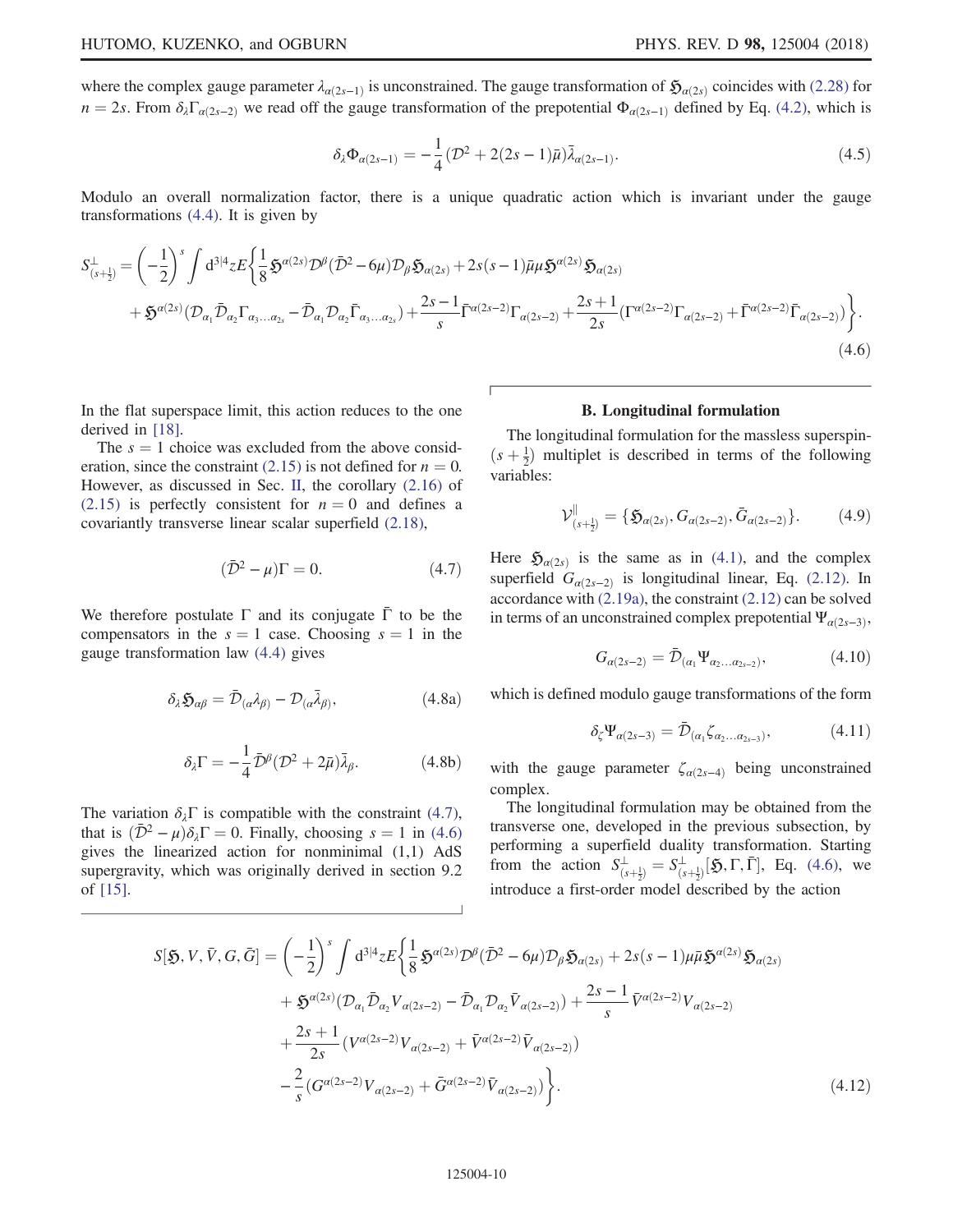Here  $V_{\alpha(2s-2)}$  is an unconstrained complex superfield, and  $G_{\alpha(2s-2)}$  is given by [\(4.10\)](#page-9-3). The first-order action is invariant under the gauge transformation [\(4.4a\)](#page-8-3) accompanied with

$$
\delta_{\lambda} V_{\alpha(2s-2)} = \delta_{\lambda} \Gamma_{\alpha(2s-2)}, \tag{4.13a}
$$

<span id="page-10-2"></span><span id="page-10-1"></span>
$$
\delta_{\lambda}G_{\alpha(2s-2)} = -\frac{1}{4}(\bar{\mathcal{D}}^2 - 4s\mu)\mathcal{D}^{\beta}\lambda_{\alpha(2s-2)\beta} \n+ i(s-1)\bar{\mathcal{D}}_{(\alpha_1}\mathcal{D}^{|\beta\gamma|}\lambda_{\alpha_2...\alpha_{2s-2})\beta\gamma} \n= s\left(\frac{1}{2s+1}\mathcal{D}^{\beta}\bar{\mathcal{D}}^{\gamma} + i\mathcal{D}^{\beta\gamma}\right)g_{\beta\gamma\alpha(2s-2)}, \quad (4.13b)
$$

<span id="page-10-6"></span>where  $\delta_{\lambda} \Gamma_{\alpha(2s-2)}$  is given by [\(4.4b\).](#page-8-5) From [\(4.13b\)](#page-10-1) we read off the transformation law of the prepotential  $\Psi_{\alpha(2s-3)}$ , Eq. [\(4.10\)](#page-9-3), which is

$$
\delta_{\lambda} \Psi_{\alpha(2s-3)} = -\frac{1}{2} (\bar{\mathcal{D}}^{\beta} \mathcal{D}^{\gamma} - 2i(s-1) \mathcal{D}^{\beta \gamma}) \lambda_{\beta \gamma \alpha(2s-3)}. \quad (4.14)
$$

Varying the action [\(4.12\)](#page-9-4) with respect to  $\Psi_{\alpha(2s-3)}$  implies that  $V_{\alpha(2s-2)} = \Gamma_{\alpha(2s-2)}$ , and then  $S[\mathfrak{H}, V, \bar{V}, G, \bar{G}]$  reduces to the transverse action [\(4.6\).](#page-9-2) This means that the theories [\(4.6\)](#page-9-2) and [\(4.12\)](#page-9-4) are equivalent. On the other hand,  $V_{\alpha(2s-2)}$ and its conjugate  $V_{\alpha(2s-2)}$  are auxiliary since they appear in the action [\(4.12\)](#page-9-4) without derivatives. Integrating out these auxiliary superfields leads to the following dual theory:

$$
S_{(s+\frac{1}{2})}^{\parallel} = \left(-\frac{1}{2}\right)^s \int d^{3|4}z E\left\{\frac{1}{8}\mathfrak{H}^{\alpha(2s)}\mathcal{D}^{\beta}(\bar{\mathcal{D}}^2 - 6\mu)\mathcal{D}_{\beta}\mathfrak{H}_{\alpha(2s)} + 2s(s-1)\mu\bar{\mu}\mathfrak{H}^{\alpha(2s)}\mathfrak{H}_{\alpha(2s)}\right.- \frac{1}{16}([\mathcal{D}_{\beta}, \bar{\mathcal{D}}_{\gamma}]\mathfrak{H}^{\beta\gamma\alpha(2s-2)})[\mathcal{D}^{\delta}, \bar{\mathcal{D}}^{\rho}]\mathfrak{H}_{\delta\rho\alpha(2s-2)} + \frac{s}{2}(\mathcal{D}_{\beta\gamma}\mathfrak{H}^{\beta\gamma\alpha(2s-2)})\mathcal{D}^{\delta\rho}\mathfrak{H}_{\delta\rho\alpha(2s-2)}+ \frac{2s-1}{2s}\left[i(\mathcal{D}_{\beta\gamma}\mathfrak{H}^{\beta\gamma\alpha(2s-2)})(G_{\alpha(2s-2)} - \bar{G}_{\alpha(2s-2)}) + \frac{1}{s}\bar{G}^{\alpha(2s-2)}G_{\alpha(2s-2)}\right]- \frac{2s+1}{4s^2}(\mathcal{G}^{\alpha(2s-2)}G_{\alpha(2s-2)} + \bar{\mathcal{G}}^{\alpha(2s-2)}\bar{G}_{\alpha(2s-2)})\bigg\}.
$$
(4.15)

<span id="page-10-3"></span>This action is invariant under the gauge transformations

$$
\delta_{\lambda} \mathfrak{H}_{\alpha(2s)} = \bar{\mathcal{D}}_{(\alpha_1} \lambda_{\alpha_2 \dots \alpha_{2s})} - \mathcal{D}_{(\alpha_1} \bar{\lambda}_{\alpha_2 \dots \alpha_{2s})}, \tag{4.16a}
$$

$$
\delta_{\lambda} G_{\alpha(2s-2)} = -\frac{1}{4} (\bar{\mathcal{D}}^2 - 4s\mu) \mathcal{D}^{\beta} \lambda_{\alpha(2s-2)\beta} \n+ i(s-1) \bar{\mathcal{D}}_{(\alpha_1} \mathcal{D}^{|\beta\gamma|} \lambda_{\alpha_2...\alpha_{2s-2})\beta\gamma}.
$$
\n(4.16b)

In the flat superspace limit, this action reduces to the one derived in [\[18\]](#page-24-11).

In the  $s = 1$  case, the compensator G becomes covariantly chiral,  $\mathcal{D}_{\alpha}G = 0$ . Choosing  $s = 1$  in [\(4.15\)](#page-10-2) gives the linearized action for minimal (1,1) AdS supergravity, which was originally derived in Sec. 9. 1 of [\[15\],](#page-24-9) provided we identify  $G = 3\sigma$ . Choosing  $s = 1$  in the gauge transformation law [\(4.16\)](#page-10-3) gives

$$
\delta_{\lambda} \mathfrak{H}_{\alpha\beta} = \bar{\mathcal{D}}_{(\alpha} \lambda_{\beta)} - \mathcal{D}_{(\alpha} \bar{\lambda}_{\beta)}, \tag{4.17a}
$$

$$
\delta_{\lambda}G = -\frac{1}{4}(\bar{\mathcal{D}}^2 - 4\mu)\mathcal{D}^{\beta}\lambda_{\beta}.
$$
 (4.17b)

It is clear that the variation  $\delta_{\lambda}G$  is covariantly chiral.

# <span id="page-10-0"></span>V. MASSLESS INTEGER SUPERSPIN GAUGE THEORIES IN (1,1) ADS SUPERSPACE

When attempting to develop a Lagrangian formulation for a massless multiplet of superspin s, where  $s = 1, 2, \ldots$ , a naive expectation is that the dynamical variables of such a theory should consist of a conformal gauge superfield  $\mathfrak{H}_{\alpha(2s-1)} = \bar{\mathfrak{H}}_{\alpha(2s-1)}$ , introduced in Sec. [II C](#page-5-6), in conjunction with some compensator(s). Instead, our approach in this section will be based on developing 3D  $\mathcal{N} = 2$  analogs of the two dually equivalent off-shell formulations, the socalled longitudinal and transverse ones, for the massless  $\mathcal{N} = 1$  multiplets of integer superspin in AdS<sub>4</sub> [\[7\]](#page-24-3). Then we will provide a reformulation of the longitudinal formulation derived in the next subsection in a way similar to the one proposed in the 4D  $\mathcal{N} = 1$  AdS case [\[29\].](#page-25-10) Such a reformulation naturally leads to the appearance of a conformal gauge superfield  $\mathfrak{H}_{\alpha(2s-1)}$ .

### A. Longitudinal formulation

<span id="page-10-7"></span><span id="page-10-4"></span>Given an integer  $s \geq 1$ , the longitudinal formulation for the massless superspin-s multiplet is realized in terms of the following dynamical variables:

$$
\mathcal{V}_{(s)}^{\parallel} = \{ U_{\alpha(2s-2)}, G_{\alpha(2s)}, \bar{G}_{\alpha(2s)} \}.
$$
 (5.1)

<span id="page-10-5"></span>Here,  $U_{\alpha(2s-2)}$  is an unconstrained real superfield, and the complex superfield  $G_{\alpha(2s)}$  is longitudinal linear, Eq. [\(2.12\)](#page-4-0). In accordance with  $(2.19)$ , the constraint  $(2.12)$  can be solved in terms of an unconstrained complex prepotential  $\Psi_{\alpha(2s-1)},$ 

$$
G_{\alpha_1...\alpha_2} := \bar{\mathcal{D}}_{(\alpha_1} \Psi_{\alpha_2...\alpha_2)} ,\qquad (5.2)
$$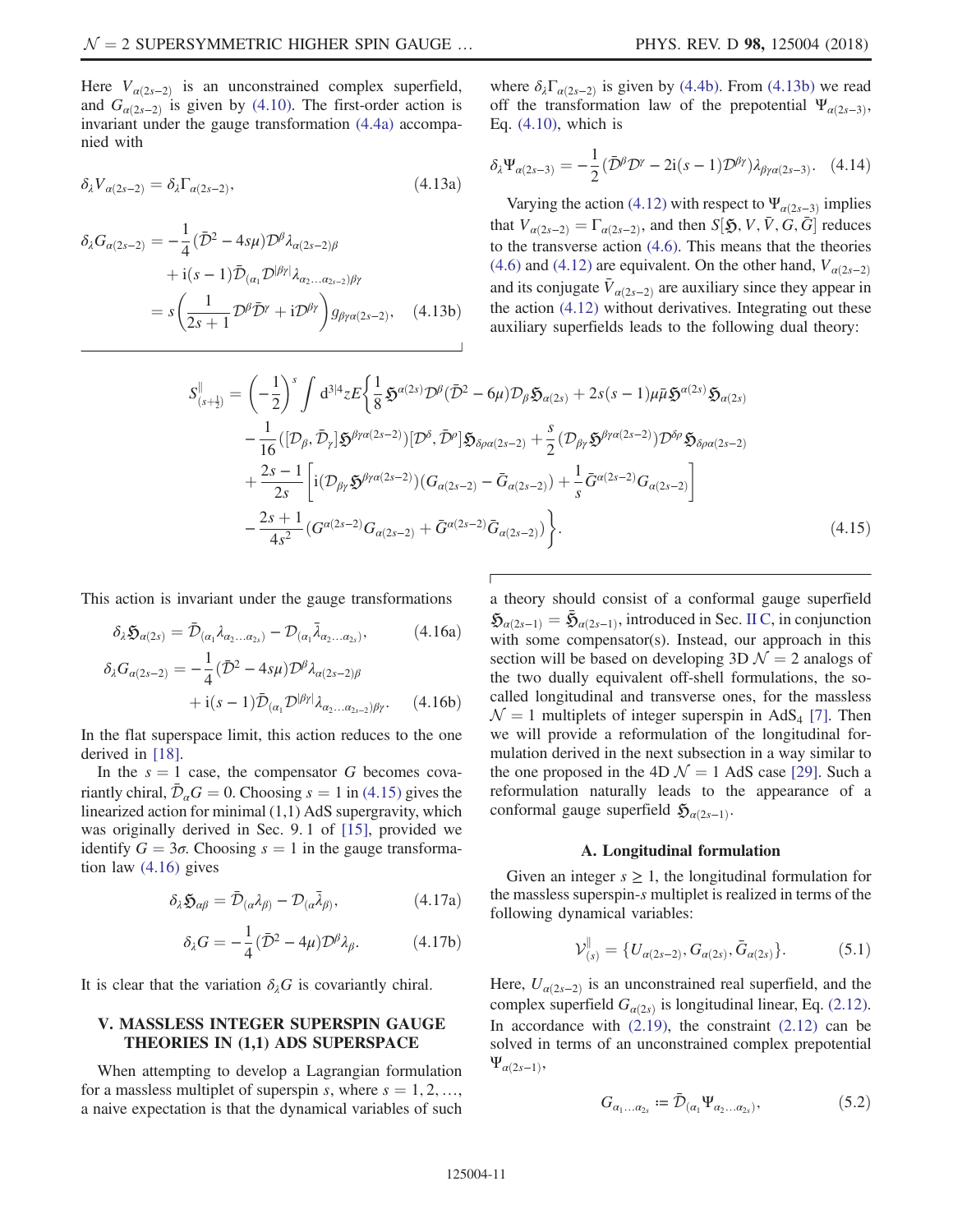which is defined modulo gauge transformations of the form

$$
\delta_{\zeta} \Psi_{\alpha(2s-1)} = \bar{\mathcal{D}}_{(\alpha_1} \zeta_{\alpha_2 \dots \alpha_{2s-1})},\tag{5.3}
$$

with the gauge parameter  $\zeta_{\alpha(2s-2)}$  being unconstrained complex.

<span id="page-11-2"></span>We postulate the dynamical superfields  $U_{\alpha(2s-2)}$  and  $G_{\alpha(2s)}$  to be defined modulo gauge transformations of the form

$$
\delta_L U_{\alpha(2s-2)} = \mathcal{D}^{\beta} L_{\beta\alpha_1...\alpha_{2s-2}} - \bar{\mathcal{D}}^{\beta} \bar{L}_{\beta\alpha_1...\alpha_{2s-2}} \n\equiv \bar{\gamma}_{\alpha(2s-2)} + \gamma_{\alpha(2s-2)},
$$
\n(5.4a)

<span id="page-11-1"></span>
$$
\delta_L G_{\alpha(2s)} = -\frac{1}{2} \bar{\mathcal{D}}_{(\alpha_1} (\mathcal{D}^2 - 2(2s+1)\bar{\mu}) L_{\alpha_2...\alpha_{2s})}
$$
  
=  $\bar{\mathcal{D}}_{(\alpha_1} \mathcal{D}_{\alpha_2} \bar{\gamma}_{\alpha_3...\alpha_{2s})}.$  (5.4b)

Here the gauge parameter  $L_{\alpha(2s-1)}$  is an unconstrained complex superfield, and  $\gamma^{\alpha(2s-2)} := \bar{\mathcal{D}}_{\beta} \bar{L}^{\beta \alpha(2s-2)}$  is transverse linear. From [\(5.4b\)](#page-11-1) we read off the gauge transformation law of the prepotential,

$$
\delta_L \Psi_{\alpha(2s-1)} = -\frac{1}{2} (\mathcal{D}^2 - 2(2s+1)\bar{\mu}) L_{\alpha(2s-1)} \n= \mathcal{D}_{(\alpha_1} \mathcal{D}^{|\beta|} L_{\alpha_2 \dots \alpha_{2s-1}) \beta}.
$$
\n(5.5)

Modulo an overall normalization factor, there is a unique quadratic action which is invariant under the gauge transformations [\(5.4\)](#page-11-2). The action is

<span id="page-11-0"></span>
$$
S_{(s)}^{\parallel} = \left(-\frac{1}{2}\right)^s \int d^{3|4}z E\left\{\frac{1}{8}U^{\alpha(2s-2)}\mathcal{D}^{\gamma}(\bar{\mathcal{D}}^2 - 6\mu)\mathcal{D}_{\gamma}U_{\alpha(2s-2)} + \frac{s}{2s+1}U^{\alpha(2s-2)}(\mathcal{D}^{\beta}\bar{\mathcal{D}}^{\gamma}G_{\beta\gamma\alpha(2s-2)} - \bar{\mathcal{D}}^{\beta}\mathcal{D}^{\gamma}\bar{G}_{\beta\gamma\alpha(2s-2)})\right.\n\left. + \frac{s}{2s-1}\bar{G}^{\alpha(2s)}G_{\alpha(2s)} + \frac{s}{2(2s+1)}(G^{\alpha(2s)}G_{\alpha(2s)} + \bar{G}^{\alpha(2s)}\bar{G}_{\alpha(2s)}) + 2s(s+1)\mu\bar{\mu}U^{\alpha(2s-2)}U_{\alpha(2s-2)}\right\}.
$$
\n(5.6)

The special  $s = 1$  case, which corresponds to the massless gravitino multiplet, will be studied in more detail in Sec. [V D](#page-14-1).

#### B. Transverse formulation

The transverse formulation for the massless superspin-s multiplet is realized in terms of the following dynamical variables:

$$
\mathcal{V}_{(s)}^{\perp} = \{ U_{\alpha(2s-2)}, \Gamma_{\alpha(2s)}, \bar{\Gamma}_{\alpha(2s)} \}.
$$
 (5.7)

<span id="page-11-3"></span>Here,  $U_{\alpha(2s-2)}$  is the same as in [\(5.1\)](#page-10-4), and the complex superfield  $\Gamma_{\alpha(2s)}$  is transverse linear, Eq. [\(2.15\).](#page-4-1) In accor-dance with [\(2.19b\),](#page-4-3) the constraint on  $\Gamma_{\alpha(2s)}$  is solved in terms of an unconstrained prepotential  $\Phi_{\alpha(2s+1)},$ 

$$
\Gamma_{\alpha(2s)} = \bar{\mathcal{D}}^{\beta} \Phi_{(\beta\alpha_1...\alpha_{2s})},\tag{5.8}
$$

which is defined modulo gauge transformations of the form

$$
\delta_{\xi} \Phi_{\alpha(2s+1)} = \bar{\mathcal{D}}^{\beta} \xi_{(\beta\alpha_1 \dots \alpha_{2s+1})}, \tag{5.9}
$$

with the gauge parameter  $\xi_{\alpha(2s+2)}$  being unconstrained.

The transverse formulation for the massless superspin-s multiplet is obtained from the longitudinal one developed in the previous subsection by performing a superfield duality transformation. The first step is to replace the gauge-invariant action [\(5.6\)](#page-11-0) with the following first-order action:

<span id="page-11-4"></span>
$$
S_{s}[U, V, \bar{V}, \Gamma, \bar{\Gamma}] = \left(-\frac{1}{2}\right)^{s} \int d^{3|4}z E\left\{\frac{1}{8}U^{\alpha(2s-2)}\mathcal{D}^{\gamma}(\bar{\mathcal{D}}^{2} - 6\mu)\mathcal{D}_{\gamma}U_{\alpha(2s-2)} + 2s(s+1)\mu\bar{\mu}U^{\alpha(2s-2)}U_{\alpha(2s-2)}\right.+\frac{s}{2s+1}U^{\alpha(2s-2)}(\mathcal{D}^{\beta}\bar{\mathcal{D}}^{\gamma}V_{\beta\gamma\alpha(2s-2)} - \bar{\mathcal{D}}^{\beta}\mathcal{D}^{\gamma}\bar{V}_{\beta\gamma\alpha(2s-2)}) + \frac{s}{2s-1}\bar{V}^{\alpha(2s)}V_{\alpha(2s)}+\frac{s}{2(2s+1)}(V^{\alpha(2s)}V_{\alpha(2s)} + \bar{V}^{\alpha(2s)}\bar{V}_{\alpha(2s)}) + \frac{4s}{(2s+1)(2s-1)}(V^{\alpha(2s)}\Gamma_{\alpha(2s)} + \bar{V}^{\alpha(2s)}\bar{\Gamma}_{\alpha(2s)})\right\},
$$
(5.10)

in which  $V_{\alpha(2s)}$  is an unconstrained complex superfield, and  $\Gamma_{\alpha(2s)}$  is given by [\(5.8\)](#page-11-3). This action is invariant under the gauge transformation [\(5.4a\)](#page-11-2) accompanied with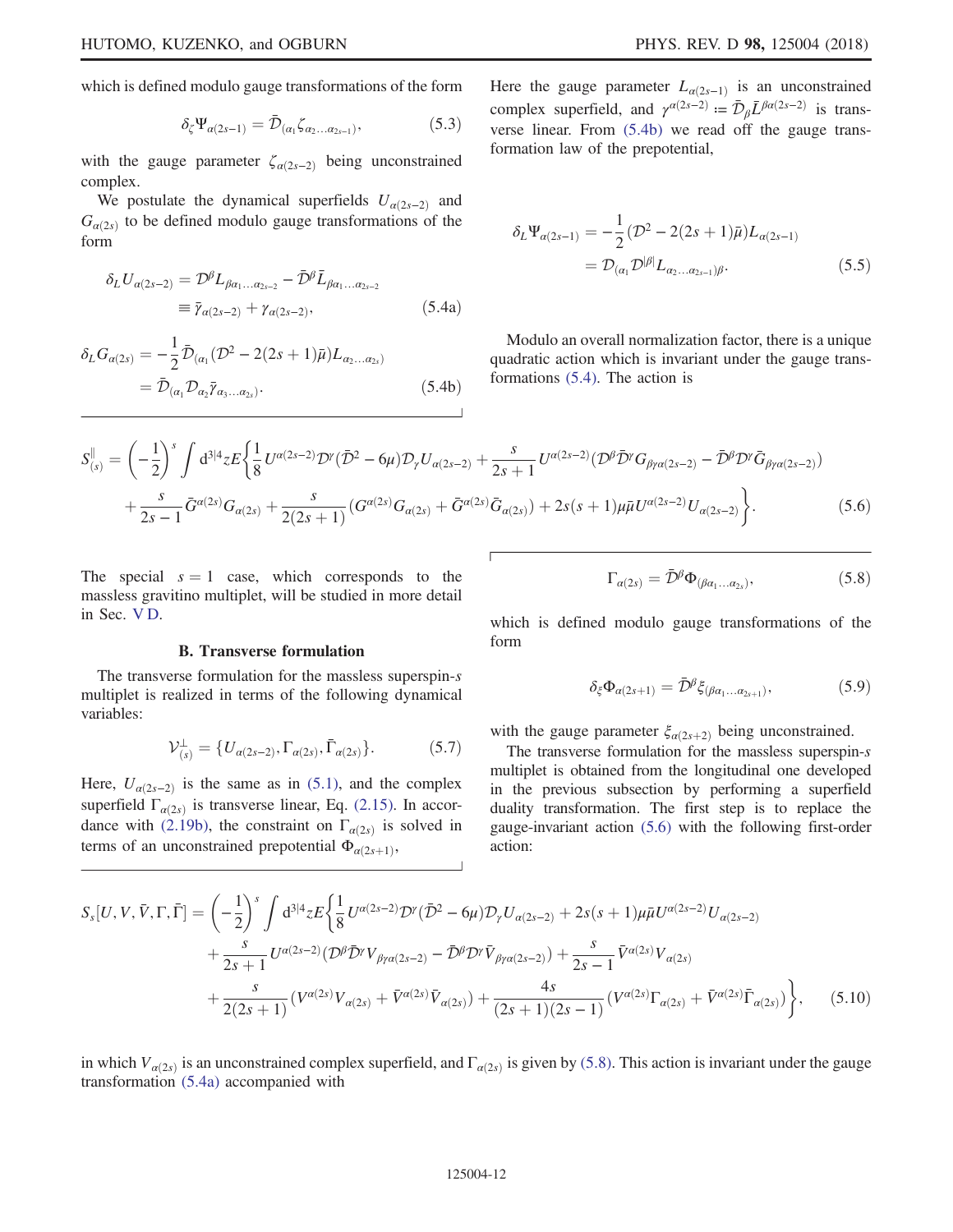$$
\delta_L V_{\alpha(2s)} = \delta_L G_{\alpha(2s)},\tag{5.11a}
$$

<span id="page-12-0"></span>
$$
\delta_L \Gamma_{\alpha(2s)} = -\frac{1}{4} (\bar{\mathcal{D}}^2 + 4s\mu) \mathcal{D}_{(\alpha_1} \bar{L}_{\alpha_2...\alpha_{2s})} \n+ \frac{i}{2} (2s+1) \bar{\mathcal{D}}^{\gamma} \mathcal{D}_{(\gamma\alpha_1} \bar{L}_{\alpha_2...\alpha_{2s})} \n= \frac{1}{2} \mathcal{D}_{(\alpha_1} \bar{\mathcal{D}}_{\alpha_2} \gamma_{\alpha_3...\alpha_{2s})} \n- \frac{i}{2} (2s-1) \mathcal{D}_{(\alpha_1\alpha_2} \gamma_{\alpha_3...\alpha_{2s})},
$$
\n(5.11b)

where  $\gamma_{\alpha(2s-2)} = -\bar{\mathcal{D}}^{\beta} \bar{L}_{\beta\alpha_1...\alpha_{2s-2}}$ , and  $\delta_L G_{\alpha(2s)}$  is given by [\(5.4b\)](#page-11-1). The first-order model described by action [\(5.10\)](#page-11-4) is equivalent to the longitudinal theory [\(5.6\)](#page-11-0). Indeed, varying  $S_s[U, V, V, \Gamma, \Gamma]$  with respect to the prepotential  $\Phi_{\alpha(2s+1)},$ Eq. [\(5.8\)](#page-11-3), gives  $V_{\alpha(2s)} = G_{\alpha(2s)}$ , and then the action [\(5.10\)](#page-11-4) reduces to the longitudinal one, Eq. [\(5.6\).](#page-11-0) On the other hand, we can integrate out the auxiliary superfield  $V_{\alpha(2s)}$ and its conjugate  $V_{\alpha(2s)}$  from [\(5.11b\)](#page-12-0) using their equations of motion. This leads to the transverse action

$$
S_{(s)}^{\perp} = \left(-\frac{1}{2}\right)^s \int d^{3|4}z E\left\{\frac{1}{8}U^{\alpha(2s-2)}\mathcal{D}^{\gamma}(\bar{\mathcal{D}}^2 - 6\mu)\mathcal{D}_{\gamma}U_{\alpha(2s-2)} - \frac{2s-1}{16(2s+1)}(8s\mathcal{D}^{\alpha_1\alpha_2}U^{\alpha_3\ldots\alpha_{2s}}\mathcal{D}_{(\alpha_1\alpha_2}U_{\alpha_3\ldots\alpha_{2s})} + [\mathcal{D}^{\alpha_1}, \bar{\mathcal{D}}^{\alpha_2}]U^{\alpha_3\ldots\alpha_{2s}}[\mathcal{D}_{(\alpha_1}, \bar{\mathcal{D}}_{\alpha_2}]U_{\alpha_3\ldots\alpha_{2s}}) + 2s(s+1)\mu\bar{\mu}U^{\alpha(2s-2)}U_{\alpha(2s-2)} - iU^{\alpha_1\ldots\alpha_{2s-2}}\mathcal{D}^{\alpha_{2s-1}\alpha_{2s}}(\Gamma_{\alpha(2s)} - \bar{\Gamma}_{\alpha(2s)}) - \frac{2}{2s-1}\bar{\Gamma}^{\alpha(2s)}\Gamma_{\alpha(2s)} + \frac{1}{2s+1}(\Gamma^{\alpha(2s)}\Gamma_{\alpha(2s)} + \bar{\Gamma}^{\alpha(2s)}\bar{\Gamma}_{\alpha(2s)})\right\}.
$$
\n
$$
(5.12)
$$

The action is invariant under [\(5.4a\)](#page-11-2) and [\(5.11b\).](#page-12-0)

<span id="page-12-3"></span>This prepotential is defined modulo gauge transformations

### C. Reformulation of the longitudinal theory

In this subsection we consider a reformulation of the longitudinal theory that is similar to the one proposed in the 4D  $\mathcal{N} = 1$  AdS case [\[29\]](#page-25-10). It is obtained by enlarging the gauge freedom [\(5.4\)](#page-11-2) at the cost of introducing new purely gauge superfield variables in addition to  $U_{\alpha(2s-2)}$ ,  $\Psi_{\alpha(2s-1)}$  and  $\Psi_{\alpha(2s-1)}$ . In such a setting, the gauge freedom of  $\Psi_{\alpha(2s-1)}$  coincides with that of a *complex* conformal gauge superfield. Given a positive integer  $s \geq 2$ , a massless superspin-s multiplet can be described in  $AdS^{(3|1,1)}$  by using the following superfield variables: (i) an unconstrained prepotential  $\Psi_{\alpha(2s-1)}$  and its complex conjugate  $\Psi_{\alpha(2s-1)}$ ; (ii) a real superfield  $U_{\alpha(2s-2)} = \bar{U}_{\alpha(2s-2)}$ ; and (iii) a complex superfield  $\Sigma_{\alpha(2s-3)}$  and its conjugate  $\bar{\Sigma}_{\alpha(2s-3)}$ , where  $\Sigma_{\alpha(2s-3)}$  is constrained to be transverse linear,

$$
\bar{\mathcal{D}}^{\beta} \Sigma_{\beta \alpha (2s-4)} = 0. \tag{5.13}
$$

<span id="page-12-1"></span>The constraint [\(5.13\)](#page-12-1) is solved in terms of an unconstrained complex prepotential  $Z_{\alpha(2s-2)}$  by the rule

$$
\Sigma_{\alpha(2s-3)} = \bar{\mathcal{D}}^{\beta} Z_{(\beta\alpha_1 \dots \alpha_{2s-3})}.
$$
 (5.14)

 $\delta_{\xi}Z_{\alpha(2s-2)}=\bar{\mathcal{D}}^{\beta}\xi_{(\beta\alpha_1...\alpha_{2s-2})},$  (5.15)

<span id="page-12-2"></span>with the gauge parameter  $\xi_{\alpha(2s-1)}$  being unconstrained.

The gauge freedom of  $\Psi_{\alpha_1...\alpha_{2s-1}}$  is given by

$$
\delta_{\mathfrak{V},\zeta} \Psi_{\alpha_1...\alpha_{2s-1}} = \mathcal{D}_{(\alpha_1} \mathfrak{V}_{\alpha_2...\alpha_{2s-1})} + \bar{\mathcal{D}}_{(\alpha_1} \zeta_{\alpha_2...\alpha_{2s-1})}, \quad (5.16a)
$$

<span id="page-12-4"></span>with unconstrained gauge parameters  $\mathfrak{V}_{\alpha(2s-2)}$  and  $\zeta_{\alpha(2s-2)}$ . The  $\mathfrak V$ -transformation is defined to act on the superfields  $U_{\alpha(2s-2)}$  and  $\Sigma_{\alpha(2s-3)}$  as follows:

$$
\delta_{\mathfrak{B}} U_{\alpha(2s-2)} = \mathfrak{B}_{\alpha(2s-2)} + \bar{\mathfrak{B}}_{\alpha(2s-2)},
$$
\n(5.16b)

$$
\delta_{\mathfrak{B}} \Sigma_{\alpha(2s-3)} = \bar{\mathcal{D}}^{\beta} \bar{\mathfrak{B}}_{\beta\alpha(2s-3)} \Rightarrow \delta_{\mathfrak{B}} Z_{\alpha(2s-2)} = \bar{\mathfrak{B}}_{\alpha(2s-2)}.
$$
\n(5.16c)

The longitudinal linear superfield defined by [\(5.2\)](#page-10-5) is invariant under the  $\zeta$ -transformation [\(5.16\)](#page-12-2) and varies under the  $\mathfrak V$ -transformation as

$$
\delta_{\mathfrak{B}} G_{\alpha_1 \dots \alpha_{2s}} = \bar{\mathcal{D}}_{(\alpha_1} \mathcal{D}_{\alpha_2} \mathfrak{B}_{\alpha_3 \dots \alpha_{2s})}.
$$
 (5.17)

The gauge-invariant action is given by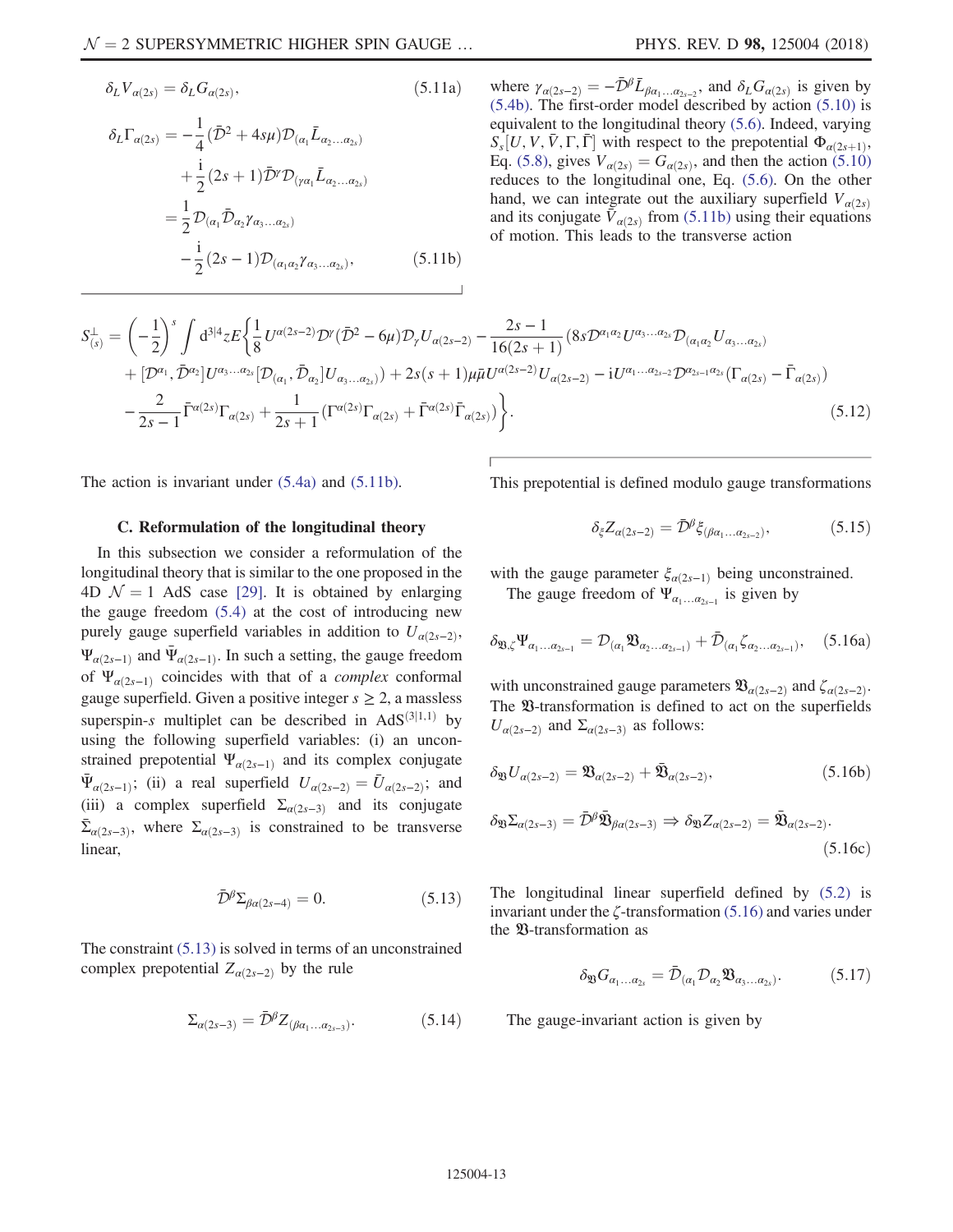<span id="page-13-0"></span>
$$
S_{(s)}^{\parallel} = \left(-\frac{1}{2}\right)^{s} \int d^{3|4}z E\left\{\frac{1}{8}U^{\alpha(2s-2)}\mathcal{D}^{\beta}(\bar{D}^{2} - 6\mu)\mathcal{D}_{\beta}U_{\alpha(2s-2)} + \frac{s}{2s+1}U^{\alpha(2s-2)}(\mathcal{D}^{\beta}\bar{D}^{\gamma}\mathcal{G}_{\beta\gamma\alpha(2s-2)} - \bar{D}^{\beta}\mathcal{D}^{\gamma}\bar{G}_{\beta\gamma\alpha(2s-2)})\right\}
$$
  
+2s(s+1)\bar{\mu}\mu U^{\alpha(2s-2)}U\_{\alpha(2s-2)} + \frac{s}{2s-1}\bar{G}^{\alpha(2s)}G\_{\alpha(2s)} + \frac{s}{2(2s+1)}(G^{\alpha(2s)}G\_{\alpha(2s)} + \bar{G}^{\alpha(2s)}\bar{G}\_{\alpha(2s)})  
+ \frac{1}{2}\frac{s-1}{2s-1}U^{\alpha(2s-2)}(\mathcal{D}\_{\alpha\_{1}}\bar{\mathcal{D}}^{2}\bar{\Sigma}\_{\alpha\_{2}...\alpha\_{2s-2}} - \bar{\mathcal{D}}\_{\alpha\_{1}}\mathcal{D}^{2}\Sigma\_{\alpha\_{2}...\alpha\_{2s-2}}) + \frac{1}{2s-1}\Psi^{\alpha(2s-1)}(\mathcal{D}\_{\alpha\_{1}}\bar{\mathcal{D}}\_{\alpha\_{2}} - 2i(s-1)\mathcal{D}\_{\alpha\_{1}\alpha\_{2}})\Sigma\_{\alpha\_{3}...\alpha\_{2s-1}}  
+ \frac{1}{2s-1}\bar{\Psi}^{\alpha(2s-1)}(\bar{\mathcal{D}}\_{\alpha\_{1}}\mathcal{D}\_{\alpha\_{2}} - 2i(s-1)\mathcal{D}\_{\alpha\_{1}\alpha\_{2}})\bar{\Sigma}\_{\alpha\_{3}...\alpha\_{2s-1}} - \mu(s+3)U^{\alpha(2s-2)}\mathcal{D}\_{\alpha\_{1}}\bar{\Sigma}\_{\alpha\_{2}...\alpha\_{2s-2}}  
+ \bar{\mu}(s+3)U^{\alpha(2s-2)}\bar{\mathcal{D}}\_{\alpha\_{1}}\Sigma\_{\alpha\_{2}...\alpha\_{2s-2}} + \frac{s-1}{4(2s-1)}(\Sigma^{\alpha(2s-3)}\mathcal{D}^{2}\Sigma\_{\alpha(2s-3)} - \bar{\Sigma}^{\alpha(2s-3)}\bar{\mathcal{D}}^{2

with gauge symmetries  $(5.16)$  and, by construction,  $(5.15)$ . The above action is real due to the identity [\(A12\).](#page-21-2)

<span id="page-13-1"></span>The  $\mathfrak{B}$ -gauge freedom [\(5.16\)](#page-12-2) allows us to gauge away  $\Sigma_{\alpha(2s-3)},$ 

$$
\Sigma_{\alpha(2s-3)} = 0. \tag{5.19}
$$

In this gauge, the action  $(5.18)$  reduces to that describing the longitudinal formulation for the massless superspin-s multiplet [\(5.6\).](#page-11-0) The gauge condition [\(5.19\)](#page-13-1) does not fix completely the  $\mathfrak{B}$ -gauge freedom. The residual gauge transformations are generated by

$$
\mathfrak{B}_{\alpha(2s-2)} = \mathcal{D}^{\beta} L_{(\beta\alpha_1...\alpha_{2s-2})},\tag{5.20}
$$

with  $L_{\alpha(2s-1)}$  being an unconstrained superfield. With this expression for  $\mathfrak{B}_{\alpha(2s-2)}$ , the gauge transformations [\(5.16a\)](#page-12-2) and [\(5.16b\)](#page-12-4) coincide with [\(5.4b\).](#page-11-1) Thus, the action [\(5.18\)](#page-13-0) indeed provides an off-shell formulation for the massless superspin-s multiplet in  $(1,1)$  AdS superspace.

The action [\(5.18\)](#page-13-0) includes a single term which involves the "naked" gauge field  $\Psi_{\alpha(2s-1)}$  and not the field strength  $\bar{G}_{\alpha(2s)}$ , the latter being defined by [\(5.2\)](#page-10-5) and invariant under the  $\zeta$ -transformation [\(5.16\).](#page-12-2) This is actually a BF term, for it can be written in two different forms

<span id="page-13-2"></span>
$$
\int d^{3|4}z \mathbf{E} \bar{\Psi}^{\alpha(2s-1)}(\bar{\mathcal{D}}_{\alpha_1} \mathcal{D}_{\alpha_2} - 2i(s-1) \mathcal{D}_{\alpha_1 \alpha_2}) \Sigma_{\alpha_3...\alpha_{2s-1}} \n= -\frac{2s}{2s+1} \int d^{3|4}z \mathbf{E} \bar{G}^{\alpha(2s)}(\mathcal{D}_{\alpha_1} \bar{\mathcal{D}}_{\alpha_2} + i(2s+1) \mathcal{D}_{\alpha_1 \alpha_2}) \bar{Z}_{\alpha_3...\alpha_{2s}}.
$$
\n(5.21)

The former makes the gauge symmetry [\(5.15\)](#page-12-3) manifestly realized, while the latter turns the ζ-transformation [\(5.16a\)](#page-12-2) into a manifest symmetry.

Making use of [\(5.21\)](#page-13-2) leads to a different representation for the action [\(5.18\)](#page-13-0). It is

<span id="page-13-3"></span>
$$
S_{(s)}^{\parallel} = \left(-\frac{1}{2}\right)^{s} \int d^{3|4}z E\left\{\frac{1}{8}U^{\alpha(2s-2)}\mathcal{D}^{\beta}(\bar{\mathcal{D}}^{2} - 6\mu)\mathcal{D}_{\beta}U_{\alpha(2s-2)} + \frac{s}{2s+1}U^{\alpha(2s-2)}(\mathcal{D}^{\beta}\bar{\mathcal{D}}^{r}G_{\beta\gamma\alpha(2s-2)} - \bar{\mathcal{D}}^{\beta}\mathcal{D}^{r}\bar{G}_{\beta\gamma\alpha(2s-2)})\right\}
$$
  
+2s(s+1) $\bar{\mu}\mu U^{\alpha(2s-2)}U_{\alpha(2s-2)} + \frac{s}{2s-1}\bar{G}^{\alpha(2s)}G_{\alpha(2s)} + \frac{s}{2(2s+1)}(G^{\alpha(2s)}G_{\alpha(2s)} + \bar{G}^{\alpha(2s)}\bar{G}_{\alpha(2s)})$   
+ $\frac{1}{2}\frac{s-1}{2s-1}U^{\alpha(2s-2)}(\mathcal{D}_{\alpha_{1}}\bar{\mathcal{D}}^{2}\bar{\Sigma}_{\alpha_{2}...a_{2s-2}} - \bar{\mathcal{D}}_{\alpha_{1}}\mathcal{D}^{2}\Sigma_{\alpha_{2}...a_{2s-2}}) + \frac{2s}{(2s-1)(2s+1)}G^{\alpha(2s)}(\bar{\mathcal{D}}_{\alpha_{1}}\mathcal{D}_{\alpha_{2}} + i(2s+1)\mathcal{D}_{\alpha_{1}\alpha_{2}})Z_{\alpha_{3}...a_{2s}}$   
- $\frac{2s}{(2s-1)(2s+1)}\bar{G}^{\alpha(2s)}(\mathcal{D}_{\alpha_{1}}\bar{\mathcal{D}}_{\alpha_{2}} + i(2s+1)\mathcal{D}_{\alpha_{1}\alpha_{2}})\bar{Z}_{\alpha_{3}...a_{2s}} - \mu(s+3)U^{\alpha(2s-2)}\mathcal{D}_{\alpha_{1}}\bar{\Sigma}_{\alpha_{2}...a_{2s-2}}$   
+ $\bar{\mu}(s+3)U^{\alpha(2s-2)}\bar{\mathcal{D}}_{\alpha_{1}}\Sigma_{\alpha_{2}...a_{2s-2}} + \frac{s-1}{4(2s-1)}(\Sigma^{\alpha(2s-3)}\mathcal{D}^{2}\Sigma_{\alpha(2s-3)} - \$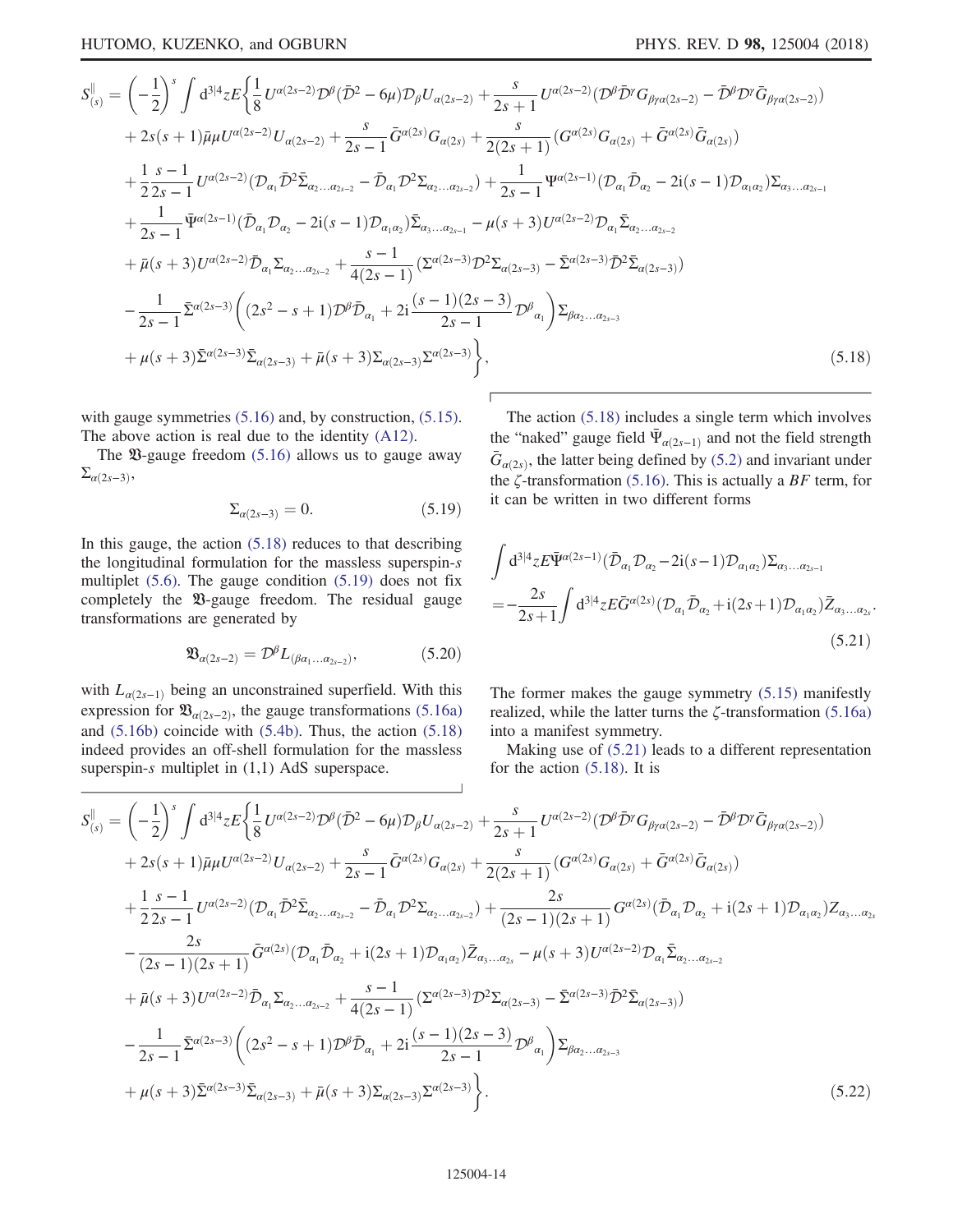Before concluding this section, it is worth discussing the structure of the dynamical variable  $\Psi_{\alpha(2s-1)}$ . This superfield is unconstrained complex, and its gauge transformation law is given by Eq. [\(5.16a\).](#page-12-2) Comparing [\(5.16a\)](#page-12-2) with the gauge transformation law [\(2.28\)](#page-5-2)  $n = 2s - 1$ , which corresponds to the conformal gauge superfield  $\mathfrak{H}_{\alpha(2s-1)}$ , we see that  $\Psi_{\alpha(2s-1)}$  may be interpreted as a complex conformal gauge superfield.

#### D. Massless gravitino multiplet

<span id="page-14-1"></span>The massless gravitino multiplet, which corresponds to the  $s = 1$  case, was excluded from our consideration of the previous subsection. Here we will fill the gap.

<span id="page-14-3"></span>The (generalized) longitudinal formulation for the gravitino multiplet is described by the action

$$
S_{\text{GM}}^{\parallel} = -\frac{1}{2} \int d^{3|4}z E \left\{ \frac{1}{8} U \mathcal{D}^{\beta} (\bar{\mathcal{D}}^2 - 6\mu) \mathcal{D}_{\beta} U + \frac{1}{3} U (\mathcal{D}^{\alpha} \bar{\mathcal{D}}^{\beta} G_{\alpha\beta} - \bar{\mathcal{D}}^{\alpha} \mathcal{D}^{\beta} \bar{G}_{\alpha\beta}) + \bar{G}^{\alpha\beta} G_{\alpha\beta} + \frac{1}{6} (G^{\alpha\beta} G_{\alpha\beta} + \bar{G}^{\alpha\beta} \bar{G}_{\alpha\beta}) + |\mu|^2 \left( 2U - \frac{\Phi}{\mu} - \frac{\bar{\Phi}}{\bar{\mu}} \right)^2 + 2 \left( \frac{\Phi}{\mu} + \frac{\bar{\Phi}}{\bar{\mu}} \right) (\mu \mathcal{D}^{\alpha} \Psi_{\alpha} + \bar{\mu} \bar{\mathcal{D}}_{\alpha} \bar{\Psi}^{\alpha}) \right\}, \tag{5.23}
$$

where  $\Phi$  is a covariantly chiral scalar superfield,  $\bar{\mathcal{D}}_{\alpha} \Phi = 0$ , and

$$
G_{\alpha\beta} = \bar{\mathcal{D}}_{(\alpha}\Psi_{\beta)}, \qquad \bar{G}_{\alpha\beta} = -\mathcal{D}_{(\alpha}\bar{\Psi}_{\beta)}.
$$
 (5.24)

<span id="page-14-2"></span>This action is invariant under gauge transformations of the form

$$
\delta U = \mathfrak{B} + \bar{\mathfrak{B}},\tag{5.25a}
$$

$$
\delta \Psi_{\alpha} = D_{\alpha} \mathfrak{B} + \bar{\mathcal{D}}_{\alpha} \zeta, \qquad (5.25b)
$$

$$
\delta\Phi = -\frac{1}{4}(\bar{\mathcal{D}}^2 - 4\mu)\bar{\mathfrak{B}},\tag{5.25c}
$$

where the gauge parameters  $\mathfrak{B}$  and  $\zeta$  are unconstrained complex superfields.

The gauge  $\mathfrak{B}\text{-}$  freedom [\(5.25\)](#page-14-2) allows us to impose the condition  $\Phi = 0$ . In this gauge the action [\(5.23\)](#page-14-3) turns into [\(5.6\)](#page-11-0) with  $s = 1$ , and the residual gauge **23**-freedom is described by  $\mathfrak{B} = \mathcal{D}^{\beta} L_{\beta}$ , where the spinor gauge parameter  $L_{\alpha}$  is unconstrained complex.

The action  $(5.23)$  involves the chiral scalar  $\Phi$  and its conjugate only in the combination  $(\varphi + \bar{\varphi})$ , where  $\varphi = \Phi/\mu$ . This means that the model [\(5.23\)](#page-14-3) possesses a dual formulation realized in terms of a real linear superfield subject to the constraint [\(2.22\).](#page-5-7)

# <span id="page-14-0"></span>VI. HIGHER-SPIN SUPERCURRENTS IN (1,1) ADS SUPERSPACE

Inspired by the analysis of Dumitrescu and Seiberg [\[42\]](#page-25-11), the most general supercurrent multiplets for theories with (1,1) AdS or (2,0) AdS supersymmetry were introduced in [\[15\]](#page-24-9), with the (1,1) AdS case being a natural extension of the 4D  $\mathcal{N} = 1$  AdS supercurrents classified in [\[3,43\].](#page-24-1) Here we will formulate higher-spin supercurrents in  $(1,1)$  AdS superspace by making use of the off-shell formulations for massless supersymmetric higher-spin gauge theories in (1,1) AdS superspace, which have been constructed in the previous two sections. Our analysis will be analogous to the one recently given in the 4D  $\mathcal{N} = 1$  case [\[29\].](#page-25-10)

### A. Nonconformal supercurrents: Half-integer superspin

The two off-shell formulations for the massless superspin- $(s + \frac{1}{2})$  multiplet, which we reviewed in Secs. [IVA](#page-8-6) and [IV B](#page-9-0), lead to different higher-spin supercurrent multiplets. In this subsection we first describe the explicit structure of these supermultiplets and then show how they are related to each other.

### 1. Longitudinal supercurrent

In the framework of the longitudinal formulation [\(4.15\)](#page-10-2), let us couple the prepotentials  $\mathfrak{H}_{\alpha(2s)}$ ,  $\Psi_{\alpha(2s-3)}$  and  $\bar{\Psi}_{\alpha(2s-3)}$ , to external sources

$$
S_{\text{source}}^{(s+\frac{1}{2})} = \int d^{3|4}z E\{\mathfrak{H}^{a(2s)} J_{a(2s)} + \Psi^{a(2s-3)} T_{a(2s-3)} + \bar{\Psi}_{a(2s-3)} \bar{T}^{a(2s-3)}\}.
$$
\n(6.1)

<span id="page-14-4"></span>Requiring  $S_{\text{source}}^{(s+\frac{1}{2})}$  to be invariant under [\(4.11\)](#page-9-5) gives

$$
\bar{\mathcal{D}}^{\beta}T_{\beta\alpha(2s-4)} = 0, \tag{6.2a}
$$

<span id="page-14-5"></span>and therefore  $T_{\alpha(2s-3)}$  is a transverse linear superfield. Requiring  $S_{\text{source}}^{(s+\frac{1}{2})}$  to be invariant under the gauge transformations [\(4.4a\)](#page-8-3) and [\(4.14\)](#page-10-6) gives the following conservation equation:

$$
\bar{\mathcal{D}}^{\beta} J_{\beta\alpha(2s-1)} + \frac{1}{2} (\mathcal{D}_{(\alpha_1} \bar{\mathcal{D}}_{\alpha_2} - 2i(s-1) \mathcal{D}_{(\alpha_1 \alpha_2)} T_{\alpha_3 \dots \alpha_{2s-1})} = 0.
$$
\n(6.2b)

<span id="page-14-6"></span>For completeness, we also give the conjugate equation

$$
\mathcal{D}^{\beta}J_{\beta\alpha(2s-1)} - \frac{1}{2}(\bar{\mathcal{D}}_{(\alpha_1}\mathcal{D}_{\alpha_2} - 2i(s-1)\mathcal{D}_{(\alpha_1\alpha_2)}\bar{T}_{\alpha_3...\alpha_{2s-1})} = 0.
$$
\n(6.2c)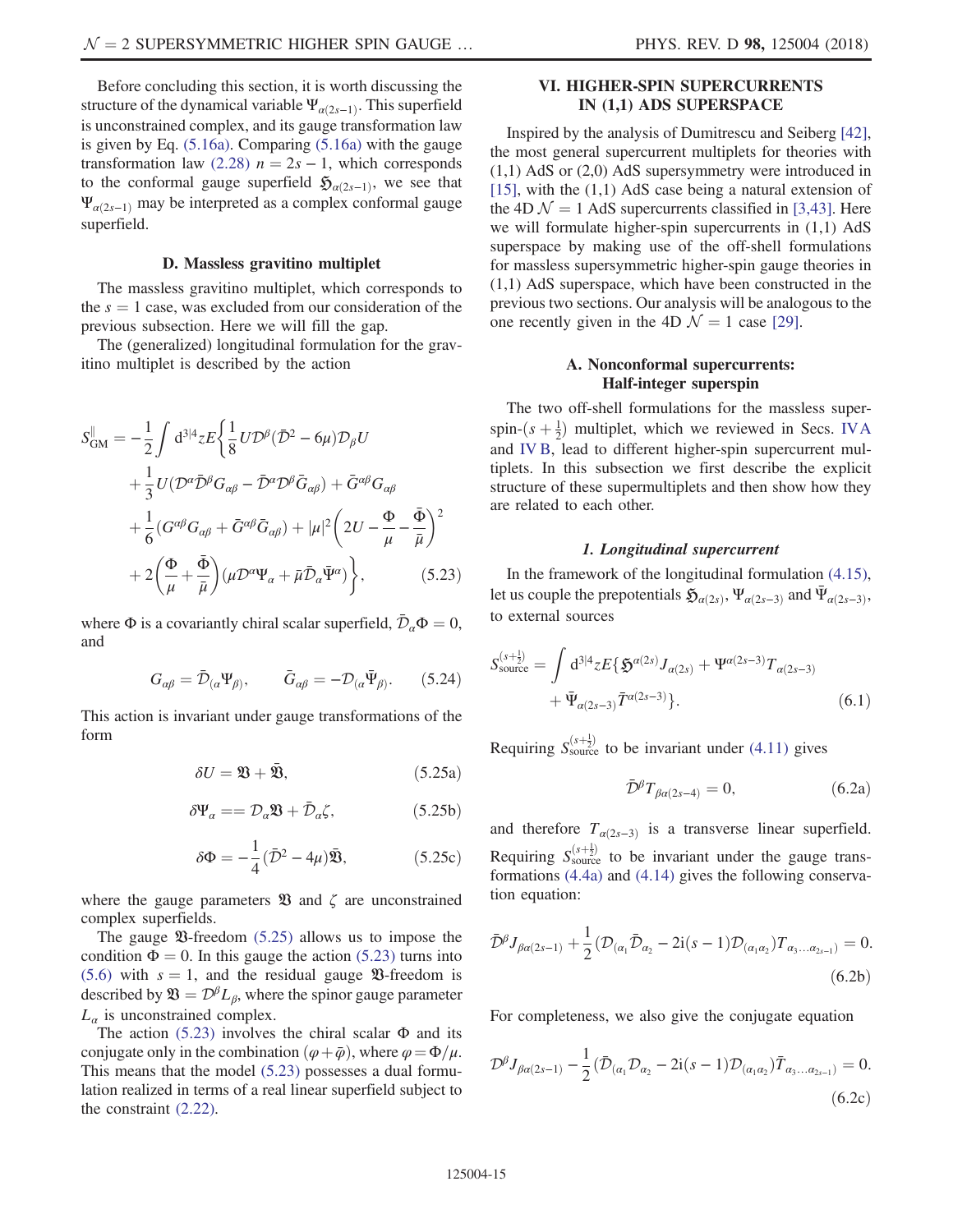<span id="page-15-6"></span>As in [\[29\]](#page-25-10), it is useful to introduce auxiliary real variables  $\zeta^{\alpha}$ . Given a tensor superfield  $U_{\alpha(m)}$ , we associate with it the following field:

$$
U_{(m)}(\zeta) := \zeta^{\alpha_1} \dots \zeta^{\alpha_m} U_{\alpha_1 \dots \alpha_m},\tag{6.3}
$$

which is homogeneous of degree m in the variables  $\zeta^{\alpha}$ . We introduce operators that increase the degree of homogeneity in the variable  $\zeta^{\alpha}$ ,

$$
\mathcal{D}_{(1)} := \zeta^{\alpha} \mathcal{D}_{\alpha}, \tag{6.4a}
$$

$$
\bar{\mathcal{D}}_{(1)} \coloneqq \zeta^{\alpha} \bar{\mathcal{D}}_{\alpha},\tag{6.4b}
$$

$$
\mathcal{D}_{(2)} := i\zeta^{\alpha}\zeta^{\beta}\mathcal{D}_{\alpha\beta} = -\frac{1}{2} \{\mathcal{D}_{(1)}, \bar{\mathcal{D}}_{(1)}\}.
$$
 (6.4c)

We also introduce two operators that decrease the degree of homogeneity in the variable  $\zeta^{\alpha}$ , specifically

$$
\mathcal{D}_{(-1)} := \mathcal{D}^{\alpha} \frac{\partial}{\partial \zeta^{\alpha}},\tag{6.5a}
$$

$$
\bar{\mathcal{D}}_{(-1)} := \bar{\mathcal{D}}^{\alpha} \frac{\partial}{\partial \zeta^{\alpha}}.
$$
\n(6.5b)

<span id="page-15-8"></span><span id="page-15-1"></span>Making use of the above notation, the transverse linear condition [\(6.2\)](#page-14-4) and its conjugate become

$$
\bar{\mathcal{D}}_{(-1)}T_{(2s-3)} = 0, \qquad (6.6a)
$$

$$
\mathcal{D}_{(-1)}\bar{T}_{(2s-3)} = 0. \tag{6.6b}
$$

<span id="page-15-7"></span><span id="page-15-0"></span>The conservation equations [\(6.2b\)](#page-14-5) and [\(6.2c\)](#page-14-6) turn into

$$
\frac{1}{2s}\bar{\mathcal{D}}_{(-1)}J_{(2s)} - \frac{1}{2}A_{(2)}T_{(2s-3)} = 0, \qquad (6.7a)
$$

$$
\frac{1}{2s}\mathcal{D}_{(-1)}J_{(2s)} - \frac{1}{2}\bar{A}_{(2)}\bar{T}_{(2s-3)} = 0.
$$
 (6.7b)

where

$$
A_{(2)} := -\mathcal{D}_{(1)}\bar{\mathcal{D}}_{(1)} + 2(s - 1)\mathcal{D}_{(2)},
$$
  
\n
$$
\bar{A}_{(2)} := \bar{\mathcal{D}}_{(1)}\mathcal{D}_{(1)} - 2(s - 1)\mathcal{D}_{(2)}.
$$
\n(6.8)

Since  $(\bar{\mathcal{D}}_{(-1)})^2 J_{(2s)} = 0$ , the conservation equation [\(6.7a\)](#page-15-0) is consistent provided

$$
\bar{\mathcal{D}}_{(-1)}A_{(2)}T_{(2s-3)} = 0. \tag{6.9}
$$

This is indeed true, as a consequence of the transverse linear condition [\(6.6a\).](#page-15-1)

### 2. Transverse supercurrent

<span id="page-15-2"></span>One can also make use of the transverse formulation [\(4.6\)](#page-9-2) and couple the prepotentials  $\mathfrak{H}_{\alpha(2s)}$ ,  $\Phi_{\alpha(2s-1)}$  and  $\bar{\Phi}_{\alpha(2s-1)}$  to external sources

$$
S_{\text{source}}^{(s+\frac{1}{2}),tr} = \int d^{3|4}z E\{\mathfrak{H}^{a(2s)}\mathbb{J}_{a(2s)} + \Phi_{a(2s-1)}\bar{\mathbb{F}}^{a(2s-1)} + \bar{\Phi}^{a(2s-1)}\mathbb{F}_{a(2s-1)}\}.
$$
\n(6.10)

<span id="page-15-3"></span>Requiring that the action [\(6.10\)](#page-15-2) be invariant under the gauge transformations  $(4.4a)$ ,  $(4.5)$ , and  $(4.3)$  leads to the following conditions on the transverse supercurrent multiplet:

$$
\bar{\mathcal{D}}_{(\alpha_1} \bar{\mathbb{F}}_{\alpha_2 \dots \alpha_{2s})} = 0, \tag{6.11a}
$$

<span id="page-15-4"></span>
$$
\bar{\mathcal{D}}^{\beta} \mathbb{J}_{\beta\alpha(2s-1)} - \frac{1}{4} (\bar{\mathcal{D}}^2 + 2\mu(2s - 1)) \mathbb{F}_{\alpha(2s-1)} = 0. \tag{6.11b}
$$

Thus, the trace multiplet  $\bar{\mathbb{F}}_{\alpha(2s-1)}$  is longitudinal linear.

#### 3. Improvement transformation

We now construct a well-defined improvement transformation which converts the higher-spin supercurrent [\(6.2\)](#page-14-4) to [\(6.11\),](#page-15-3) thus showing that they are indeed equivalent.

The transverse linearity condition [\(6.2a\)](#page-14-4) implies that there exists a well-defined complex tensor operator  $X_{\alpha(2s-2)}$ such that

$$
T_{\alpha(2s-3)} = \bar{\mathcal{D}}^{\beta} X_{\beta\alpha(2s-3)}.
$$
 (6.12)

Let us split  $X_{\alpha(2s-2)}$  into its real and imaginary parts,

$$
X_{\alpha(2s-2)} = U_{\alpha(2s-2)} + iV_{\alpha(2s-2)}.
$$
 (6.13)

<span id="page-15-5"></span>Then one may check that the operators

$$
\mathbb{J}_{\alpha(2s)} := J_{\alpha(2s)} + \frac{s}{2} [\mathcal{D}_{(\alpha_1}, \bar{\mathcal{D}}_{\alpha_2}] U_{\alpha_3 \dots \alpha_{2s}} + s \mathcal{D}_{(\alpha_1 \alpha_2} V_{\alpha_3 \dots \alpha_{2s})},
$$
\n(6.14a)

$$
\mathbb{F}_{\alpha(2s-1)} := \mathcal{D}_{(\alpha_1} \{ 2s U_{\alpha_2 \dots \alpha_{2s-1})} - i V_{\alpha_2 \dots \alpha_{2s-1}} \}
$$
 (6.14b)

satisfy the conservation equation [\(6.11b\)](#page-15-4) and the longitudinal linear condition [\(6.11a\)](#page-15-3).

The improvement transformation [\(6.14\)](#page-15-5) turns the higherspin supercurrent  $(6.2)$  to  $(6.11)$ . It is also not difficult to construct an inverse improvement transformation converting the higher-spin supercurrent [\(6.11\)](#page-15-3) to [\(6.2\)](#page-14-4). Therefore the higher-spin supercurrents [\(6.2\)](#page-14-4) and [\(6.11\)](#page-15-3) are equivalent, and it suffices to work with one of them, say, the longitudinal supermultiplet [\(6.2\).](#page-14-4) The situation proves to be analogous in the integer superspin case, for which we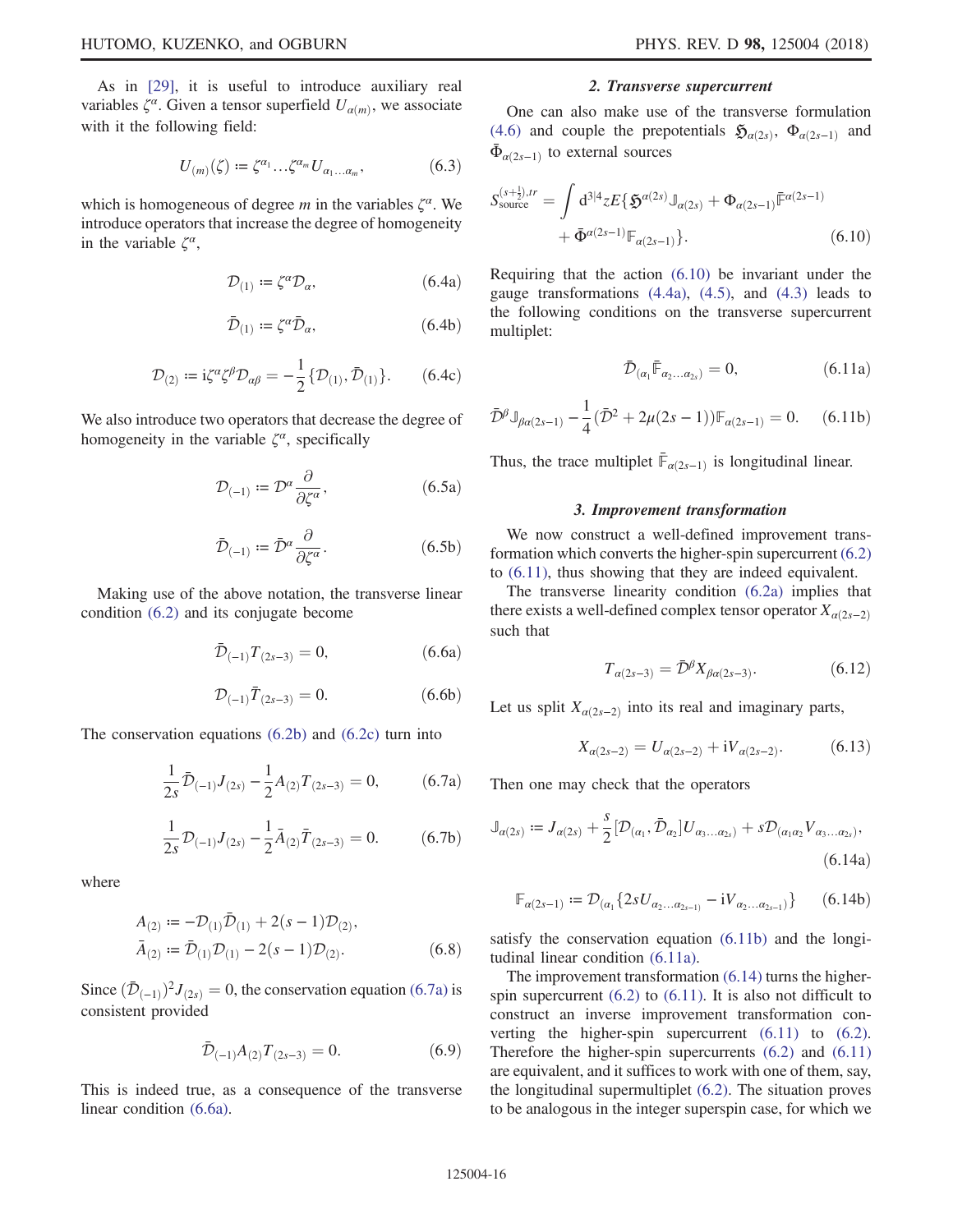will formulate in the next subsection a higher-spin supercurrent associated with the new gauge formulation [\(5.18\)](#page-13-0).

# B. Nonconformal supercurrents: Integer superspin

We now make use of the new gauge formulation  $(5.18)$ , or equivalently [\(5.22\)](#page-13-3), for the integer superspin-s multiplet to derive the 3D analog of the nonconformal higher-spin supercurrents proposed in [\[29\]](#page-25-10).

Let us couple the prepotentials  $U_{\alpha(2s-2)}$ ,  $Z_{\alpha(2s-2)}$  and  $\Psi_{\alpha(2s-1)}$  to external sources

$$
S_{\text{source}}^{(s)} = \int d^{3|4}z E\{\Psi^{\alpha(2s-1)} J_{\alpha(2s-1)} - \bar{\Psi}^{\alpha(2s-1)} \bar{J}_{\alpha(2s-1)} + U^{\alpha(2s-2)} S_{\alpha(2s-2)} + Z^{\alpha(2s-2)} T_{\alpha(2s-2)} + \bar{Z}^{\alpha(2s-2)} \bar{T}_{\alpha(2s-2)}\}.
$$
(6.15)

<span id="page-16-5"></span>In order for  $S_{\text{source}}^{(s)}$  to be invariant under the  $\zeta$ -trans-formation in [\(5.16a\),](#page-12-2) the source  $J_{\alpha(2s-1)}$  must satisfy

$$
\bar{\mathcal{D}}^{\beta} J_{\beta \alpha(2s-2)} = 0 \Leftrightarrow \mathcal{D}^{\beta} \bar{J}_{\beta \alpha(2s-2)} = 0. \qquad (6.16)
$$

<span id="page-16-3"></span>Next, requiring  $S_{\text{source}}^{(s)}$  to be invariant under the transformation [\(5.15\)](#page-12-3) leads to

$$
\bar{\mathcal{D}}_{(\alpha_1} T_{\alpha_2...\alpha_{2s-1})} = 0 \Leftrightarrow \mathcal{D}_{(\alpha_1} \bar{T}_{\alpha_2...\alpha_{2s-1})} = 0. \tag{6.17}
$$

<span id="page-16-1"></span>We see that the superfields  $J_{\alpha(2s-1)}$  and  $T_{\alpha(2s-2)}$  are transverse linear and longitudinal linear, respectively. Finally, requiring  $S_{\text{source}}^{(s)}$  to be invariant under the  $\mathfrak{B}$ -transformation [\(5.16\)](#page-12-2) gives the following conservation equation:

$$
-D^{\beta}J_{\beta\alpha(2s-2)} + S_{\alpha(2s-2)} + \bar{T}_{\alpha(2s-2)} = 0 \qquad (6.18a)
$$

<span id="page-16-2"></span>as well as its conjugate

$$
\bar{\mathcal{D}}^{\beta}\bar{J}_{\beta\alpha(2s-2)} + S_{\alpha(2s-2)} + T_{\alpha(2s-2)} = 0.
$$
 (6.18b)

<span id="page-16-4"></span>Taking the sum of [\(6.18a\)](#page-16-1) and [\(6.18b\)](#page-16-2) leads to

$$
\mathcal{D}^{\beta}J_{\beta\alpha(2s-2)} + \bar{\mathcal{D}}^{\beta}\bar{J}_{\beta\alpha(2s-2)} + T_{\alpha(2s-2)} - \bar{T}_{\alpha(2s-2)} = 0.
$$
\n(6.19)

<span id="page-16-6"></span>As a consequence of [\(6.17\)](#page-16-3), the conservation equation [\(6.19\)](#page-16-4) implies

$$
\mathcal{D}_{(\alpha_1} \{ \mathcal{D}^{|\beta|} J_{\alpha_2 \dots \alpha_{2s-1})\beta} + \bar{\mathcal{D}}^{\beta} \bar{J}_{\alpha_2 \dots \alpha_{2s-1})\beta} \} + \mathcal{D}_{(\alpha_1} T_{\alpha_2 \dots \alpha_{2s-1})} = 0.
$$
\n(6.20)

<span id="page-16-10"></span>Using our notation introduced in the previous subsection, the transverse linear condition [\(6.16\)](#page-16-5) turns into

$$
\bar{\mathcal{D}}_{(-1)}J_{(2s-1)}=0, \qquad (6.21)
$$

<span id="page-16-11"></span>while the longitudinal linear condition [\(6.17\)](#page-16-3) takes the form

$$
\bar{\mathcal{D}}_{(1)} T_{(2s-2)} = 0. \tag{6.22}
$$

<span id="page-16-13"></span>The conservation equation [\(6.18a\)](#page-16-1) becomes

$$
-\frac{1}{(2s-1)}\mathcal{D}_{(-1)}J_{(2s-1)} + S_{(2s-2)} + \bar{T}_{(2s-2)} = 0 \quad (6.23)
$$

<span id="page-16-12"></span>and [\(6.20\)](#page-16-6) takes the form

$$
\frac{1}{(2s-1)}\mathcal{D}_{(1)}\{\mathcal{D}_{(-1)}J_{(2s-1)}+\bar{\mathcal{D}}_{(-1)}\bar{J}_{(2s-1)}\}+\mathcal{D}_{(1)}T_{(2s-2)}=0.
$$
\n(6.24)

# <span id="page-16-0"></span>VII. HIGHER-SPIN SUPERCURRENTS FOR CHIRAL MATTER IN (1,1) ADS SUPERSPACE: HALF-INTEGER SUPERSPIN

In the remainder of this paper we will study explicit realizations of the higher-spin supercurrents introduced above in supersymmetric field theories in AdS.

### A. Superconformal model for a chiral superfield

<span id="page-16-9"></span>Let us consider the superconformal theory of a single chiral scalar superfield

$$
S = \int d^{3|4}z E \bar{\Phi} \Phi, \qquad (7.1)
$$

<span id="page-16-8"></span>where  $\Phi$  is covariantly chiral,  $\bar{\mathcal{D}}_a \Phi = 0$ . We construct the following conformal supercurrent  $J_{(2s)}$ , which is a minimal extension of the conserved supercurrent constructed in flat  $\mathcal{N} = 2$  Minkowski superspace [\[44\]](#page-25-12):

$$
J_{(2s)} = \sum_{k=0}^{s} (-1)^{k} \left\{ \frac{1}{2} \binom{2s}{2k+1} \mathcal{D}_{(2)}^{k} \bar{\mathcal{D}}_{(1)} \bar{\Phi} \mathcal{D}_{(2)}^{s-k-1} \mathcal{D}_{(1)} \Phi + \binom{2s}{2k} \mathcal{D}_{(2)}^{k} \bar{\Phi} \mathcal{D}_{(2)}^{s-k} \Phi \right\}.
$$
 (7.2)

<span id="page-16-7"></span>Making use of the massless equations of motion,  $(\mathcal{D}^2 - 4\bar{\mu})\Phi = 0$ , one may check that  $J_{(2s)}$  satisfies the conservation equation

$$
\mathcal{D}_{(-1)}J_{(2s)} = 0 \Leftrightarrow \bar{\mathcal{D}}_{(-1)}J_{(2s)} = 0. \tag{7.3}
$$

The calculation of [\(7.3\)](#page-16-7) in AdS is much more complicated than in flat superspace due to the fact that the algebra of covariant derivatives [\(3.1\)](#page-7-3) is nontrivial. Let us sketch the main steps in evaluating the left-hand side of Eq. [\(7.3\)](#page-16-7) with  $J_{(2s)}$  given by [\(7.2\).](#page-16-8) We start with the obvious relations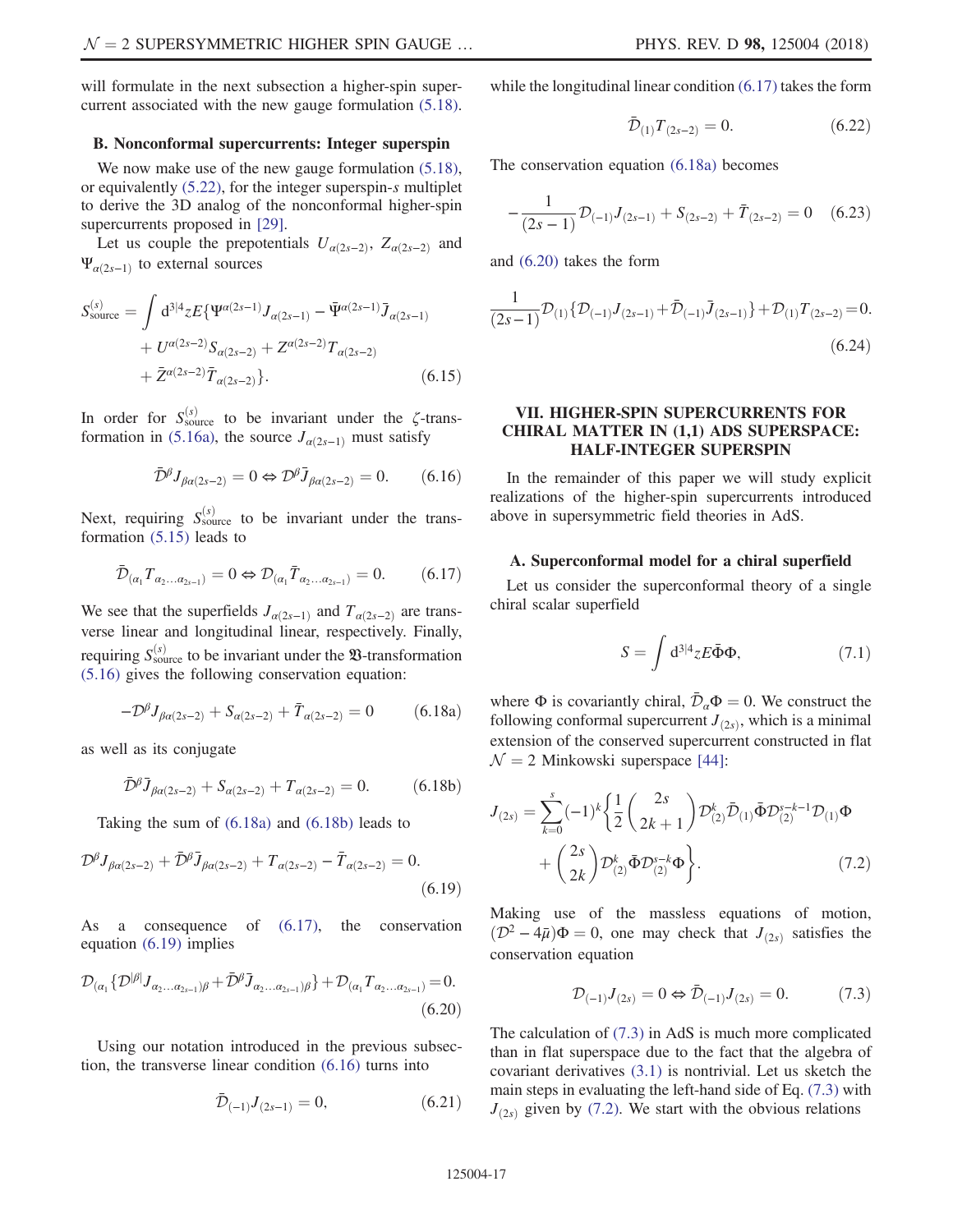$$
\frac{\partial}{\partial \zeta^{\alpha}} \mathcal{D}_{(2)} = 2i \zeta^{\beta} \mathcal{D}_{\alpha\beta},\tag{7.4a}
$$

<span id="page-17-0"></span>
$$
\frac{\partial}{\partial \zeta^{\alpha}} \mathcal{D}_{(2)}^{k} = \sum_{n=1}^{k} \mathcal{D}_{(2)}^{n-1} 2i \zeta^{\beta} \mathcal{D}_{\alpha\beta} \mathcal{D}_{(2)}^{k-n}, \qquad k > 1. \quad (7.4b)
$$

<span id="page-17-1"></span>To simplify Eq. [\(7.4b\),](#page-17-0) we may push  $\zeta^{\beta} \mathcal{D}_{\alpha\beta}$ , say, to the left provided that we take into account its commutator with  $\mathcal{D}_{(2)}$ :

$$
[\zeta^{\beta} \mathcal{D}_{\alpha\beta}, \mathcal{D}_{(2)}] = -4i\bar{\mu}\mu \zeta_{\alpha} \zeta^{\beta} \zeta^{\gamma} M_{\beta\gamma}.
$$
 (7.5)

Associated with the Lorentz generators are the operators

$$
M_{(2)} := \zeta^{\alpha} \zeta^{\beta} M_{\alpha\beta},\tag{7.6}
$$

where  $M_{(2)}$  appears in the right-hand side of [\(7.5\)](#page-17-1). These operators annihilate every superfield  $U_{(m)}(\zeta)$  of the form  $(6.3)$ ,

$$
M_{(2)}U_{(m)}=0.\t\t(7.7)
$$

From the above consideration, it follows that

$$
[\zeta^{\beta} \mathcal{D}_{\alpha\beta}, \mathcal{D}_{(2)}^k] U_{(m)} = 0, \qquad (7.8a)
$$

$$
\left(\frac{\partial}{\partial \zeta^{\alpha}} \mathcal{D}_{(2)}^{k}\right) U_{(m)} = 2i k \zeta^{\beta} \mathcal{D}_{\alpha\beta} \mathcal{D}_{(2)}^{k-1} U_{(m)}.
$$
 (7.8b)

We also state some other properties which we often use throughout our calculations:

$$
\mathcal{D}_{(1)}^2 = -2\bar{\mu}M_{(2)},\tag{7.9a}
$$

$$
[\mathcal{D}_{(1)}, \mathcal{D}_{(2)}] = [\bar{\mathcal{D}}_{(1)}, \mathcal{D}_{(2)}] = 0, \tag{7.9b}
$$

$$
[\mathcal{D}^{\alpha}, \mathcal{D}_{(2)}] = -2\bar{\mu}\zeta^{\alpha}\bar{\mathcal{D}}_{(1)},\tag{7.9c}
$$

$$
[\mathcal{D}^{\alpha}, \mathcal{D}_{(2)}^{k}] = -2\bar{\mu}k\zeta^{\alpha}\mathcal{D}_{(2)}^{k-1}\bar{\mathcal{D}}_{(1)},
$$
 (7.9d)

$$
[\mathcal{D}^{\alpha}, \zeta^{\beta} \mathcal{D}_{\alpha\beta}] = 3i\bar{\mu} \bar{\mathcal{D}}_{(1)}.
$$
 (7.9e)

The above identities suffice to prove that the supercurrent [\(7.2\)](#page-16-8) does obey the conservation equation [\(7.3\)](#page-16-7).

#### B. Nonsuperconformal model for a chiral superfield

<span id="page-17-5"></span>Let us now add the mass term to  $(7.1)$  and consider the following action:

$$
S = \int d^{3|4}z E \bar{\Phi} \Phi + \left\{ \frac{1}{2} \int d^{3|4}z E \frac{m}{\mu} \Phi^2 + \text{c.c.} \right\}, \quad (7.10)
$$

with *m* a complex mass parameter. In the massive case  $J_{(2s)}$ satisfies a more general conservation equation [\(6.7b\)](#page-15-7) for some superfield  $\bar{T}_{(2s-3)}$ . Making use of the equations of motion

$$
-\frac{1}{4}(\mathcal{D}^2 - 4\bar{\mu})\Phi + \bar{m}\,\bar{\Phi} = 0,
$$
  

$$
-\frac{1}{4}(\bar{\mathcal{D}}^2 - 4\mu)\bar{\Phi} + m\Phi = 0,
$$
 (7.11)

we obtain

$$
\mathcal{D}_{(-1)}J_{(2s)} = \bar{F}_{(2s-1)},\tag{7.12a}
$$

where we have denoted

$$
\bar{F}_{(2s-1)} = \bar{m}(2s+1) \sum_{k=0}^{s-1} (-1)^k {2s \choose 2k+1} \times \left\{ (-1)^s + \frac{2k+1}{2s-2k+1} \right\} \mathcal{D}_{(2)}^k \bar{\Phi} \mathcal{D}_{(2)}^{s-k-1} \bar{\mathcal{D}}_{(1)} \bar{\Phi}.
$$
\n(7.12b)

We now look for a superfield  $\overline{T}_{(2s-3)}$  such that (i) it obeys the transverse antilinear constraint [\(6.6b\);](#page-15-8) and (ii) it satisfies the equation

$$
\bar{F}_{(2s-1)} = s\bar{A}_{(2)}\bar{T}_{(2s-3)}.
$$
\n(7.13)

<span id="page-17-4"></span>Our analysis will be similar to the one performed in [\[29\]](#page-25-10) in the case of four-dimensional AdS. We consider a general ansatz

$$
\bar{T}_{(2s-3)} = \bar{m} \sum_{k=0}^{s-2} c_k \mathcal{D}_{(2)}^k \bar{\Phi} \mathcal{D}_{(2)}^{s-k-2} \bar{\mathcal{D}}_{(1)} \bar{\Phi}
$$
 (7.14)

<span id="page-17-2"></span>with some coefficients  $c_k$  which have to be determined. For  $k = 1, 2, \ldots s - 2$ , condition (i) implies that the coefficients  $c_k$  must satisfy

$$
kc_k = (s - k - 1)c_{s - k - 1}, \qquad (7.15a)
$$

while (ii) gives the following equation:

$$
c_{s-k-1} + sc_k + (s-1)c_{k-1} = -\frac{2s+1}{2s}(-1)^k \binom{2s}{2k+1} \times \left\{ (-1)^s + \frac{2k+1}{2s-2k+1} \right\}.
$$
\n(7.15b)

<span id="page-17-3"></span>Condition (ii) also implies that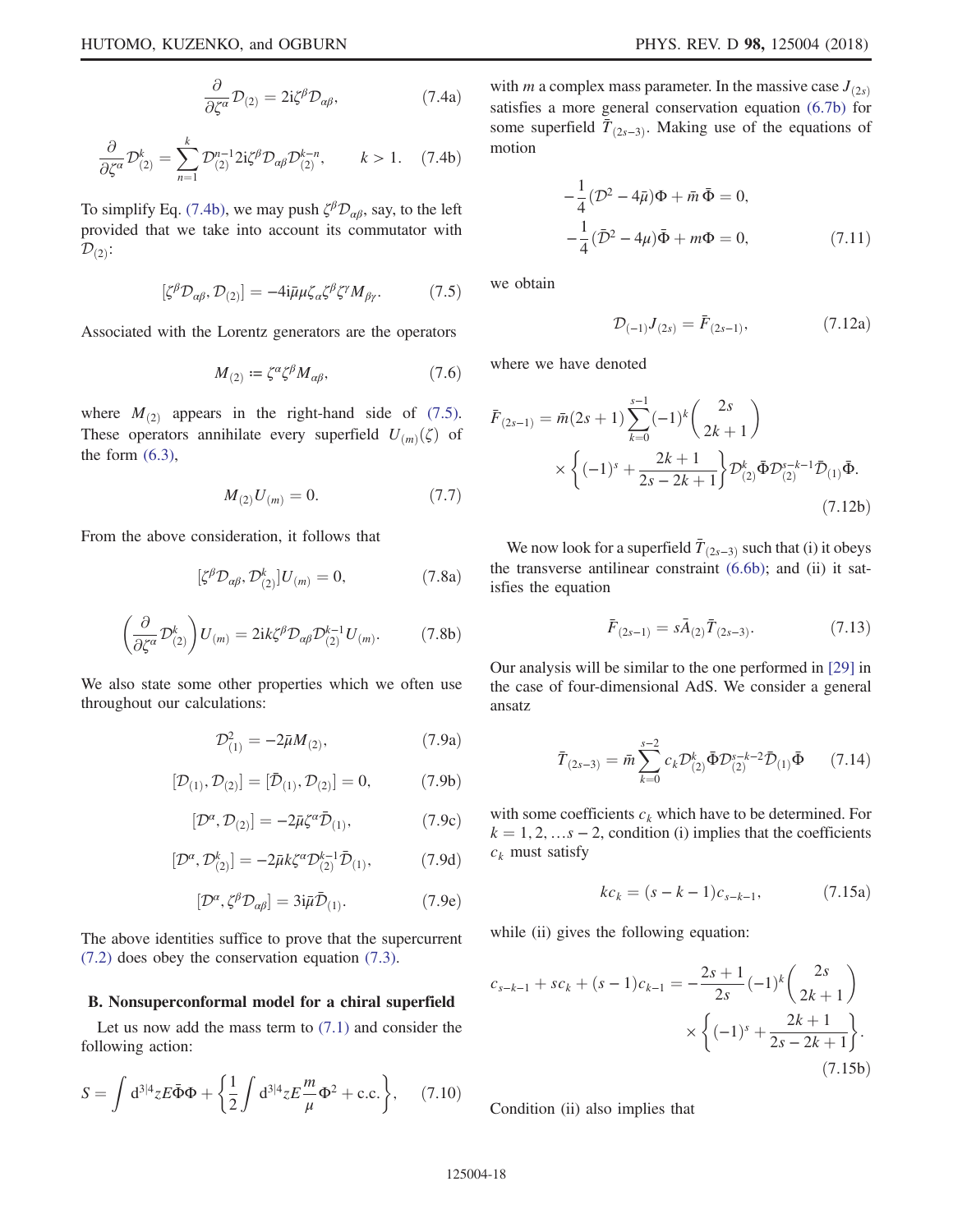<span id="page-18-2"></span>
$$
(s-1)c_{s-2} + c_0 = (2s+1)\left\{1 + (-1)^s \frac{2s-1}{3}\right\},\quad(7.15c)
$$

$$
c_0 = -\frac{1}{s}(1 + (-1)^s(2s + 1)).
$$
 (7.15d)

<span id="page-18-1"></span>It turns out that the equations [\(7.15\)](#page-17-2) lead to a unique expression for  $c_k$  given by

$$
c_k = (-1)^{s+k-1} \frac{(2s+1)(s-k-1)}{2s(s-1)} \sum_{l=0}^k \frac{1}{s-l} {2s \choose 2l+1}
$$

$$
\times \left\{ 1+(-1)^s \frac{2l+1}{2s-2l+1} \right\}, \qquad k=0,1,...s-2.
$$
(7.16)

If the parameter s is odd,  $s = 2n + 1$ , with  $n = 1, 2, \ldots$ , one can check that Eqs. [\(7.15a\)](#page-17-2)–[\(7.15c\)](#page-17-3) are identically satisfied. However, if the parameter s is even,  $s = 2n$ , with  $n = 1, 2, \ldots$ , there appears an inconsistency: the right-hand side of [\(7.15c\)](#page-17-3) is positive, while the left-hand side is negative,  $(s - 1)c_{s-2} + c_0 < 0$ . Therefore, our solution [\(7.16\)](#page-18-1) is only consistent for  $s = 2n + 1, n = 1, 2, ...$ 

Relations [\(7.2\)](#page-16-8), [\(7.14\)](#page-17-4), [\(7.15d\)](#page-18-2) and [\(7.16\)](#page-18-1) determine the nonconformal higher-spin supercurrents in the massive chiral model [\(7.10\).](#page-17-5) Unlike the conformal higher-spin supercurrents [\(7.2\)](#page-16-8), the nonconformal ones exist only for the odd values of s,  $s = 2n + 1$ , with  $n = 1, 2, ...$ 

### C. Superconformal model with  $N$  chiral superfields

<span id="page-18-5"></span>In this subsection we will generalize the superconformal model  $(7.1)$  to the case of N covariantly chiral scalar superfields  $\Phi^i$ ,  $i = 1, ...N$ ,

$$
S = \int d^{3|4}z E \bar{\Phi}^i \Phi^i, \qquad \bar{\mathcal{D}}_a \Phi^i = 0. \qquad (7.17)
$$

<span id="page-18-4"></span>There exist two different types of conformal supercurrents, which are

$$
J_{(2s)}^{+} = S^{ij} \sum_{k=0}^{s} (-1)^{k} \left\{ \frac{1}{2} {2s \choose 2k+1} \mathcal{D}_{(2)}^{k} \bar{\mathcal{D}}_{(1)} \bar{\Phi}^{i} \mathcal{D}_{(2)}^{s-k-1} \mathcal{D}_{(1)} \Phi^{j} + {2s \choose 2k} \mathcal{D}_{(2)}^{k} \bar{\Phi}^{i} \mathcal{D}_{(2)}^{s-k} \Phi^{j} \right\}, \quad S^{ij} = S^{ji}
$$
(7.18)

<span id="page-18-3"></span>and

$$
J_{(2s)}^{-} = iA^{ij} \sum_{k=0}^{s} (-1)^{k} \left\{ \frac{1}{2} {2s \choose 2k+1} \mathcal{D}_{(2)}^{k} \bar{\mathcal{D}}_{(1)} \bar{\Phi}^{i} \mathcal{D}_{(2)}^{s-k-1} \mathcal{D}_{(1)} \Phi^{j} + {2s \choose 2k} \mathcal{D}_{(2)}^{k} \bar{\Phi}^{i} \mathcal{D}_{(2)}^{s-k} \Phi^{j} \right\}, \quad A^{ij} = -A^{ji} \tag{7.19}
$$

Here  $S$  and  $A$  are arbitrary real symmetric and antisymmetric constant matrices, respectively. We have put an overall factor  $\sqrt{-1}$  in Eq. [\(7.19\)](#page-18-3) in order to make  $J_{(2s)}^-$  real.

$$
\mathcal{D}_{(-1)}J_{(2s)}^{\pm} = 0 \Leftrightarrow \bar{\mathcal{D}}_{(-1)}J_{(2s)}^{\pm} = 0. \tag{7.20}
$$

<span id="page-18-6"></span>The above results can be recast in terms of the matrix conformal supercurrent  $J_{(2s)} = (J_{(2s)}^{ij})$  with components

One can show that the currents [\(7.18\)](#page-18-4) and [\(7.19\)](#page-18-3) are

conserved on-shell:

$$
J_{(2s)}^{ij} := \sum_{k=0}^{s} (-1)^k \left\{ \frac{1}{2} \binom{2s}{2k+1} \mathcal{D}_{(2)}^k \bar{\mathcal{D}}_{(1)} \bar{\Phi}^i \mathcal{D}_{(2)}^{s-k-1} \mathcal{D}_{(1)} \Phi^j \right. \\
\left. + \binom{2s}{2k} \mathcal{D}_{(2)}^k \bar{\Phi}^i \mathcal{D}_{(2)}^{s-k} \Phi^j \right\},\tag{7.21}
$$

which is Hermitian,  $J_{(2s)}^{\dagger} = J_{(2s)}$ . The chiral action [\(7.17\)](#page-18-5)<br>nossasses rigid  $J(M)$  symmetry acting on the object possesses rigid  $U(N)$  symmetry acting on the chiral column-vector  $\Phi = (\Phi^i)$  by  $\Phi \to g\Phi$ , with  $g \in U(N)$ ,<br>which implies that the supercurrent (7.21) transforms which implies that the supercurrent  $(7.21)$  transforms as  $J_{(2s)} \to g J_{(2s)} g^{-1}$ .

# <span id="page-18-0"></span>VIII. HIGHER-SPIN SUPERCURRENTS FOR CHIRAL MATTER IN (1,1) ADS SUPERSPACE: INTEGER SUPERSPIN

<span id="page-18-7"></span>In this section we provide explicit realizations for the fermionic higher-spin supercurrents (integer superspin) in a model of a single massive chiral scalar superfield.

We start by considering the massive action

$$
S = \int d^{3|4}z E \bar{\Psi} \Psi + \left\{ \frac{1}{2} \int d^{3|4}z E \frac{m}{\mu} \Psi^2 + \text{c.c.} \right\}, \quad (8.1)
$$

where the superfield Ψ is covariantly chiral,  $\bar{\mathcal{D}}_{\alpha}\Psi = 0$  and  $m$  is a complex mass parameter. By a change of variables it is possible to make  $m$  real. Let us introduce a new chiral superfield  $\Phi$ ,  $\bar{\mathcal{D}}_a \Phi = 0$ , related to Ψ by phase transformations,

<span id="page-18-9"></span>
$$
\Phi = e^{i\alpha/2}\Psi, \qquad m = Me^{i\alpha}, \qquad \bar{M} = M. \quad (8.2)
$$

Then the action [\(8.1\)](#page-18-7) turns into

<span id="page-18-8"></span>
$$
S = \int d^{3|4}z E \bar{\Phi} \Phi + \left\{ \frac{1}{2} \int d^{3|4}z E \frac{M}{\mu} \Phi^2 + \text{c.c.} \right\}.
$$
 (8.3)

We emphasize that the mass parameter  $M$  is now real.

In the massless case,  $M = 0$ , the conserved fermionic supercurrent  $J_{\alpha(2s-1)}$  is given by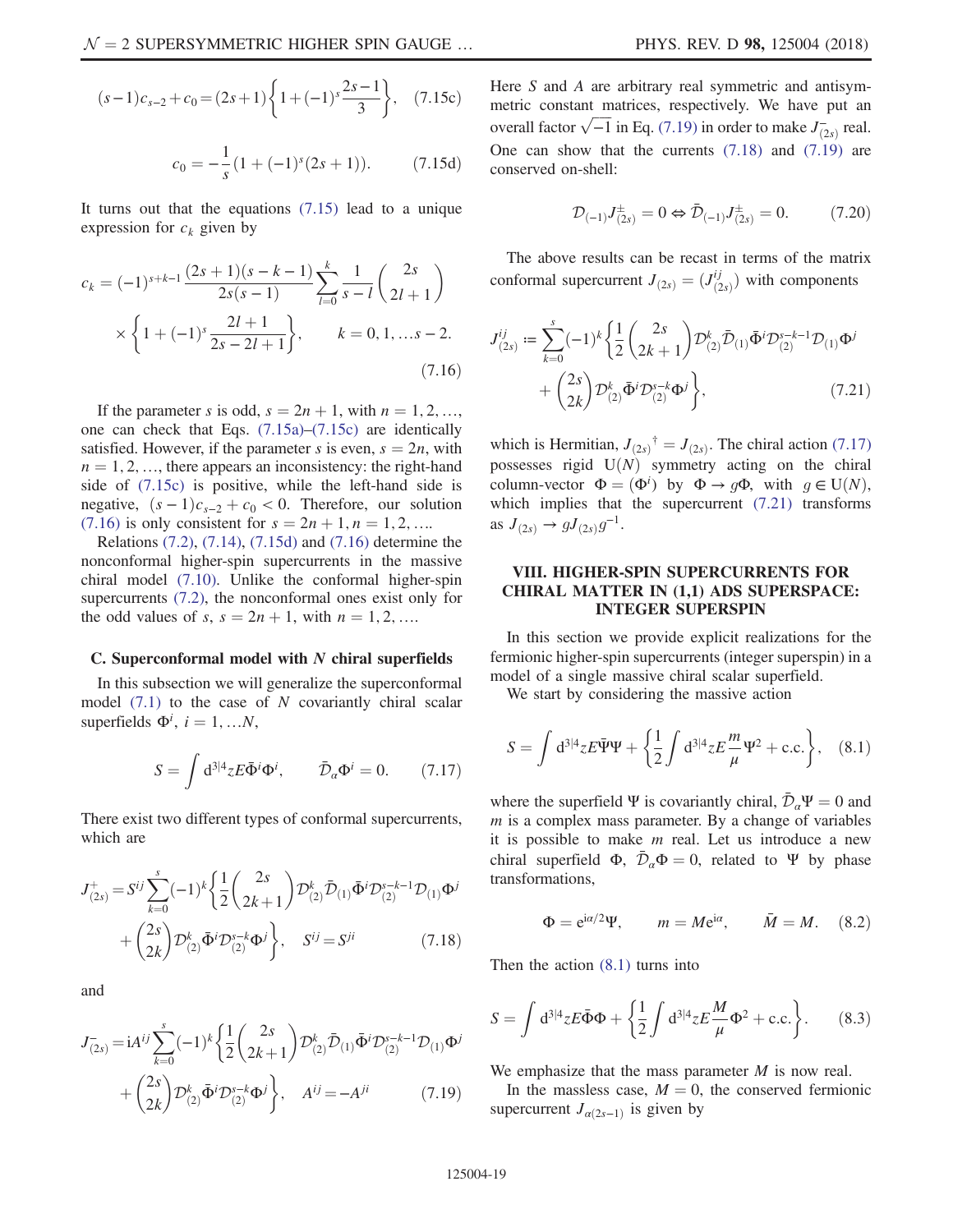$$
J_{(2s-1)} = \sum_{k=0}^{s-1} (-1)^k \left\{ {2s-1 \choose 2k+1} \mathcal{D}_{(2)}^k \mathcal{D}_{(1)} \Phi \mathcal{D}_{(2)}^{s-k-1} \Phi - {2s-1 \choose 2k} \mathcal{D}_{(2)}^k \Phi \mathcal{D}_{(2)}^{s-k-1} \mathcal{D}_{(1)} \Phi \right\}.
$$
 (8.4)

By changing the summation index in [\(8.4\)](#page-18-8), it is not difficult to see that  $J_{(2s-1)}$  is zero for odd values of s. Making use of the massless equations of motion,  $-\frac{1}{4}(\mathcal{D}^2 - 4\bar{\mu})\Phi = 0$ , one<br>may check that  $I_{\text{max}}$  obeys for  $s > 1$ , the conservation may check that  $J_{(2s-1)}$  obeys, for s > 1, the conservation equations

$$
\mathcal{D}_{(-1)}J_{(2s-1)}=0, \qquad \bar{\mathcal{D}}_{(-1)}J_{(2s-1)}=0. \qquad (8.5)
$$

We will now construct fermionic higher-spin supercurrents corresponding to the massive model [\(8.3\)](#page-18-9). Making use of the massive equation of motion

$$
-\frac{1}{4}(\mathcal{D}^2 - 4\bar{\mu})\Phi + M\bar{\Phi} = 0, \qquad (8.6)
$$

we obtain

$$
\mathcal{D}_{(-1)}J_{(2s-1)} = 8Ms \sum_{k=0}^{s-1} (-1)^{k+1} {2s-1 \choose 2k} \left\{ \mathcal{D}_{(2)}^{k} \Phi \mathcal{D}_{(2)}^{s-k-1} \bar{\Phi} + \frac{k}{2k+1} \mathcal{D}_{(2)}^{k-1} \bar{\Phi} \mathcal{D}_{(2)}^{s-k-1} \mathcal{D}_{(1)} \Phi \right\}.
$$
 (8.7)

It can be shown that the massive supercurrent  $J_{(2s-1)}$  also obeys [\(6.21\)](#page-16-10).

We now look for a superfield  $T_{\alpha(2s-2)}$  such that (i) it obeys the longitudinal linear constraint [\(6.22\),](#page-16-11) and (ii) it satisfies [\(6.24\),](#page-16-12) which is a consequence of the conservation equation [\(6.23\).](#page-16-13) For this we consider a general ansatz

$$
T_{(2s-2)} = \sum_{k=0}^{s-1} c_k \mathcal{D}_{(2)}^k \Phi \mathcal{D}_{(2)}^{s-k-1} \bar{\Phi} + \sum_{k=1}^{s-1} d_k \mathcal{D}_{(2)}^{k-1} \mathcal{D}_{(1)} \Phi \mathcal{D}_{(2)}^{s-k-1} \bar{\mathcal{D}}_{(1)} \bar{\Phi}.
$$
 (8.8)

Condition (i) implies that the coefficients must be related by

$$
c_0 = 0,
$$
  $c_k = 2d_k,$  (8.9a)

while for  $k = 1, 2, \ldots s - 2$ , condition (ii) gives the following recurrence relations:

$$
d_k + d_{k+1} = -\frac{8Ms}{2s - 1}(-1)^{k+1} \binom{2s - 1}{2k} \frac{4ks + 3s - 1 - 2s^2}{(2k+1)(2k+3)}.
$$
\n(8.9b)

Condition (ii) also implies that

$$
d_1 = -\frac{8}{3}Ms(s-1), \qquad d_{s-1} = -\frac{8}{2s-1}Ms(s-1).
$$
\n(8.9c)

The above conditions lead to a simple expression for  $d_k$ :

$$
d_k = \frac{8Ms}{2s - 1} \frac{k}{2k + 1} (-1)^k {2s - 1 \choose 2k}, \qquad (8.10)
$$

where  $k = 1, 2, \ldots s - 1$  and the parameter s is even for  $J_{(2s-1)}$  to be nonzero.

### IX. CONCLUDING COMMENTS

<span id="page-19-1"></span>Let us give a succinct coherent summary of the results obtained in this paper. In Sec. [II B](#page-3-7) we proposed the families of primary linear supermultiplets coupled to  $\mathcal{N} = 2$  conformal supergravity and used them to construct topological  $BF$ -type terms. In Sec. [II C](#page-5-6) we introduced the conformal higher-spin gauge superfields coupled to  $\mathcal{N} = 2$ conformal supergravity. In Sec. [II D](#page-5-8) we constructed the linearized conformal higher-spin supergravity actions in arbitrary conformally flat backgrounds. The results in Secs. IV–[VIII](#page-8-0) concern supersymmetric field theories in  $(1,1)$  AdS superspace. In Secs. [IV](#page-8-0) and [V](#page-10-0) we constructed the massless higher-spin supermultiplets in (1,1) AdS superspace. Making use of these massless theories, in Sec. [VI](#page-14-0) we formulated consistent higher-spin supercurrent multiplets in (1,1) AdS superspace. In Secs. [VII](#page-16-0) and [VIII](#page-18-0) we provided the explicit examples of these supercurrent multiplets for models of massive chiral supermultiplets.

The constructions presented in this paper have several interesting extensions, some of which are briefly discussed below.

<span id="page-19-0"></span>Our results can be used to construct off-shell formulations for massive higher-spin supermultiplets in (1,1) AdS superspace.<sup>4</sup> This is readily achieved in the case of a halfinteger superspin by considering two dually equivalent gauge-invariant actions

$$
S_{\text{massive}}^{\perp} = \kappa S_{\text{SCS}}[\mathfrak{H}_{(2s)}] + m^{2s-1} S_{(s+\frac{1}{2})}^{\perp}[\mathfrak{H}_{\alpha(2s)}, \Gamma_{\alpha(2s-2)}, \bar{\Gamma}_{\alpha(2s-2)}], \quad (9.1a)
$$

<span id="page-19-2"></span>
$$
S_{\text{massive}}^{\parallel} = \kappa S_{\text{SCS}}[\mathfrak{H}_{(2s)}] + m^{2s-1} S_{(s+\frac{1}{2})}^{\parallel}[\mathfrak{H}_{\alpha(2s)}, G_{\alpha(2s-2)}, \bar{G}_{\alpha(2s-2)}].
$$
 (9.1b)

Here the parameter  $\kappa$  is dimensionless, while *m* has dimension of mass. The superconformal action  $S_{SCS}[\mathfrak{H}_{(2s)}]$  is obtained

<sup>4</sup> Two different Lagrangian formulations for massive higherspin  $\mathcal{N} = 1$  supermultiplets in AdS<sub>3</sub> were developed in [\[25,45\].](#page-25-13)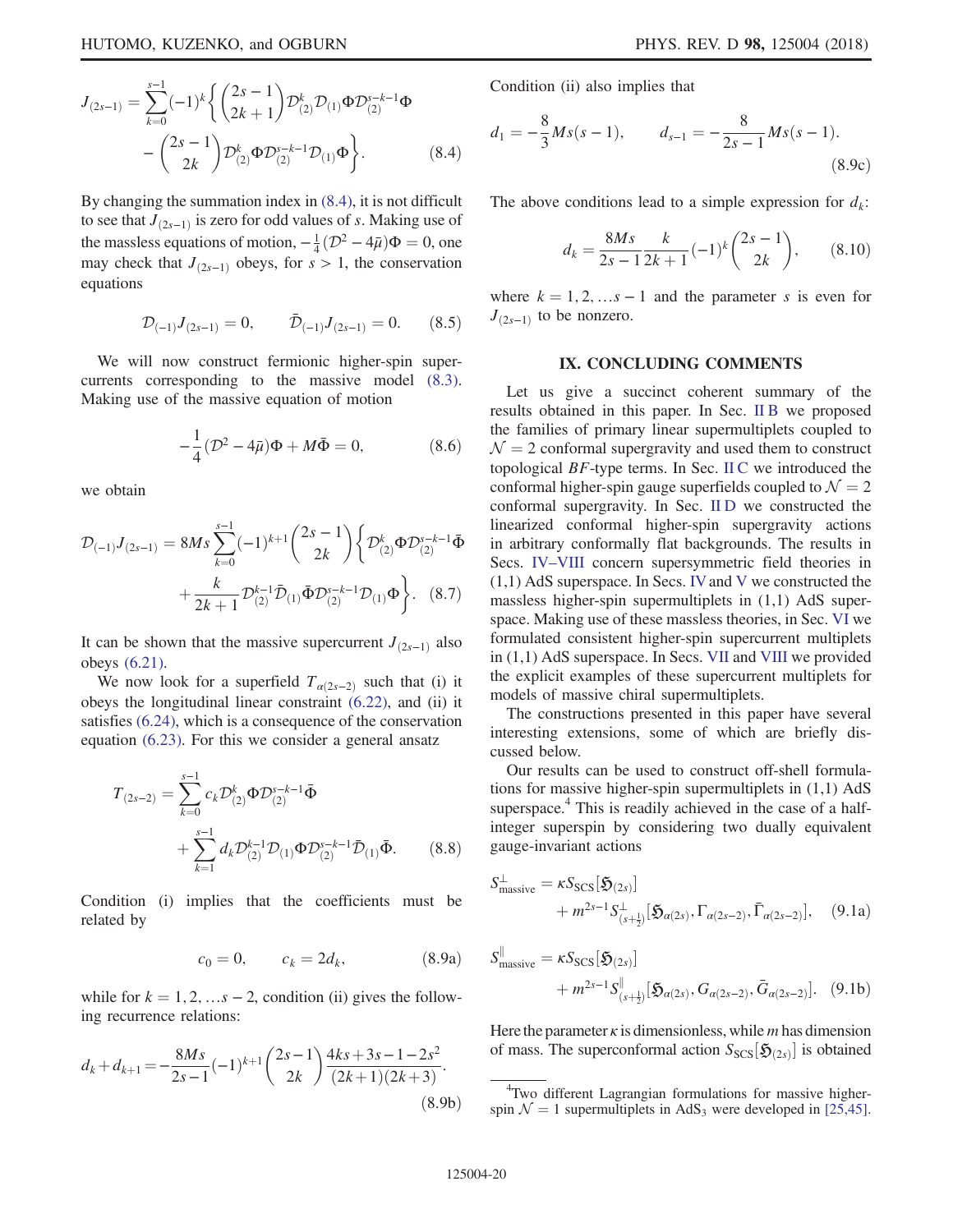from [\(2.34\)](#page-5-5) by setting  $n = 2s$ . The massless actions  $S^{\perp}_{(s+\frac{1}{2})}$  $\mathbf{z}^{\prime}$ and  $S_{(s+\frac{1}{2})}^{||}$  are given by Eqs. [\(4.6\)](#page-9-2) and [\(4.15\),](#page-10-2) respectively. In the flat-superspace limit, the actions [\(9.1a\)](#page-19-0) and [\(9.1b\)](#page-19-2) reduce to those proposed in [\[18\].](#page-24-11)

We expect that the equations of motion in the topologically massive models [\(9.1a\)](#page-19-0) and [\(9.1b\)](#page-19-2) describe a subclass of the irreducible on-shell massive supermultiplets in (1,1) AdS superspace proposed in [\[39\].](#page-25-14) This is indeed the case in Minkowski superspace, as demonstrated in [\[18\].](#page-24-11) However, analysis of the equations of motion in (1,1) AdS superspace is more complicated since we still do not have a closedform expression for the higher-spin super-Cotton tensor  $\mathfrak{W}_{\alpha(n)}$ , Eq. [\(2.43\),](#page-6-3) in terms of the prepotential  $\mathfrak{H}_{\alpha(n)}$  and the covariant derivatives  $\mathcal{D}_A$  of (1,1) AdS superspace. Here we simply recall the explicit structure of irreducible on-shell massive higher-spin supermultiplets in  $(1,1)$  AdS super-space [\[39\]](#page-25-14). Given a positive integer  $n > 0$ , such a supermultiplet is realized in terms of a real symmetric rank- $n$ spinor  $T_{\alpha(n)}$  constrained by

$$
\mathcal{D}^{\beta}T_{\alpha_1\cdots\alpha_{n-1}\beta} = \bar{\mathcal{D}}^{\beta}T_{\alpha_1\cdots\alpha_{n-1}\beta} = 0, \tag{9.2a}
$$

$$
\left(\frac{i}{2}\mathcal{D}^{\gamma}\bar{\mathcal{D}}_{\gamma} + m\right)T_{\alpha_1\cdots\alpha_n} = 0. \tag{9.2b}
$$

It can be shown that

$$
\left(\frac{i}{2}\mathcal{D}^{\gamma}\bar{\mathcal{D}}_{\gamma}\right)^{2}T_{\alpha_{1}\cdots\alpha_{n}} = (\mathcal{D}^{a}\mathcal{D}_{a} + 2(n+2)|\mu|^{2})T_{\alpha_{1}\cdots\alpha_{n}}.
$$
\n(9.3)

New duality transformations were introduced in [\[46\]](#page-25-15) for theories formulated in terms of the linearized higherspin super-Cotton tensor  $W_{\alpha(n)}$  in Minkowski superspace, Eq. [\(2.36\).](#page-6-0) These duality transformations can readily be generalized to arbitrary conformally flat backgrounds by replacing  $W_{\alpha(n)}$  with  $\mathfrak{W}_{\alpha(n)}$  given by Eq. [\(2.43\)](#page-6-3).

It is worth studying in more detail the higher-derivative Chern-Simons theory [\(2.34\)](#page-5-5) on conformally flat superspace backgrounds. It is a reducible gauge theory (following the terminology of the Batalin-Vilkovisky quantization [\[47\]\)](#page-25-16) since one and the same gauge transformation [\(2.28\)](#page-5-2) is generated by two gauge parameters,  $\lambda_{\alpha(n-1)}$  and  $\tilde{\lambda}_{\alpha(n-1)}$ , such that their difference is longitudinal linear,

$$
\delta_{\lambda} \mathfrak{H}_{\alpha(n)} = \delta_{\tilde{\lambda}} \mathfrak{H}_{\alpha(n)}, \qquad \tilde{\lambda}_{\alpha(n-1)} := \lambda_{\alpha(n-1)} + \bar{\mathcal{D}}_{(\alpha_1} \rho_{\alpha_2 \dots \alpha_{n-1})},
$$
\n(9.4)

for arbitrary  $\rho_{\alpha(n-2)}$ . It would be interesting to quantize the topological theory [\(2.34\)](#page-5-5) and compute its partition function on topologically nontrivial backgrounds such as  $S^1 \times S^2$ .

Following [\[14\],](#page-24-8) we can introduce a real basis for the spinor covariant derivatives which is obtained by replacing the complex operators  $\mathcal{D}_{\alpha}$  and  $\bar{\mathcal{D}}_{\alpha}$  with  $\nabla_{\alpha}^{I}$ , where  $I = 1, 2$ , defined by defined by

$$
\mathcal{D}_{\alpha} = \frac{e^{i\varphi}}{\sqrt{2}} (\nabla_{\alpha}^{1} - i\nabla_{\alpha}^{2}), \quad \bar{\mathcal{D}}_{\alpha} = -\frac{e^{-i\varphi}}{\sqrt{2}} (\nabla_{\alpha}^{1} + i\nabla_{\alpha}^{2}), \quad (9.5)
$$

where we have represented  $\mu = -ie^{2i\varphi}|\mu|$ . The new covariant derivatives can be shown to obey the following algebra:

$$
\begin{aligned} \{\nabla^1_{\alpha}, \nabla^1_{\beta}\} &= 2\mathrm{i}\nabla_{\alpha\beta} - 4\mathrm{i}|\mu|M_{\alpha\beta}, \\ \{\nabla^2_{\alpha}, \nabla^2_{\beta}\} &= 2\mathrm{i}\nabla_{\alpha\beta} + 4\mathrm{i}|\mu|M_{\alpha\beta}, \end{aligned} \tag{9.6a}
$$

$$
\{\nabla^1_{\alpha}, \nabla^2_{\beta}\} = 0,\tag{9.6b}
$$

$$
[\nabla_a, \nabla^1_\beta] = |\mu| (\gamma_a)_\beta^{\gamma} \nabla^1_\gamma, [\nabla_a, \nabla^2_\beta] = -|\mu| (\gamma_a)_\beta^{\gamma} \nabla^2_\gamma,
$$
 (9.6c)

$$
[\nabla_a, \nabla_b] = -4|\mu|^2 M_{ab}.
$$
 (9.6d)

The graded commutation relations for the operators  $\nabla_a$  and  $\nabla_{\alpha}^1$  have the following properties: (i) they do not involve  $\nabla^2_{\alpha}$ , and (ii) they are identical to those defining the  $\mathcal{N} = 1$ <br>AdS superspace  $\Delta dS^{3/2}$ , see [14] for the details. These AdS superspace,  $AdS^{3|2}$ ; see [\[14\]](#page-24-8) for the details. These properties mean that  $AdS^{3|2}$  is naturally embedded in (1,1) AdS superspace as a subspace. The Grassmann variables  $\theta_I^{\mu} = (\theta_1^{\mu}, \theta_2^{\mu})$  may be chosen in such a way that AdS<sup>3|2</sup><br>corresponds to the surface defined by  $\theta_1^{\mu} = 0$ . Every corresponds to the surface defined by  $\theta_2^{\mu} = 0$ . Every supersymmetric field theory in  $(1,1)$  AdS superspace may be reduced to AdS<sup>3|2</sup>. Such  $\mathcal{N} = 2 \rightarrow \mathcal{N} = 1$  AdS superspace reduction may be carried out for all the higherspin supersymmetric theories constructed in this paper. Implementation of this program will be described elsewhere. Here we only point out that reducing the longitudinal model for the massless superspin-s multiplet (presented in Sec. [VA\)](#page-10-7) to  $AdS^{3|2}$  leads to a new massless higher-spin gauge theory that was not described in [\[25\]](#page-25-13). Appendix [B](#page-21-1) provides the technical details of such a reduction in the flat-superspace case.

### ACKNOWLEDGMENTS

We thank the referee for useful suggestions. S. M. K. is grateful to the Max Planck Institute for Gravitational Physics (Albert Einstein Institute) for hospitality at the final stage of this project. The work of J. H. is supported by an Australian Government Research Training Program (RTP) Scholarship. The work of S. M. K. is supported in part by the Australian Research Council, Project No. DP160103633.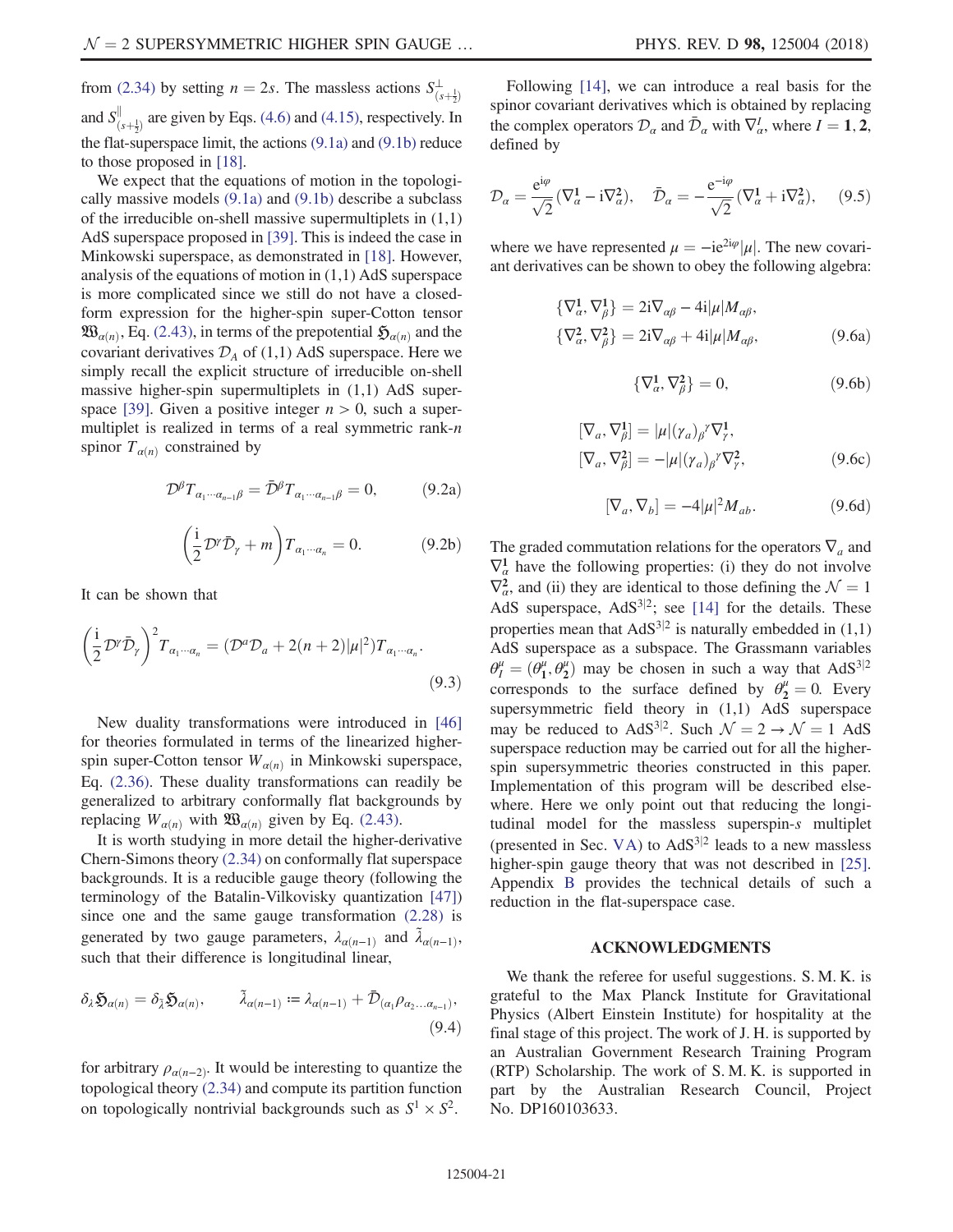# <span id="page-21-0"></span>APPENDIX A: NOTATION, CONVENTIONS AND ADS IDENTITIES

We follow the notation and conventions adopted in [\[12\]](#page-24-7). In particular, the Minkowski metric is  $\eta_{ab} = \text{diag}(-1, 1, 1)$ . The spinor indices are raised and lowered using the  $SL(2,\mathbb{R})$  invariant tensors

$$
\varepsilon_{\alpha\beta} = \begin{pmatrix} 0 & -1 \\ 1 & 0 \end{pmatrix}, \qquad \varepsilon^{\alpha\beta} = \begin{pmatrix} 0 & 1 \\ -1 & 0 \end{pmatrix}, \qquad \varepsilon^{\alpha\gamma}\varepsilon_{\gamma\beta} = \delta_{\beta}^{\alpha}
$$
\n(A1)

<span id="page-21-3"></span>by the standard rule:

$$
\psi^{\alpha} = \varepsilon^{\alpha\beta}\psi_{\beta}, \qquad \psi_{\alpha} = \varepsilon_{\alpha\beta}\psi^{\beta}.
$$
 (A2)

We make use of real gamma-matrices,  $\gamma_a := ((\gamma_a)_a^{\beta})$ , which obey the algebra

$$
\gamma_a \gamma_b = \eta_{ab} \mathbb{1} + \varepsilon_{abc} \gamma^c,\tag{A3}
$$

where the Levi-Civita tensor is normalized as  $\varepsilon^{012} = -\varepsilon_{012} = 1$ . The completeness relation for the gamma-matrices reads

$$
(\gamma^a)_{\alpha\beta}(\gamma_a)^{\rho\sigma} = -(\delta^{\rho}_{\alpha}\delta^{\sigma}_{\beta} + \delta^{\sigma}_{\alpha}\delta^{\rho}_{\beta}). \tag{A4}
$$

Here the symmetric matrices  $(\gamma_a)^{\alpha\beta}$  and  $(\gamma_a)_{\alpha\beta}$  are obtained from  $\gamma_a = (\gamma_a)_a^{\beta}$  by the rules [\(A2\)](#page-21-3). Some useful relations involving *v*-matrices are involving  $\gamma$ -matrices are

$$
\varepsilon_{abc}(\gamma^b)_{\alpha\beta}(\gamma^c)_{\gamma\delta} = \varepsilon_{\gamma(a}(\gamma_a)_{\beta)\delta} + \varepsilon_{\delta(a}(\gamma_a)_{\beta)\gamma},\tag{A5a}
$$

$$
\text{tr}[\gamma_a \gamma_b \gamma_c \gamma_d] = 2\eta_{ab}\eta_{cd} - 2\eta_{ac}\eta_{db} + 2\eta_{ad}\eta_{bc}.
$$
 (A5b)

Given a three-vector  $x_a$ , it can be equivalently described by a symmetric second-rank spinor  $x_{\alpha\beta}$  defined as

$$
x_{\alpha\beta} \coloneqq (\gamma^a)_{\alpha\beta} x_a = x_{\beta\alpha}, \qquad x_a = -\frac{1}{2} (\gamma_a)^{\alpha\beta} x_{\alpha\beta}. \tag{A6}
$$

In the 3D case, an antisymmetric tensor  $F_{ab} = -F_{ba}$  is Hodge-dual to a three-vector  $F_a$ , specifically

$$
F_a = \frac{1}{2} \varepsilon_{abc} F^{bc}, \qquad F_{ab} = -\varepsilon_{abc} F^c. \tag{A7}
$$

Then, the symmetric spinor  $F_{\alpha\beta} = F_{\beta\alpha}$ , which is associated with  $F_a$ , can equivalently be defined in terms of  $F_{ab}$ :

$$
F_{\alpha\beta} \coloneqq (\gamma^a)_{\alpha\beta} F_a = \frac{1}{2} (\gamma^a)_{\alpha\beta} \varepsilon_{abc} F^{bc}.
$$
 (A8)

These three algebraic objects,  $F_a$ ,  $F_{ab}$  and  $F_{\alpha\beta}$ , are in oneto-one correspondence to each other,  $F_a \leftrightarrow F_{ab} \leftrightarrow F_{\alpha\beta}$ . The corresponding inner products are related to each other as follows:

$$
-F^a G_a = \frac{1}{2} F^{ab} G_{ab} = \frac{1}{2} F^{\alpha \beta} G_{\alpha \beta}.
$$
 (A9)

The Lorentz generators with two vector indices  $(M_{ab} = -M_{ba})$ , one vector index  $(M_a)$  and two spinor indices ( $M_{\alpha\beta} = M_{\beta\alpha}$ ) are related to each other by the rules  $M_a = \frac{1}{2} \varepsilon_{abc} M^{bc}$  and  $M_{\alpha\beta} = (\gamma^a)_{\alpha\beta} M_a$ . These generators act on a vector  $V_c$  and a spinor  $\Psi_{\gamma}$  as follows:

$$
M_{ab}V_c = 2\eta_{c[a}V_{b]}, \qquad M_{\alpha\beta}\Psi_{\gamma} = \varepsilon_{\gamma(\alpha}\Psi_{\beta)}.
$$
 (A10)

The covariant derivatives of (1,1) AdS superspace obey various identities, which can be readily derived from the covariant derivatives algebra [\(3.1\).](#page-7-3) We have made use of the following identities:

$$
\mathcal{D}_{a}\mathcal{D}_{\beta} = \frac{1}{2}\varepsilon_{\alpha\beta}\mathcal{D}^{2} - 2\bar{\mu}M_{\alpha\beta},
$$
\n
$$
\bar{\mathcal{D}}_{a}\bar{\mathcal{D}}_{\beta} = -\frac{1}{2}\varepsilon_{\alpha\beta}\bar{\mathcal{D}}^{2} + 2\mu M_{\alpha\beta},
$$
\n(A11a)

$$
\mathcal{D}_{\alpha}\mathcal{D}^{2} = 4\bar{\mu}\mathcal{D}^{\beta}M_{\alpha\beta} + 4\bar{\mu}\mathcal{D}_{\alpha},
$$
  

$$
\mathcal{D}^{2}\mathcal{D}_{\alpha} = -4\bar{\mu}\mathcal{D}^{\beta}M_{\alpha\beta} - 2\bar{\mu}\mathcal{D}_{\alpha},
$$
 (A11b)

$$
\bar{\mathcal{D}}_{\alpha}\bar{\mathcal{D}}^{2} = 4\mu \bar{\mathcal{D}}^{\beta}M_{\alpha\beta} + 4\mu \bar{\mathcal{D}}_{\alpha},
$$
\n
$$
\bar{\mathcal{D}}^{2}\bar{\mathcal{D}}_{\alpha} = -4\mu \bar{\mathcal{D}}^{\beta}M_{\alpha\beta} - 2\mu \bar{\mathcal{D}}_{\alpha},
$$
\n(A11c)

$$
[\bar{\mathcal{D}}^2, \mathcal{D}_\alpha] = 4i \mathcal{D}_{\alpha\beta} \bar{\mathcal{D}}^\beta + 6\mu \mathcal{D}_\alpha
$$
  
=  $4i \bar{\mathcal{D}}^\beta \mathcal{D}_{\alpha\beta} - 6\mu \mathcal{D}_\alpha,$  (A11d)

$$
[\mathcal{D}^2, \bar{\mathcal{D}}_\alpha] = -4i \mathcal{D}_{\beta\alpha} \mathcal{D}^\beta + 6\bar{\mu} \bar{\mathcal{D}}_\alpha
$$
  
=  $-4i \mathcal{D}^\beta \mathcal{D}_{\beta\alpha} + 6\bar{\mu} \bar{\mathcal{D}}_\alpha,$  (A11e)

<span id="page-21-2"></span>where  $\mathcal{D}^2 = \mathcal{D}^{\alpha} \mathcal{D}_{\alpha}$ , and  $\bar{\mathcal{D}}^2 = \bar{\mathcal{D}}_{\alpha} \bar{\mathcal{D}}^{\alpha}$ . These relations imply the identity

$$
\mathcal{D}^{\alpha}(\bar{\mathcal{D}}^2 - 6\mu)\mathcal{D}_{\alpha} = \bar{\mathcal{D}}_{\alpha}(\mathcal{D}^2 - 6\bar{\mu})\bar{\mathcal{D}}^{\alpha}, \qquad (A12)
$$

which guarantees the reality of the actions considered in the main body of the paper.

# <span id="page-21-1"></span>APPENDIX B:  $\mathcal{N} = 2 \rightarrow \mathcal{N} = 1$  SUPERSPACE **REDUCTION**

In this appendix we carry out the  $\mathcal{N} = 2 \rightarrow \mathcal{N} = 1$ superspace reduction [\[24\]](#page-25-2) of the massless integer-superspin model [\(5.6\).](#page-11-0) For simplicity our analysis is restricted to flat superspace. An extension to the AdS case will be discussed elsewhere.

In order to be consistent with the previous work [\[24\]](#page-25-2), in which the  $\mathcal{N} = 2 \rightarrow \mathcal{N} = 1$  superspace reduction of the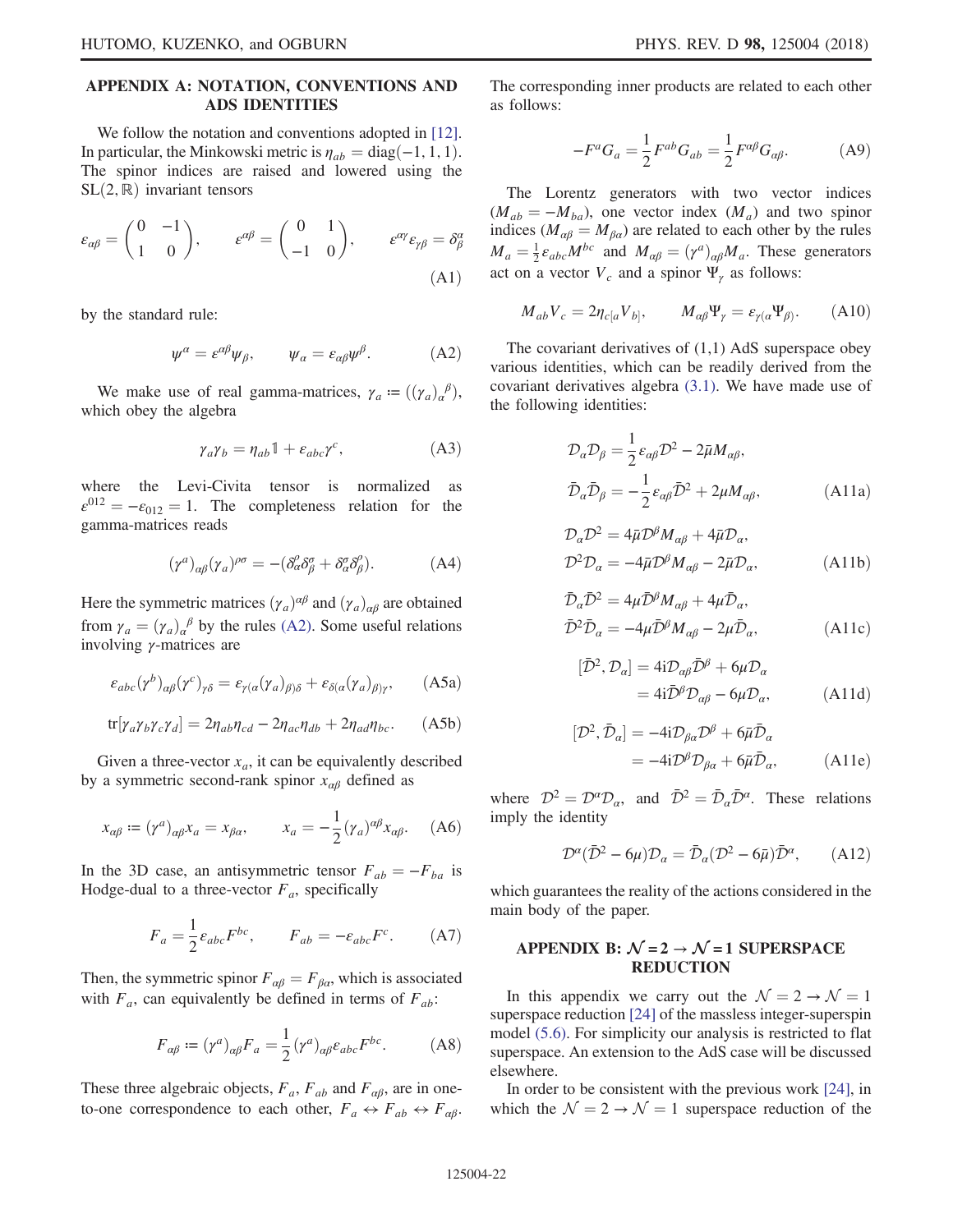massless half-integer-superspin models of [\[18\]](#page-24-11) was studied, we denote by  $\mathbb{D}_{\alpha}$  and  $\bar{\mathbb{D}}_{\alpha}$  the spinor covariant derivatives<sup>5</sup> of  $\mathcal{N} = 2$  Minkowski superspace  $\mathbb{M}^{3|4}$ . They obey the anticommutation relations

<span id="page-22-0"></span>
$$
\{\mathbb{D}_{\alpha}, \bar{\mathbb{D}}_{\beta}\} = -2i\partial_{\alpha\beta}, \quad \{\mathbb{D}_{\alpha}, \mathbb{D}_{\beta}\} = \{\bar{\mathbb{D}}_{\alpha}, \bar{\mathbb{D}}_{\beta}\} = 0. \quad (B1)
$$

In order to carry out the  $\mathcal{N} = 2 \rightarrow \mathcal{N} = 1$  superspace reduction, it is useful to introduce real Grassmann coordinates  $\theta_1^{\alpha}$  for  $\mathbb{M}^{3|4}$ , where  $I = 1, 2$ . We define these coordinates by choosing the corresponding spinor covariant coordinates by choosing the corresponding spinor covariant derivatives  $D_{\alpha}^{I}$  as in [\[48\]:](#page-25-17)

<span id="page-22-1"></span>
$$
\mathbb{D}_{\alpha} = \frac{1}{\sqrt{2}} (D_{\alpha}^{\frac{1}{2}} - i D_{\alpha}^{\frac{2}{2}}), \quad \bar{\mathbb{D}}_{\alpha} = -\frac{1}{\sqrt{2}} (D_{\alpha}^{\frac{1}{2}} + i D_{\alpha}^{\frac{2}{2}}).
$$
 (B2)

From [\(B1\)](#page-22-0) we deduce

$$
\{D^I_{\alpha}, D^J_{\beta}\} = 2i\delta^{IJ}(\gamma^m)_{\alpha\beta}\partial_m, \qquad I, J = \underline{1}, \underline{2}.
$$
 (B3)

Given an  $\mathcal{N} = 2$  superfield  $U(x, \theta_I)$ , we define its  $\mathcal{N} = 1$  bar-projection

$$
U| := U(x, \theta_I)|_{\theta_{\underline{2}} = 0}, \tag{B4}
$$

which is a superfield on  $\mathcal{N} = 1$  Minkowski superspace  $\mathbb{M}^{3|2}$  parametrized by real Cartesian coordinates  $z^A =$  $(x^a, \theta^{\alpha})$ , where  $\theta^{\alpha} = \theta^{\alpha}$ . The spinor covariant derivative of  $\mathcal{N} = 1$  Minkowski superspace  $D_{\alpha} = D_{\alpha}^1$  obeys the anticommutation relation anticommutation relation

$$
\{D_{\alpha}, D_{\beta}\} = 2i(\gamma^{m})_{\alpha\beta}\partial_{m}.
$$
 (B5)

<span id="page-22-8"></span>Finally, the  $\mathcal{N} = 2 \rightarrow \mathcal{N} = 1$  superspace reduction of the  $\mathcal{N} = 2$  supersymmetric action is carried out using the rule [\[24\]](#page-25-2)

$$
S = \int d^{3|4} z L_{(\mathcal{N}=2)} = \int d^{3|2} z L_{(\mathcal{N}=1)},
$$
  

$$
L_{(\mathcal{N}=1)} := -\frac{i}{4} (D^2)^2 L_{(\mathcal{N}=2)}.
$$
 (B6)

Given an integer  $s \geq 1$ , the longitudinal formulation for the massless superspin-s multiplet is realized in terms of the following dynamical variables:

$$
\mathcal{V}^{\parallel}_{(s)} = \{ \mathbb{U}_{\alpha(2s-2)}, \mathbb{G}_{\alpha(2s)}, \bar{\mathbb{G}}_{\alpha(2s)} \}.
$$
 (B7)

Here  $\mathbb{U}_{\alpha(2s-2)}$  is an unconstrained real superfield, and the complex superfield  $\mathbb{G}_{\alpha(2s)}$  is longitudinal linear,

$$
\bar{\mathbb{D}}_{(\alpha_1} \mathbb{G}_{\alpha_2 \dots \alpha_{2s+1})} = 0. \tag{B8}
$$

<span id="page-22-3"></span>The dynamical superfields are defined modulo gauge transformations of the form

$$
\delta \mathbb{U}_{\alpha(2s-2)} = \bar{\gamma}_{\alpha(2s-2)} + \gamma_{\alpha(2s-2)},
$$
 (B9a)

$$
\delta \mathbb{G}_{\alpha(2s)} = \bar{\mathbb{D}}_{(\alpha_1} \mathbb{D}_{\alpha_2} \bar{\gamma}_{\alpha_3 \dots \alpha_{2s})}, \tag{B9b}
$$

<span id="page-22-2"></span>where the gauge parameter  $\gamma_{\alpha(2s-2)}$  is an arbitrary transverse linear superfield,

$$
\bar{\mathbb{D}}^{\beta}\gamma_{\beta\alpha_1...\alpha_{2s-3}}=0. \hspace{1.5cm} (\text{B10})
$$

<span id="page-22-9"></span>The gauge-invariant action is

$$
S_{(s)}^{\parallel} = \left(-\frac{1}{2}\right)^s \int d^{3|4}z \left\{ \frac{1}{8} \mathbb{U}^{\alpha(2s-2)} \mathbb{D}^{\gamma} \bar{\mathbb{D}}^2 \mathbb{D}_{\gamma} \mathbb{U}_{\alpha(2s-2)} + \frac{s}{2s+1} \mathbb{U}^{\alpha(2s-2)} (\mathbb{D}^{\beta} \bar{\mathbb{D}}^{\gamma} \mathbb{G}_{\beta\gamma\alpha(2s-2)} - \bar{\mathbb{D}}^{\beta} \mathbb{D}^{\gamma} \bar{\mathbb{G}}_{\beta\gamma\alpha(2s-2)}) + \frac{s}{2s-1} \bar{\mathbb{G}}^{\alpha(2s)} \mathbb{G}_{\alpha(2s)} + \frac{s}{2(2s+1)} (\mathbb{G}^{\alpha(2s)} \mathbb{G}_{\alpha(2s)} + \bar{\mathbb{G}}^{\alpha(2s)} \bar{\mathbb{G}}_{\alpha(2s)}) \right\}.
$$
 (B11)

Making use of the representation [\(B2\),](#page-22-1) the transverse linear constraint [\(B10\)](#page-22-2) takes the form

$$
D^{2\beta}\gamma_{\beta\alpha_1\ldots\alpha_{2s-3}} = iD^{1\beta}\gamma_{\beta\alpha_1\ldots\alpha_{2s-3}}.\tag{B12}
$$

It follows that  $\gamma_{\alpha(2s-2)}$  has two independent  $\theta_2$ -components, which are

$$
\gamma_{\alpha(2s-2)}|
$$
,  $D^2_{(\alpha_1}\gamma_{\alpha_2...\alpha_{2s-1})}|$ . (B13)

<span id="page-22-4"></span>The gauge transformation of  $\mathbb{U}_{\alpha(2s-2)}$ , Eq. [\(B9\),](#page-22-3) allows us to impose two conditions

$$
\mathbb{U}_{\alpha(2s-2)}| = 0, \qquad D^2_{(\alpha_1} \mathbb{U}_{\alpha_2 \dots \alpha_{2s-1})}| = 0. \qquad (B14)
$$

<span id="page-22-7"></span><span id="page-22-5"></span>In this gauge we define the following unconstrained real  $\mathcal{N} = 1$  superfields:

$$
U_{\alpha(2s-3)} := \frac{1}{s} D^{2\beta} \mathbb{U}_{\beta\alpha(2s-3)}|,\tag{B15a}
$$

$$
U_{\alpha(2s-2)} := -\frac{1}{4s} (D^2)^2 \mathbb{U}_{\alpha(2s-2)}|.
$$
 (B15b)

<span id="page-22-6"></span>The residual gauge freedom, which preserves the gauge conditions [\(B14\)](#page-22-4), is described by unconstrained real  $\mathcal{N} = 1$ superfield parameters  $\zeta_{\alpha(2s-2)}$  and  $\lambda_{\alpha(2s-1)}$  defined by

<sup>&</sup>lt;sup>5</sup>The operators  $\mathbb{D}_{\alpha}$  and  $\bar{\mathbb{D}}_{\alpha}$  coincide with  $D_{\alpha}$  and  $\bar{D}_{\alpha}$  given in Eq. [\(2.38\).](#page-6-4) However, it is advantageous here to use the different notation for these covariant derivatives.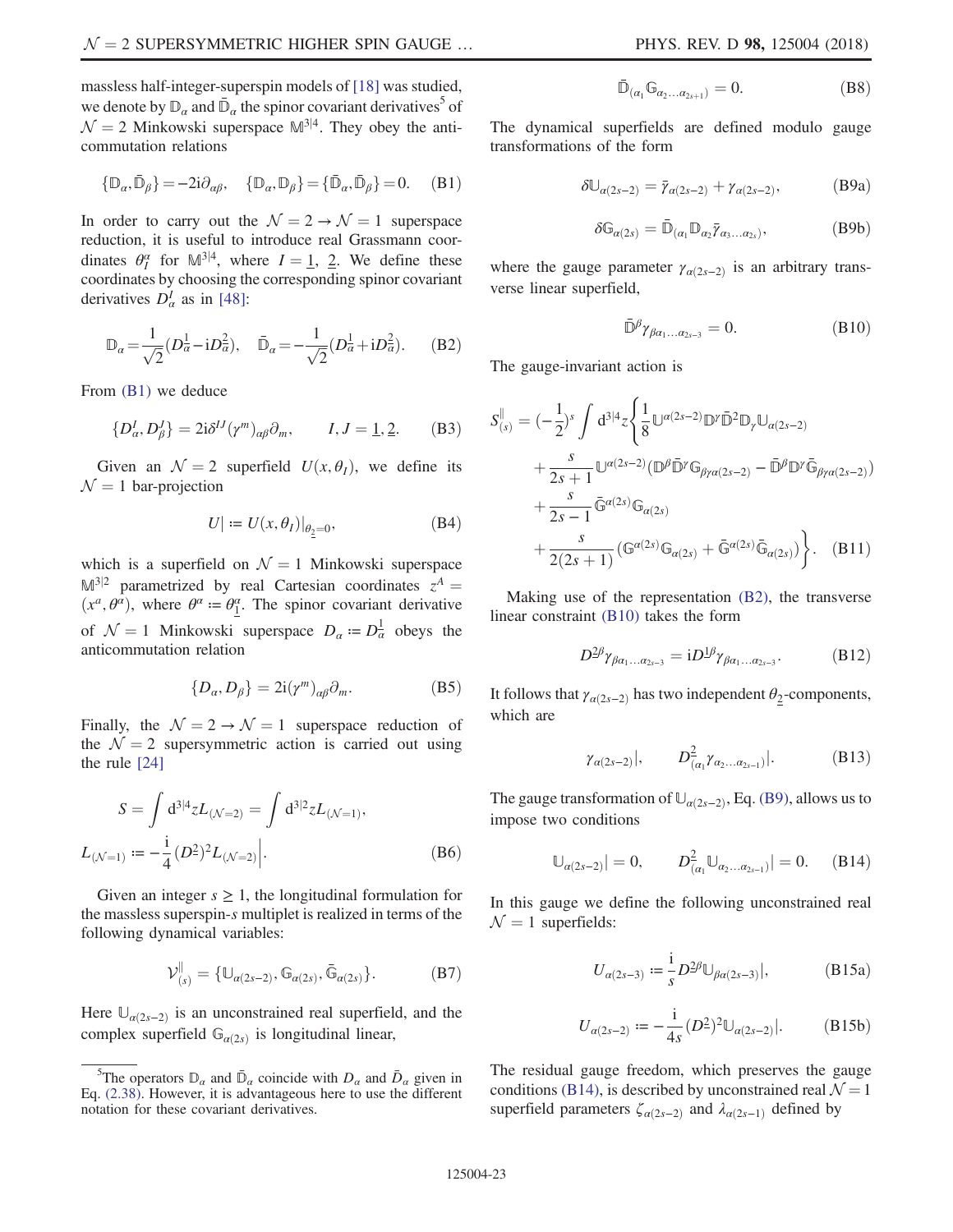$$
\gamma_{\alpha(2s-2)}| = \frac{1}{2}\zeta_{\alpha(2s-2)}, \qquad \bar{\zeta}_{\alpha(2s-2)} = \zeta_{\alpha(2s-2)},
$$
 (B16a)

<span id="page-23-0"></span>
$$
D^2_{(\alpha_1} \gamma_{\alpha_2 \dots \alpha_{2s-1})}| = \frac{1}{2} \lambda_{\alpha(2s-1)}, \quad \bar{\lambda}_{\alpha(2s-1)} = \lambda_{\alpha(2s-1)}, \qquad (B16b)
$$

<span id="page-23-4"></span><span id="page-23-3"></span>The gauge transformation laws of the superfields [\(B15\)](#page-22-5) are

$$
\delta U_{\alpha(2s-3)} = -\frac{1}{s} D^{\beta} \zeta_{\beta\alpha(2s-3)}, \tag{B17a}
$$

$$
\delta U_{\alpha(2s-2)} = \frac{1}{2s} D^{\beta} \lambda_{\beta\alpha(2s-2)},
$$
 (B17b)

<span id="page-23-2"></span>We now turn to reducing  $\mathbb{G}_{\alpha(2s)}$  to  $\mathcal{N} = 1$  superspace. From the point of view of  $\mathcal{N} = 1$  supersymmetry,  $\mathbb{G}_{\alpha(2s)}$  is equivalent to two unconstrained complex superfields, which we define as follows:

$$
\mathbb{G}_{\alpha(2s)}| = -\frac{1}{2} (G_{\alpha(2s)} + i H_{\alpha(2s)}), \quad (\text{B18a})
$$

$$
iD^{2\beta} \mathbb{G}_{\beta\alpha(2s-1)}| = \Phi_{\alpha(2s-1)} + i\Psi_{\alpha(2s-1)}.
$$
 (B18b)

<span id="page-23-1"></span>Making use of the gauge transformation [\(B9\)](#page-22-3) gives

$$
\delta\mathbb{G}_{\alpha(2s)} = -i\partial_{(\alpha_1\alpha_2}\bar{\gamma}_{\alpha_3...\alpha_{2s})} + iD^1_{(\alpha_1}D^2_{\alpha_2}\bar{\gamma}_{\alpha_3...\alpha_{2s})}, \quad (B19a)
$$

$$
iD^{2\beta}\delta\mathbb{G}_{\beta\alpha(2s-1)} = i\left\{-i\frac{2s-1}{2s}\partial^{\beta}{}_{\alpha_{1}}D^{2}_{(\beta}\bar{\gamma}_{\alpha_{2}\dots\alpha_{2s-1})} + \frac{s-1}{s}\partial_{(\alpha_{1}\alpha_{2}}D^{\beta}\bar{\gamma}_{\alpha_{3}\dots\alpha_{2s-1})\beta} -2D^{\beta}\partial_{\beta(\alpha_{1}}\bar{\gamma}_{\alpha_{2}\dots\alpha_{2s-1})} + \frac{2s+1}{4s}D^{2}D^{2}_{(\alpha_{1}}\bar{\gamma}_{\alpha_{2}\dots\alpha_{2s-1})}\right\}, \qquad (B19b)
$$

<span id="page-23-5"></span>At this stage one should recall that upon imposing the  $N = 1$  supersymmetric gauge conditions [\(B14\)](#page-22-4) the residual gauge freedom is described by the gauge parameters [\(B16a\)](#page-22-6) and [\(B16b\).](#page-23-0) From [\(B19\)](#page-23-1) we read off the gauge transformations of the  $\mathcal{N} = 1$  complex superfields [\(B18\)](#page-23-2)

$$
\delta\mathbb{G}_{\alpha(2s)}\big| = -\frac{1}{2} \{ \partial_{(\alpha_1\alpha_2} \zeta_{\alpha_3...\alpha_{2s})} + i D_{(\alpha_1} \lambda_{\alpha_2...\alpha_{2s})} \},\qquad(B20a)
$$

$$
iD^{2\beta} \delta \mathbb{G}_{\beta\alpha(2s-1)}| = -\frac{2s-1}{4s} \partial^{\beta}{}_{(\alpha_1} \lambda_{\alpha_2...\alpha_{2s-1})\beta} - i \frac{2s+1}{8s} D^2 \lambda_{\alpha(2s-1)} + \frac{s-1}{2s} \partial_{(\alpha_1 \alpha_2} D^{\beta} \zeta_{\alpha_3...\alpha_{2s-1})\beta} - D^{\beta} \partial_{\beta(\alpha_1} \zeta_{\alpha_2...\alpha_{2s-1})}. \tag{B20b}
$$

In the  $\mathcal{N} = 1$  supersymmetric gauge [\(B14\)](#page-22-4),  $\mathbb{U}_{\alpha(2s-2)}$  is described by two unconstrained real superfields  $U_{\alpha(2s-3)}$ and  $U_{\alpha(2s-2)}$  defined according to [\(B15\)](#page-22-7), and their gauge transformation laws are given by Eqs. [\(B17a\)](#page-23-3) and [\(B17b\)](#page-23-4), respectively. It follows from the gauge transformations [\(B17a\),](#page-23-3) [\(B17b\)](#page-23-4) and [\(B20\)](#page-23-5) that in fact we are dealing with two different gauge theories. One of them is formulated in terms of the unconstrained real gauge superfields

$$
\{G_{\alpha(2s)}, U_{\alpha(2s-3)}, \Psi_{\alpha(2s-1)}\},\tag{B21}
$$

<span id="page-23-9"></span><span id="page-23-8"></span><span id="page-23-6"></span>which are defined modulo gauge transformations of the form

$$
\delta G_{\alpha(2s)} = \partial_{(\alpha_1 \alpha_2} \zeta_{\alpha_3 \dots \alpha_{2s})}, \qquad (B22a)
$$

$$
\delta U_{\alpha(2s-3)} = -\frac{\mathrm{i}}{s} D^{\beta} \zeta_{\beta\alpha(2s-3)}, \tag{B22b}
$$

$$
\delta \Psi_{\alpha(2s-1)} = -i \frac{s-1}{2s} \partial_{(\alpha_1 \alpha_2} D^{\beta} \zeta_{\alpha_3 \dots \alpha_{2s-1}) \beta} + i D^{\beta} \partial_{\beta(\alpha_1} \zeta_{\alpha_2 \dots \alpha_{2s-1})},
$$
\n(B22c)

<span id="page-23-7"></span>where the gauge parameter  $\zeta_{\alpha(2s-2)}$  is unconstrained real. The other theory is described by the gauge superfields

$$
\{H_{\alpha(2s)}, U_{\alpha(2s-2)}, \Phi_{\alpha(2s-1)}\}\tag{B23}
$$

<span id="page-23-11"></span><span id="page-23-10"></span>with the following gauge freedom:

$$
\delta H_{\alpha(2s)} = D_{(\alpha_1} \lambda_{\alpha_2 \dots \alpha_{2s})}, \tag{B24a}
$$

$$
\delta U_{\alpha(2s-2)} = \frac{1}{2s} D^{\beta} \lambda_{\beta\alpha(2s-2)},
$$
 (B24b)

$$
\delta \Phi_{\alpha(2s-1)} = -\frac{1}{8s} \{ (4s-2) \partial^{\beta}{}_{(\alpha_1} \lambda_{\alpha_2 \dots \alpha_{2s-1}) \beta} + i(2s+1) D^2 \lambda_{\alpha(2s-1)} \}.
$$
 (B24c)

<span id="page-23-12"></span>Applying the reduction rule [\(B6\)](#page-22-8) to the action [\(B11\)](#page-22-9) gives two decoupled  $\mathcal{N} = 1$  supersymmetric actions, which are described in terms of the dynamical variables [\(B21\)](#page-23-6) and [\(B23\)](#page-23-7), respectively. In the former case, the superfield  $\Psi_{\alpha(2s-1)}$  is auxiliary. Integrating it out, we arrive at the following action: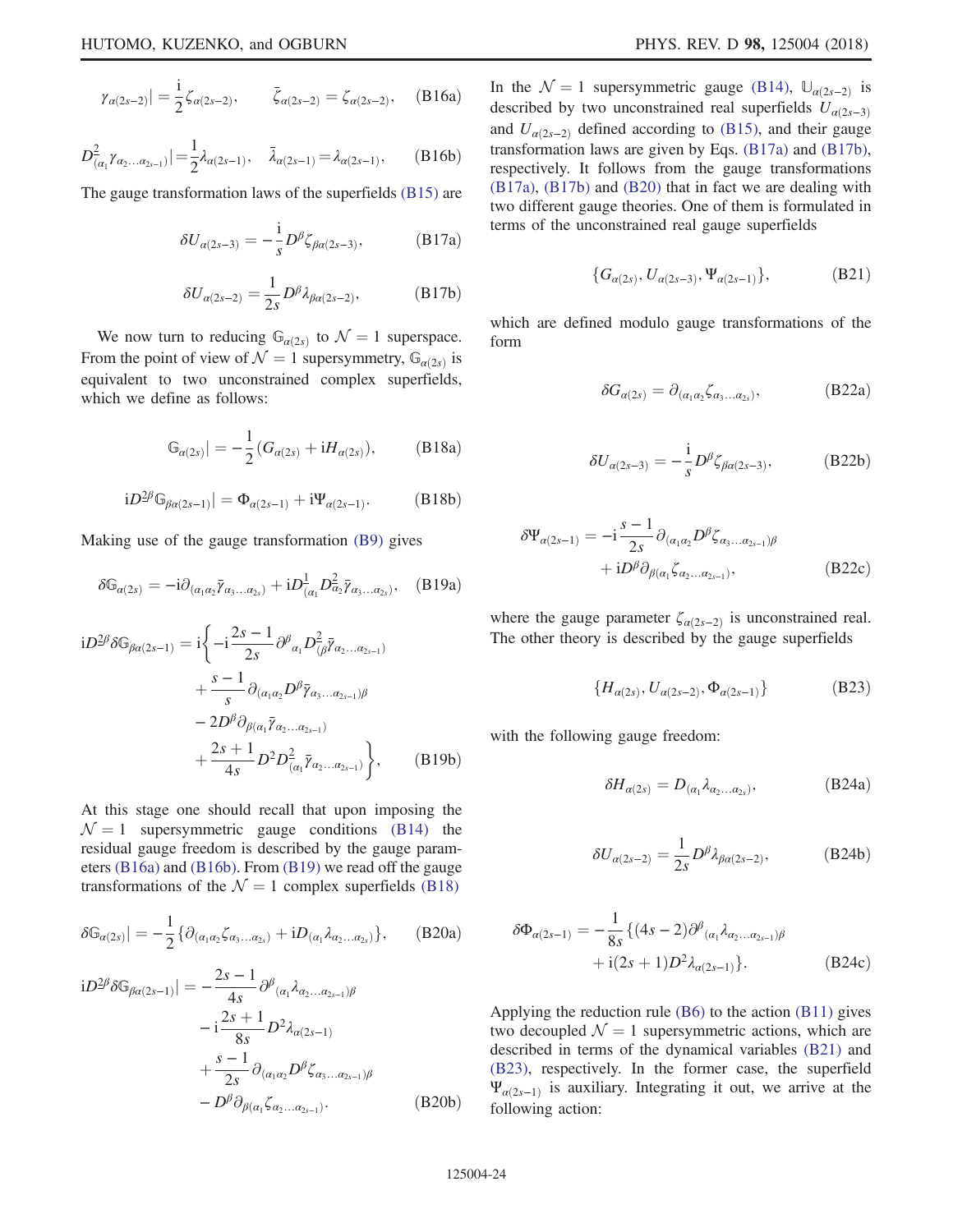$$
S = -\left(-\frac{1}{2}\right)^{s} \frac{s^{2}(s-1)}{2s-1} \frac{1}{2} \int d^{3|2}z \left\{ \frac{1}{2s} G^{\alpha(2s)} D^{2} G_{\alpha(2s)} - \frac{1}{s-1} G^{\alpha(2s-1)\beta} \partial_{\beta}^{\gamma} G_{\alpha(2s-1)\gamma} - 2iU^{\alpha(2s-3)} \partial^{\beta\gamma} D^{\delta} G_{\beta\gamma\delta\alpha(2s-3)} + 2U^{\alpha(2s-3)} \Box U_{\alpha(2s-3)} + \frac{(2s-3)(s-2)}{2s-1} \partial_{\delta\lambda} U^{\delta\lambda\alpha(2s-5)} \partial^{\beta\gamma} U_{\beta\gamma\alpha(2s-5)} - \frac{1}{2} \frac{2s-3}{2s-1} D_{\beta} U^{\alpha(2s-4)\beta} D^{2} D^{\gamma} U_{\gamma\alpha(2s-4)} \right\}.
$$
 (B25)

<span id="page-24-15"></span>This action is invariant under the gauge transformations [\(B22a\)](#page-23-8) and [\(B22b\)](#page-23-9).

In the latter case, the superfield  $\Phi_{\alpha(2s-1)}$  is auxiliary. Integrating it out, we obtain the following gauge-invariant action:

$$
S = \left(-\frac{1}{2}\right)^{S} \frac{s}{2s-1} \mathbf{i} \int d^{3/2} z \left\{ \frac{1}{2} H^{\alpha(2s)} D^{2} H_{\alpha(2s)} + \mathbf{i} H^{\alpha(2s-1)\beta} \partial_{\beta}^{\gamma} H_{\alpha(2s-1)\gamma} + 2\mathbf{i} (2s-1) U^{\alpha(2s-2)} \partial^{\beta}^{\gamma} H_{\beta \gamma \alpha(2s-2)} + (2s-1) U^{\alpha(2s-2)} D^{2} U_{\alpha(2s-2)} + 2(2s-1)(s-1) D_{\beta} U^{\beta \alpha(2s-3)} D^{\gamma} U_{\gamma \alpha(2s-3)} \right\}.
$$
\n(B26)

This action is invariant under the gauge transformations [\(B24a\)](#page-23-10) and [\(B24b\)](#page-23-11). Modulo an overall normalization factor, [\(B26\)](#page-24-15) coincides with the off-shell  $\mathcal{N} = 1$  supersymmetric action for massless superspin-s multiplet [\[24\]](#page-25-2) in the form given in [\[25\]](#page-25-13).

The action [\(B25\)](#page-23-12) defines a new  $\mathcal{N} = 1$  supersymmetric higher-spin theory which did not appear in the analysis of [\[24\].](#page-25-2) It may be shown that at the component level it reduces, upon imposing a Wess-Zumino gauge and eliminating the auxiliary fields, to a sum of two massless actions, one of which is the bosonic Fronsdal-type spin-s model and the other is the fermionic Fang-Fronsdal-type spin- $(s + \frac{1}{2})$  model.

- <span id="page-24-0"></span>[1] S. J. Gates, Jr., M. T. Grisaru, M. Roček, and W. Siegel, Superspace, or One Thousand and One Lessons in Supersymmetry (Benjamin/Cummings, Reading, MA, 1983).
- <span id="page-24-14"></span>[2] I.L. Buchbinder and S. M. Kuzenko, Ideas and Methods of Supersymmetry and Supergravity or a Walk through Superspace (IOP, Bristol, 1995) (Revised Edition: 1998).
- <span id="page-24-1"></span>[3] D. Butter and S.M. Kuzenko, A dual formulation of supergravity-matter theories, [Nucl. Phys.](https://doi.org/10.1016/j.nuclphysb.2011.08.014) **B854**, 1 (2012).
- <span id="page-24-2"></span>[4] B. W. Keck, An alternative class of supersymmetries, J. Phys. A 8[, 1819 \(1975\)](https://doi.org/10.1088/0305-4470/8/11/018).
- [5] B. Zumino, Nonlinear realization of supersymmetry in de Sitter space, Nucl. Phys. B127[, 189 \(1977\)](https://doi.org/10.1016/0550-3213(77)90211-5).
- <span id="page-24-13"></span>[6] E. A. Ivanov and A. S. Sorin, Superfield formulation of OSp(1,4) supersymmetry, J. Phys. A 13[, 1159 \(1980\)](https://doi.org/10.1088/0305-4470/13/4/013).
- <span id="page-24-3"></span>[7] S. M. Kuzenko and A. G. Sibiryakov, Free massless highersuperspin superfields on the anti-de Sitter superspace, Yad. Fiz. 57, 1326 (1994) [Phys. At. Nucl. 57, 1257 (1994)].
- <span id="page-24-4"></span>[8] S. M. Kuzenko, V. V. Postnikov, and A. G. Sibiryakov, Massless gauge superfields of higher half-integer superspins, Pis'ma Zh. Eksp. Teor. Fiz. 57, 521 (1993) [JETP Lett. 57, 534 (1993)].
- [9] S. M. Kuzenko and A. G. Sibiryakov, Massless gauge superfields of higher integer superspins, Pis'ma Zh. Eksp. Teor. Fiz. 57, 526 (1993) [JETP Lett. 57, 539 (1993)].
- <span id="page-24-5"></span>[10] A. Achúcarro and P. K. Townsend, A Chern-Simons action for three-dimensional anti-de Sitter supergravity theories, [Phys. Lett. B](https://doi.org/10.1016/0370-2693(86)90140-1) 180, 89 (1986).
- <span id="page-24-6"></span>[11] P. S. Howe, J. M. Izquierdo, G. Papadopoulos, and P. K. Townsend, New supergravities with central charges and Killing spinors in  $2 + 1$  dimensions, [Nucl. Phys.](https://doi.org/10.1016/0550-3213(96)00091-0) **B467**, 183 [\(1996\).](https://doi.org/10.1016/0550-3213(96)00091-0)
- <span id="page-24-7"></span>[12] S. M. Kuzenko, U. Lindström, and G. Tartaglino-Mazzucchelli, Off-shell supergravity-matter couplings in three dimensions, [J. High Energy Phys. 03 \(2011\) 120.](https://doi.org/10.1007/JHEP03(2011)120)
- <span id="page-24-12"></span>[13] D. Butter, S. M. Kuzenko, J. Novak, and G. Tartaglino-Mazzucchelli, Conformal supergravity in three dimensions: New off-shell formulation, [J. High Energy Phys. 09 \(2013\)](https://doi.org/10.1007/JHEP09(2013)072) [072.](https://doi.org/10.1007/JHEP09(2013)072)
- <span id="page-24-8"></span>[14] S. M. Kuzenko, U. Lindström, and G. Tartaglino-Mazzucchelli, Three-dimensional (p,q) AdS superspaces and matter couplings, [J. High Energy Phys. 08 \(2012\) 024.](https://doi.org/10.1007/JHEP08(2012)024)
- <span id="page-24-9"></span>[15] S. M. Kuzenko and G. Tartaglino-Mazzucchelli, Threedimensional  $N = 2$  (AdS) supergravity and associated supercurrents, [J. High Energy Phys. 12 \(2011\) 052.](https://doi.org/10.1007/JHEP12(2011)052)
- <span id="page-24-10"></span>[16] B. M. Zupnik and D. G. Pak, Superfield formulation of the simplest three-dimensional gauge theories and conformal supergravities, Teor. Mat. Fiz. 77, 97 (1988) [\[Theor. Math.](https://doi.org/10.1007/BF01028682) Phys. 77[, 1070 \(1988\)\]](https://doi.org/10.1007/BF01028682).
- [17] H. Nishino and S. J. Gates, Jr., Chern-Simons theories with supersymmetries in three dimensions, [Int. J. Mod. Phys. A](https://doi.org/10.1142/S0217751X93001363) 08[, 3371 \(1993\)](https://doi.org/10.1142/S0217751X93001363).
- <span id="page-24-11"></span>[18] S. M. Kuzenko and D. X. Ogburn, Off-shell higher spin  $N = 2$  supermultiplets in three dimensions, [Phys. Rev. D](https://doi.org/10.1103/PhysRevD.94.106010) 94[, 106010 \(2016\).](https://doi.org/10.1103/PhysRevD.94.106010)